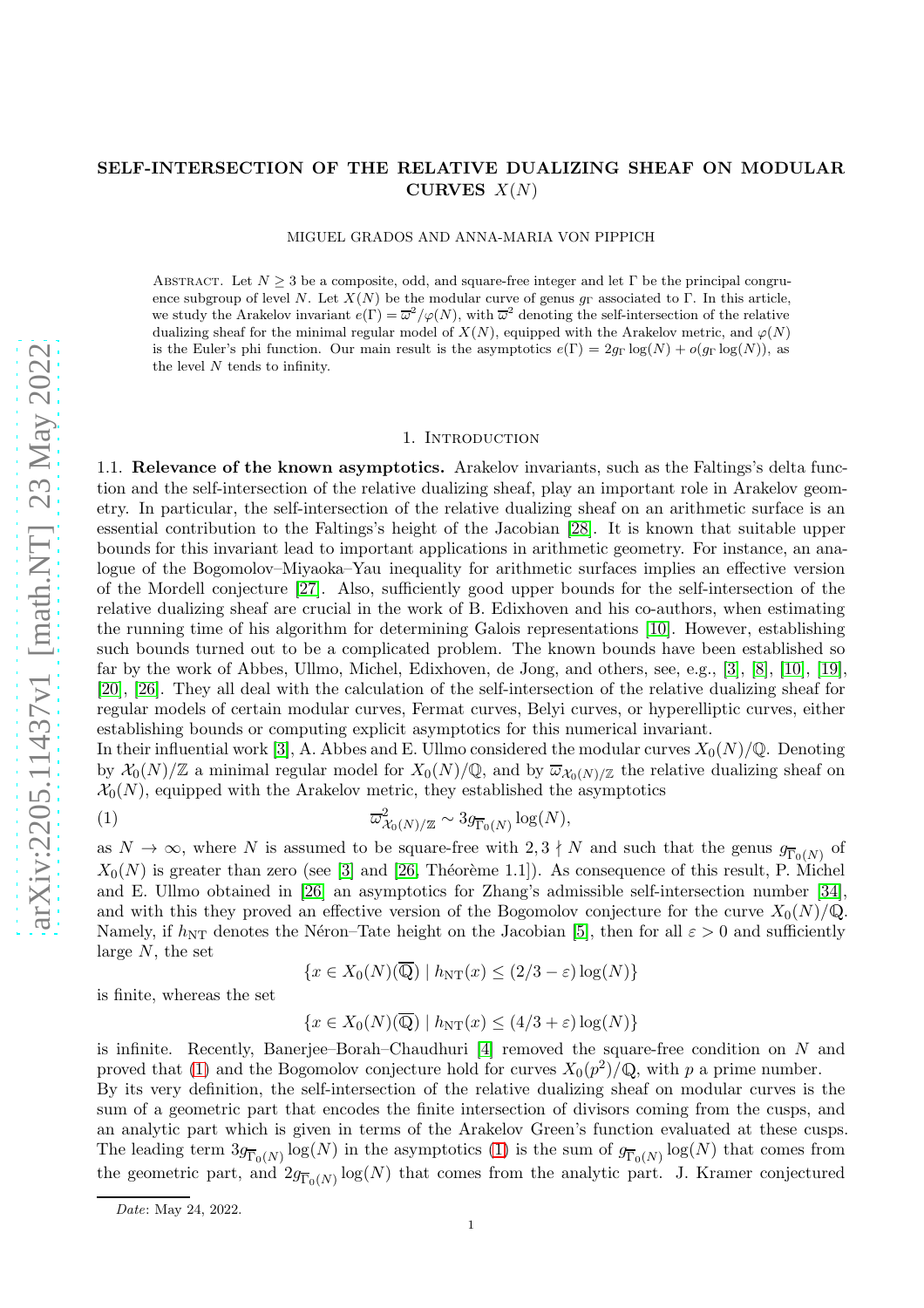that this result can be generalized to arbitrary modular curves, that is, that the main term in the asymptotics of the self-intersection of the relative dualizing sheaf for a semi-stable model of modular curves of level N and genus g is  $3g \log(N)$ , as N tends to infinity. Following the lines of proof in [\[3\]](#page-26-1), Kramer's Ph.D. student H. Mayer [\[25\]](#page-27-6) obtained a positive answer to this conjecture for the case of modular curves  $X_1(N)/\mathbb{Q}$ . More precisely, for square-free N of the form  $N = N' \cdot q \cdot r$ , where  $q, r > 4$ are different primes, he proved the asymptotics

$$
\overline{\omega}_{\mathcal{X}_1(N)/\mathbb{Z}}^2 \sim 3g_{\overline{\Gamma}_1(N)} \log(N),
$$

as  $N \to \infty$ ; here,  $\mathcal{X}_1(N)/\mathbb{Z}$  is a minimal regular model for  $X_1(N)/\mathbb{Q}$ . From this asymptotics he was then able to deduce the validity of the Bogomolov conjecture in this case.

1.2. Main result. In this article, we establish asymptotics for the self-intersection of the relative dualizing sheaf on modular curves  $X(N)$ , as the level N tends to infinity. Following mostly the lines of proof in [\[3\]](#page-26-1), we will first obtain a formula for this Arakelov invariant, in which the geometric and analytic parts are explicitly given. Then, we proceed to compute the asymptotics for each of these parts. Our main result is the following asymptotics (see Theorem [18\)](#page-26-5)

$$
\frac{1}{\varphi(N)}\overline{\omega}_{\mathcal{X}(N)/\mathbb{Z}[\zeta_N]}^2 \sim 2g_{\overline{\Gamma}(N)}\log(N),
$$

as  $N \to \infty$ , where  $N \geq 3$  is a composite, odd, and square-free integer; here,  $\mathbb{Z}[\zeta_N]$  denotes the ring of integers of the cyclotomic field  $\mathbb{Q}(\zeta_N)$  with a primitive N-th root of unity  $\zeta_N$ , and  $\mathcal{X}(N)/\mathbb{Z}[\zeta_N]$ is a minimal regular model for  $X(N)/\mathbb{Q}(\zeta_N)$ . It turns out that the right hand side  $2g_{\overline{\Gamma}(N)}\log(N)$  in the asymptotics comes from the analytic part, which partially confirms Kramer's conjecture. The difference of our result with the previous cases lies in the underlying minimal regular model, where all the computations take place, namely, our model is a  $\mathbb{Z}[\zeta_N]$ -scheme which is not semi-stable. The analogue computations for a semi-stable model are a theme of our future research.

1.3. Sketch of proof. To prove the main result, we follow the strategy given in the work of Abbes and Ullmo [\[3\]](#page-26-1). The proof starts by observing that  $\overline{\omega}^2_{\mathcal{X}(N)/\mathbb{Z}[\zeta_N]}/\varphi(N)$  is the sum of an explicit geometric contribution  $\mathcal{G}(N)$  and an explicit analytic contribution  $\mathcal{A}(N)$  (see Proposition [13\)](#page-22-0). In particular, using results of Manin–Drinfeld [\[11\]](#page-26-6) and Faltings–Hriljac [\[17,](#page-27-7) Theorem 3.1.], we show that

$$
\mathcal{G}(N) = \frac{2g_{\overline{\Gamma}(N)}(V_0, V_{\infty})_{\text{fin}} - (V_0, V_0)_{\text{fin}} - (V_{\infty}, V_{\infty})_{\text{fin}}}{2(g_{\overline{\Gamma}(N)} - 1)}.
$$

We refer the reader to section [6.1](#page-21-0) for the definitions of the vertical divisors  $V_0$  and  $V_\infty$ . From this, a straight-forward computation yields the asymptotics (see Proposition [14\)](#page-23-0)

$$
\frac{1}{\varphi(N)}\mathcal{G}(N) = o(g_{\overline{\Gamma}(N)}\log(N)),
$$

as  $N \to \infty$ . Furthermore, the analytic contribution  $\mathcal{A}(N)$  is given in terms of the Arakelov (or canonical) Green's function  $g_{\text{Ar}}(\cdot, \cdot)$ , evaluated at the corresponding cusps, and equals

$$
\mathcal{A}(N) = 4g_{\overline{\Gamma}(N)}(g_{\overline{\Gamma}(N)} - 1) \sum_{\sigma: \mathbb{Q}(\zeta_N) \hookrightarrow \mathbb{C}} g_{\mathrm{Ar}}(0^{\sigma}, \infty^{\sigma}).
$$

To derive the desired asymptotics for  $\mathcal{A}(N)$ , one first uses a fundamental identity by Abbes–Ullmo, which expresses the Arakelov Green's function  $g_{\text{Ar}}(q_1, q_2)$  at the cusps  $q_1$  and  $q_2$  of  $X(N)$  in terms the scattering constant  $\mathscr{C}_{q_1q_2}$  at  $q_1$  and  $q_2$ , the hyperbolic volume  $v_{\overline{\Gamma}(N)}$  of  $X(N)$ , the constant term in the Laurent expansion at  $s = 1$  of the Rankin–Selberg transforms  $\mathscr{R}_{q_1}$  resp.  $\mathscr{R}_{q_2}$  of the Arakelov metric at  $q_1$  and  $q_2$ , respectively, and a contribution  $\mathscr G$  involving the constant term of the automorphic Green's function  $G_s(z, w)$  at  $s = 1$ ; we refer the reader to [\(6\)](#page-4-0), [\(12\)](#page-6-0), and [\(15\)](#page-7-0) for precise definitions. More precisely, one has (see [\(14\)](#page-7-1))

$$
g_{\text{Ar}}(q_1, q_2) = -2\pi \mathcal{C}_{q_1q_2} - \frac{2\pi}{v_{\overline{\Gamma}(N)}} + 2\pi (\mathcal{R}_{q_1} + \mathcal{R}_{q_2}) + 2\pi \mathcal{G}.
$$

The relevant scattering constants  $\mathscr{C}_{q_1q_2}$  are computed, e.g., in [\[15\]](#page-27-8), and the asymptotics for  $\mathscr G$  follows from bounds proven in [\[21\]](#page-27-9). Furthermore, we show that to deal with the terms  $\mathscr{R}_{q_1} + \mathscr{R}_{q_2}$  for the cusps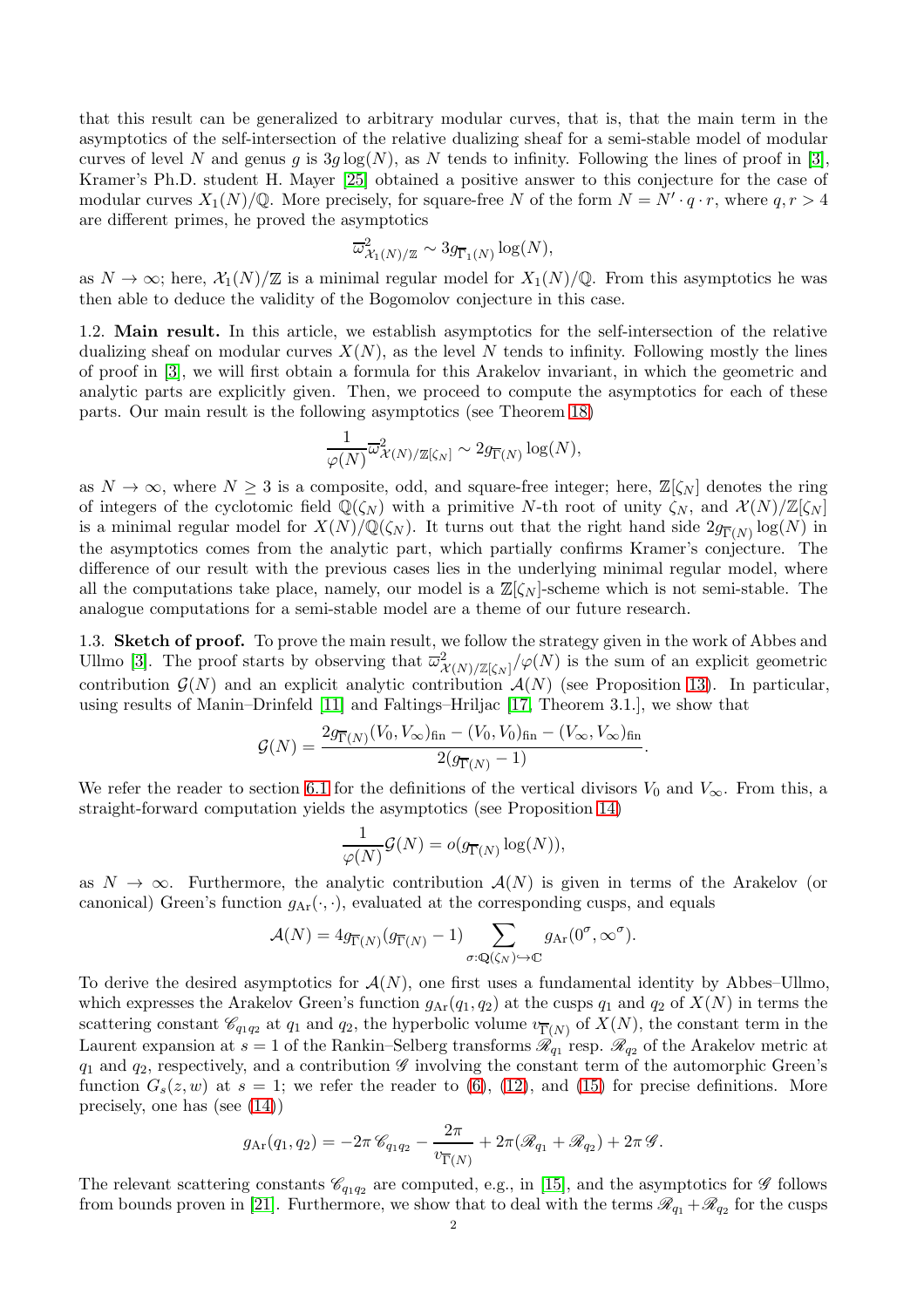in question one is reduced to only compute  $\mathcal{R}_{\infty}$  (see Lemma [15\)](#page-24-0). To provide the explicit formula for  $\mathcal{R}_{\infty}$  given in Proposition [16,](#page-24-1) we apply methods from the spectral theory of automorphic functions, namely, we represent  $\mathcal{R}_{\infty}$  in terms of a particular automorphic kernel. Decomposing this automorphic kernel into terms involving hyperbolic and parabolic elements,  $\mathscr{R}_{\infty}$  is divided into hyperbolic and parabolic contributions  $\mathscr{R}_{\infty}^{\text{hyp}}$  and  $\mathscr{R}_{\infty}^{\text{par}}$  (see identity [\(13\)](#page-6-1)). The computation of  $\mathscr{R}_{\infty}^{\text{hyp}}$  and  $\mathscr{R}_{\infty}^{\text{par}}$  are the technical heart of the paper. Note that to determine the hyperbolic contribution  $\mathscr{R}_{\infty}^{\text{hyp}}$ , we proceed differently than Abbes–Ullmo and we reduce the calculation of the residue of the corresponding zeta function determined by hyperbolic elements to the well-known residue of the zeta function of a suitably generalized idèle class group of the quadratic extension. From this, it is finally shown that (see Proposition [17\)](#page-25-0)

$$
\frac{1}{\varphi(N)}\mathcal{A}(N) = 2g_{\overline{\Gamma}(N)}\log(N) + o(g_{\overline{\Gamma}(N)}\log(N)),
$$

as  $N \to \infty$ . Adding up the asymptotics for the geometric and for the analytic contribution then proves the main result.

1.4. Outline of the article. The paper is organized as follows. In Section 2, we set our main notation and review basic facts on modular curves  $X(N)$ , non-holomorphic Eisenstein series, the spectral theory of automorphic forms, and the Arakelov metric. The core of this part is the identity [\(13\)](#page-6-1), which states that the Rankin–Selberg constant of the Arakelov metric  $\mathscr{R}_{\infty}$  at the cusp  $\infty$  is essentially the sum of two contributions  $\mathscr{R}_{\infty}^{\text{hyp}}$  and  $\mathscr{R}_{\infty}^{\text{par}}$ , associated to the hyperbolic and parabolic elements of  $\overline{\Gamma}(N)$ , respectively. In Section 3, we turn our attention to the minimal regular model  $\mathcal{X}/S$  of the curve  $X(N)$ , where  $S = \text{Spec}(\mathbb{Z}[\zeta_N])$  with  $\zeta_N$  an N-th root of unity. Here, in Proposition [1,](#page-8-0) we describe the good and bad fibers of  $\mathcal{X}/S$ , and briefly recall the moduli interpretation of the cusps of  $X(N)$ . Further, in Proposition [2,](#page-9-0) we describe how the cusps 0 and  $\infty$  are mapped on  $X(N)$  under a given embedding  $\mathbb{Q}(\zeta_N) \hookrightarrow \mathbb{C}$ . The importance of this result will be clear in the proof of Proposition [17.](#page-25-0) In Section 4, we begin with the study of the zeta function associated to an hyperbolic element of  $\overline{\Gamma}(N)$ . In Proposition [4,](#page-11-0) we show that this zeta function is, in fact, equal to a partial zeta function of a suitable narrow-ray ideal class, up to a holomorphic function. Using this fact, we then proceed to compute an asymptotics for the hyperbolic contribution  $\mathscr{R}_{\infty}^{\text{hyp}}$ . This is done in Proposition [6.](#page-13-0) In Section 5, we deal with the computation of the parabolic contribution  $\mathscr{R}_{\infty}^{\text{par}}$ , and for this we proceed in the same way as in [\[3\]](#page-26-1), adapting the results therein to our case. Finally, in Section 6, we state our main result in Theorem [18,](#page-26-5) and for the proof, we first provide a formula for the self-intersection of the relative dualizing sheaf in Proposition [13,](#page-22-0) where the geometric and analytic parts are explicitly given. Then, using the computations from previous sections, we determine the desired asymptotics.

1.5. Acknowledgements. We want to express our sincere gratitude to J. Kramer, who encouraged us to work on this fascinating topic, for his patience, support, and for his guidance that led to the solution of the analytical part. In the same spirit, we are much imdebted to B. Edixhoven for his generosity and support in developing of the results presented in Section 3 of this paper. We also want to thank P. Bruin for his valuable comments on Section 3. Both authors acknowledge support from the International DFG Research Training Group *Moduli and Automorphic Forms: Arithmetic and Geometric Aspects* (GRK 1800). Finally, the second named author would like to acknowledge support from the LOEWE research unit "Uniformized structures in arithmetic and geometry" of Technical University Darmstadt and Goethe-University Frankfurt.

### 2. Background material

2.1. The modular curve  $X(N)$ . Let  $\mathbb{H} := \{z = x+iy \in \mathbb{C} \mid x, y \in \mathbb{R}; y > 0\}$  be the hyperbolic upper half-plane endowed with the hyperbolic volume form  $\mu_{hyp}(z) := dx dy/y^2$ , and let  $\mathbb{H}^* := \mathbb{H} \cup \mathbb{P}^1(\mathbb{R})$ be the union of H with its topological boundary. The group  $PSL_2(\mathbb{R})$  acts on  $\mathbb{H}^*$  by fractional linear transformations. This action is transitive on H, since  $z = x + iy = n(x)a(y)i$  with

$$
n(x) := \begin{pmatrix} 1 & x \\ 0 & 1 \end{pmatrix}, \quad a(y) := \begin{pmatrix} y^{1/2} & 0 \\ 0 & y^{-1/2} \end{pmatrix}.
$$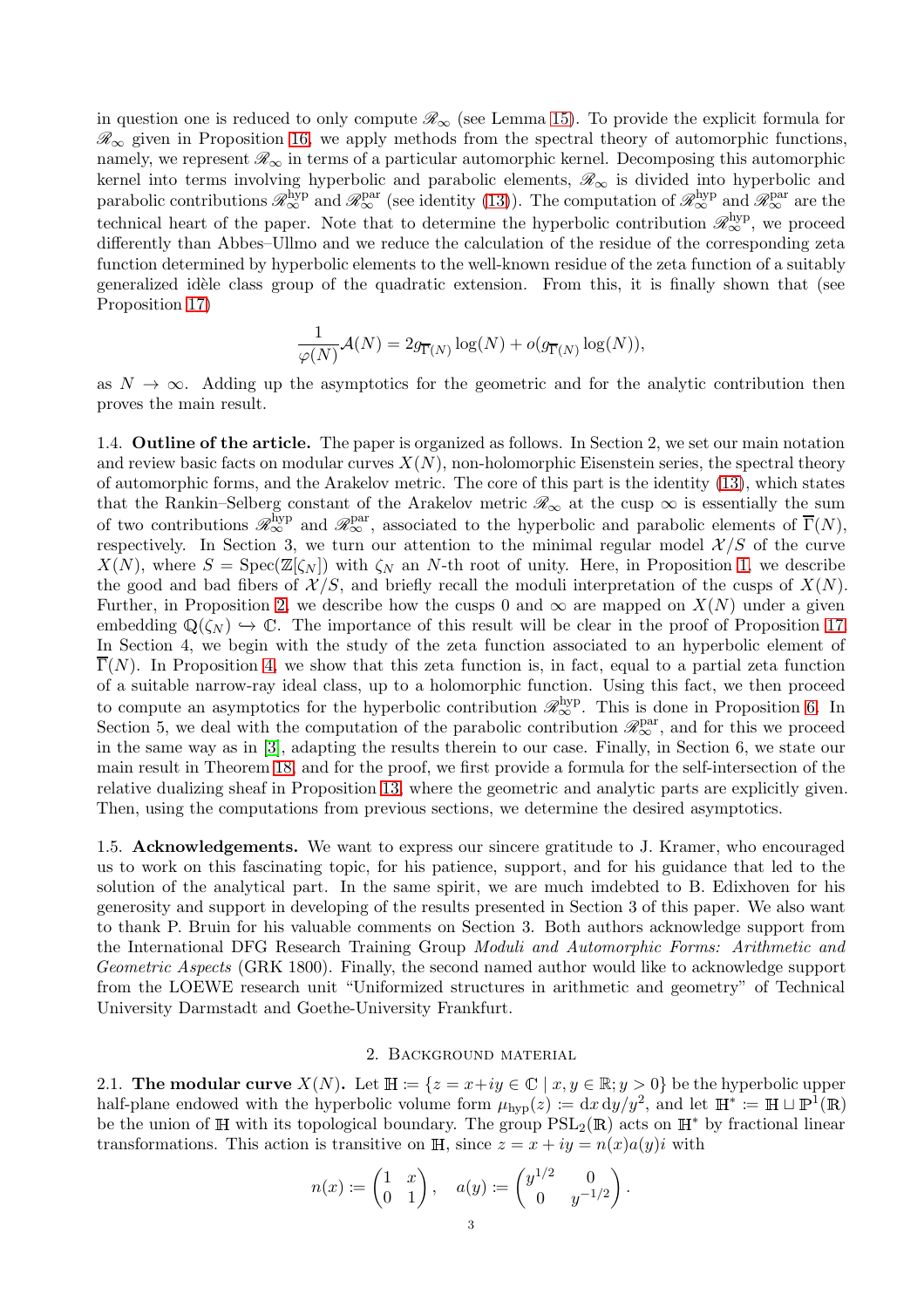By abuse of notation, we represent an element of  $PSL_2(\mathbb{R})$  by a matrix. We set  $I := \begin{pmatrix} 1 & 0 \\ 0 & 1 \end{pmatrix} \in \text{PSL}_2(\mathbb{R})$ . Throughout the article, let  $N \geq 3$  be a composite, odd, and square-free integer and let  $\Gamma := \overline{\Gamma}(N)$ denote the principal congruence subgroup of the modular group  $PSL_2(\mathbb{Z})$ . By  $\Gamma_z := \{ \gamma \in \Gamma \mid \gamma z = z \}$ we denote the stabilizer subgroup of a point  $z \in \mathbb{H}^*$  with respect to  $\Gamma$ .

The quotient space  $Y(N) := \Gamma \backslash \mathbb{H}$  resp.  $X(N) := \Gamma \backslash \mathbb{H}^*$  admits the structure of a Riemann surface and a compact Riemann surface of genus  $q_{\Gamma}$ , respectively. The hyperbolic volume form  $\mu_{\text{hvn}}(z)$  naturally defines a (1, 1)-form on  $Y(N)$ , which we still denote by  $\mu_{\text{hyp}}(z)$ , since it is  $PSL_2(\mathbb{R})$ -invariant on H. Thus, the hyperbolic volume of  $Y(N)$  is given by  $v_{\Gamma} := \int_{Y(N)} \mu_{\text{hyp}}(z)$ . The genus  $g_{\Gamma}$  and the hyperbolic volume  $v_{\Gamma}$  are related by the identity

$$
g_{\Gamma} = 1 + \frac{v_{\Gamma}}{4\pi} \bigg( 1 - \frac{6}{N} \bigg).
$$

By abuse of notation, we identify  $X(N)$  with a fundamental domain  $\mathcal{F}_{\Gamma} \subset \mathbb{H}^*$ ; thus, at times we will identify points of  $X(N)$  with their pre-images in  $\mathbb{H}^*$ .

A cusp of  $X(N)$  is the Γ-orbit of a parabolic fixed point of Γ in  $\mathbb{H}^*$ . By  $P_{\Gamma} \subseteq \mathbb{P}^1(\mathbb{Q})$  we denote a complete set of representatives for the cusps of  $X(N)$  and we write  $p_{\Gamma} := \#P_{\Gamma}$ . We will always identify a cusp of  $X(N)$  with its representative in  $P_{\Gamma}$ . Hereby, identifying  $\mathbb{P}^1(\mathbb{Q})$  with  $\mathbb{Q} \cup \{\infty\}$ , we write elements of  $\mathbb{P}^1(\mathbb{Q})$  as  $\alpha/\beta$  for  $\alpha, \beta \in \mathbb{Z}$ , not both equal to 0, and we always assume that  $gcd(\alpha, \beta) = 1$ ; we set  $1/0 := \infty$ . Given a cusp  $q = \alpha/\beta \in P_{\Gamma}$ , we choose the scaling matrix for  $q \text{ by } \sigma_q := g_q a(w_q) \in \text{PSL}_2(\mathbb{R})$ , where  $g_q := \left(\begin{matrix} \alpha^* \\ \beta^* \end{matrix}\right) \in \text{PSL}_2(\mathbb{Z})$  and  $w_q := \text{[PSL}_2(\mathbb{Z})_q : \Gamma_q$ . Let  $U \subset \mathbb{Z}$  be a set of representatives for  $(\mathbb{Z}/N\mathbb{Z})^{\times}/\{\pm I\}$  containing  $1 \in \mathbb{Z}$ . Given  $\xi \in U$ , the element  $0_{\xi} := n(N-1)p(\xi)\gamma_N\infty \in \mathbb{P}^1(\mathbb{Q})$  defines a cusp of  $\Gamma$ , where  $p(\xi) := \begin{pmatrix} \xi & 1 \\ r_N & \xi \end{pmatrix}$  $rN\;\tilde{\xi}$ ) such that  $\xi \tilde{\xi} - rN = 1$ with  $\tilde{\xi}, r \in \mathbb{Z}$ , and  $\gamma_N \coloneqq \left(\begin{smallmatrix} 0 & -1 \\ 1 & 0 \end{smallmatrix}\right)$ .

<span id="page-3-0"></span>2.2. Eisenstein series, scattering constants, and the Rankin–Selberg transform. For a given cusp  $q \in P_{\Gamma}$  with scaling matrix  $\sigma_q \in \text{PSL}_2(\mathbb{R})$ , the non-holomorphic Eisenstein series associated to q is defined by

$$
E_q(z,s) := \sum_{\gamma \in \Gamma_q \backslash \Gamma} \text{Im}(\sigma_q^{-1} \gamma z)^s,
$$

where  $z \in \mathbb{H}$  and  $s \in \mathbb{C}$  with  $\text{Re}(s) > 1$ . The Eisenstein series  $E_q(z, s)$  is Γ-invariant in z, and holomorphic in s for  $\text{Re}(s) > 1$ . Furthermore,  $E_q(z, s)$  admits a meromorphic continuation to the complex s-plane with a simple pole at  $s = 1$  with residue equal to  $v_{\Gamma}^{-1}$  $\Gamma^{-1}$ . Now, for  $u \in U$ , consider the subset  $M(u) \subset \mathbb{Z}^2$  given by

<span id="page-3-1"></span>(2) 
$$
M(u) := \{(m, n) \in \mathbb{Z}^2 \mid (m, n) \equiv (0, u) \bmod N\},\
$$

which is invariant under right multiplication by a matrix of Γ. Since we have  $w_{\infty} = N$ ,  $g_{\infty} = I$ , and  $\sigma_{\infty} = a(N)$ , the Eisenstein series  $E_{\infty}(z, s)$  associated to  $\infty$  can be conveniently written as follows

$$
E_{\infty}(z,s) = \frac{1}{N^s} \sum_{u \in U} D_u(s) \bigg(\sum_{(m,n) \in M(u)} \frac{y^s}{|mz + n|^{2s}}\bigg),\,
$$

where  $D_u(s)$  is the Dirichlet series defined by

<span id="page-3-2"></span>(3) 
$$
D_u(s) \coloneqq \sum_{\substack{d=1 \ \text{d}u \equiv 1 \bmod N}}^{\infty} \frac{\mu(d)}{d^{2s}},
$$

with  $\mu(d)$  denoting the Möbius function. At  $s = 1$ , the series  $D_u(s)$  admits the following Laurent expansion

<span id="page-3-3"></span>(4) 
$$
\sum_{u \in U} D_u(s) = \frac{1}{\pi} \left( \frac{v_{\Gamma}}{N^3} \right)^{-1} + O(s - 1).
$$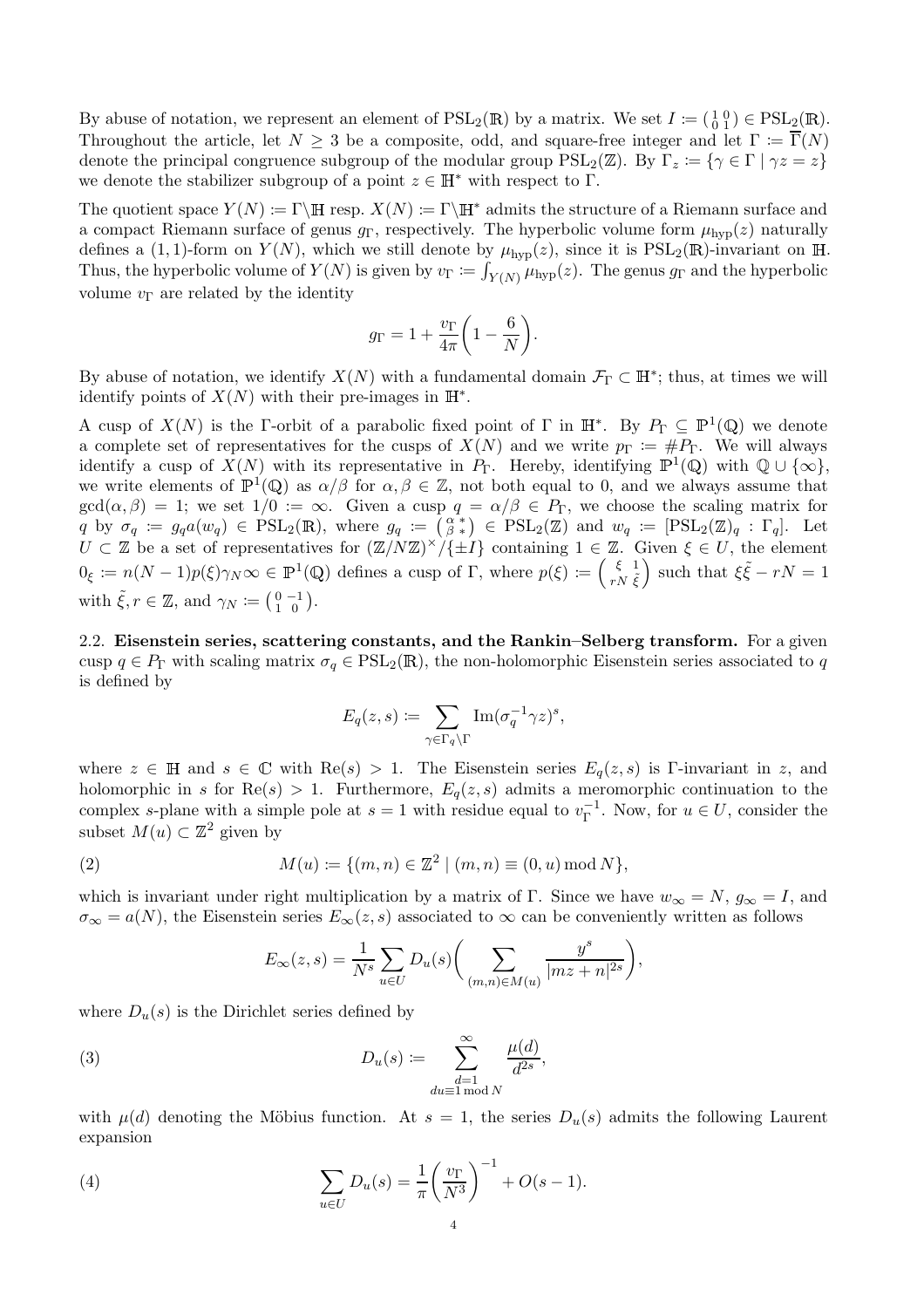Let  $q_1, q_2 \in P_\Gamma$  be two cusps, not necessarily distinct, with scaling matrices  $\sigma_{q_1}, \sigma_{q_2} \in \text{PSL}_2(\mathbb{R}),$ respectively. The scattering function  $\varphi_{q_1q_2}(s)$  at the cusps  $q_1$  and  $q_2$  is defined by

$$
\varphi_{q_1q_2}(s) \coloneqq \sqrt{\pi} \, \frac{\Gamma\left(s - \frac{1}{2}\right)}{\Gamma(s)} \sum_{c=1}^{\infty} c^{-2s} \, \bigg(\sum_{\substack{s \text{ d} \text{ mod } c \\ (s \ d) \in \sigma_{q_1}^{-1} \Gamma \sigma_{q_2}}} 1\bigg),
$$

where  $s \in \mathbb{C}$  with  $\text{Re}(s) > 1$  and  $\Gamma(s)$  denotes the Gamma function. The Eisenstein series admits the following Fourier expansion

<span id="page-4-2"></span>(5) 
$$
E_{q_1}(\sigma_{q_2}z,s) = \delta_{q_1q_2}y^s + \varphi_{q_1q_2}(s)y^{1-s} + \sum_{n \neq 0} \varphi_{q_1q_2}(n;s)y^{1/2}K_{s-1/2}(2\pi|n|y)e^{2\pi i nx},
$$

where  $\delta_{q_1q_2}$  is the Dirac's delta function,  $K_\mu(Z)$  is the modified Bessel function of the second kind, and

$$
\varphi_{q_1q_2}(n;s) := \frac{2\pi^s}{\Gamma(s)}|n|^{s-1/2} \sum_{c>0} c^{-2s} \Bigg(\sum_{\substack{d \bmod c \\ (c \ d \ b \in \sigma_{q_1}^{-1} \Gamma \sigma_{q_2}}} e^{2\pi i (dm +an)/c}\Bigg)
$$

.

The scattering function  $\varphi_{q_1q_2}(s)$  is holomorphic for  $s \in \mathbb{C}$  with  $\text{Re}(s) > 1$  and admits a meromorphic continuation to the complex s-plane. At  $s = 1$ , there is always a simple pole of  $\varphi_{q_1q_2}(s)$  with residue equal to  $v_{\Gamma}^{-1}$  $\Gamma^{-1}$ . The constant  $\mathscr{C}_{q_1q_2}$  given by

<span id="page-4-0"></span>(6) 
$$
\mathscr{C}_{q_1q_2} \coloneqq \lim_{s \to 1} \left( \varphi_{q_1q_2}(s) - \frac{v_{\Gamma}^{-1}}{s - 1} \right)
$$

is called the scattering constant at the cusps  $q_1$  and  $q_2$ .

Let  $f : \mathbb{H} \longrightarrow \mathbb{C}$  be a Γ-invariant function which is of rapid decay at a cusp  $q \in P_{\Gamma}$ , i.e., the 0-th coefficient  $a_0(y,q)$  in the Fourier expansion of  $f(\sigma_q z)$  satisfies  $a_0(y,q) = O(y^{-C})$  for all  $C > 0$ , as  $y \to \infty$ . For  $s \in \mathbb{C}$  with  $\text{Re}(s) > 1$ , the Rankin–Selberg transform of f at q is given by the integral

$$
\mathcal{R}_q[f](s) \coloneqq \int_{\mathcal{F}_{\Gamma}} f(z) E_q(z, s) \mu_{\text{hyp}}(z).
$$

The function  $\mathcal{R}_q[f](s)$  possesses a meromorphic continuation to the complex s-plane having a simple pole at  $s = 1$ , with residue equal to  $(1/v_{\Gamma}) \int_{\mathcal{F}_{\Gamma}} f(z) \mu_{\text{hyp}}(z)$ . Furthermore, we have the following useful identity

$$
\mathcal{R}_q[f](s) = \int_0^\infty a_0(y, q) y^{s-2} dy.
$$

<span id="page-4-3"></span>2.3. The spectral expansion and automorphic kernels. Let  $k$  be either 0 or 2 and fix it. Let  $z \in \mathbb{H}$  and  $\gamma = \begin{pmatrix} a & b \\ c & d \end{pmatrix} \in \text{PSL}_2(\mathbb{R})$ . Given a function  $f : \mathbb{H} \longrightarrow \mathbb{C}$ , we define  $f|[\gamma; k]$  by

$$
(f|[\gamma;k])(z) := j_{\gamma}(z;k)^{-1} f(\gamma z),
$$

where  $j_{\gamma}(z;k) := ((cz+d)/|cz+d|)^{k}$  is the weight-k automorphy factor. A function  $f : \mathbb{H} \longrightarrow \mathbb{C}$  is an automorphic function of weight k with respect to  $\Gamma$  if the equality  $(f|[\gamma; k])(z) = f(z)$  holds for all  $\gamma \in \Gamma$ . Denote by  $L^2(Y(N), k)$  the Hilbert space consisting of all automorphic functions of weight k with respect to  $\Gamma$  that are measurable and square integrable, endowed with the inner product given by  $\langle f, g \rangle := \int_{\mathcal{F}_{\Gamma}} f(z) \overline{g(z)} \mu_{\text{hyp}}(z)$ . The hyperbolic Laplacian of weight k is defined by

$$
\Delta_{\text{hyp},k} := -y^2 \left( \frac{\partial^2}{\partial x^2} + \frac{\partial^2}{\partial y^2} \right) + iky \frac{\partial}{\partial x}.
$$

Considering the uppering and lowering Maass operators of weight  $k$ , namely

<span id="page-4-1"></span>(7) 
$$
U_k := \frac{k}{2} + iy\frac{\partial}{\partial x} + y\frac{\partial}{\partial y}, \qquad L_k := \frac{k}{2} + iy\frac{\partial}{\partial x} - y\frac{\partial}{\partial y},
$$

respectively, the following identities hold

$$
\Delta_{\text{hyp},k} = L_{k+2}U_k - \frac{k}{2}\left(1 + \frac{k}{2}\right) = U_{k-2}L_k + \frac{k}{2}\left(1 - \frac{k}{2}\right).
$$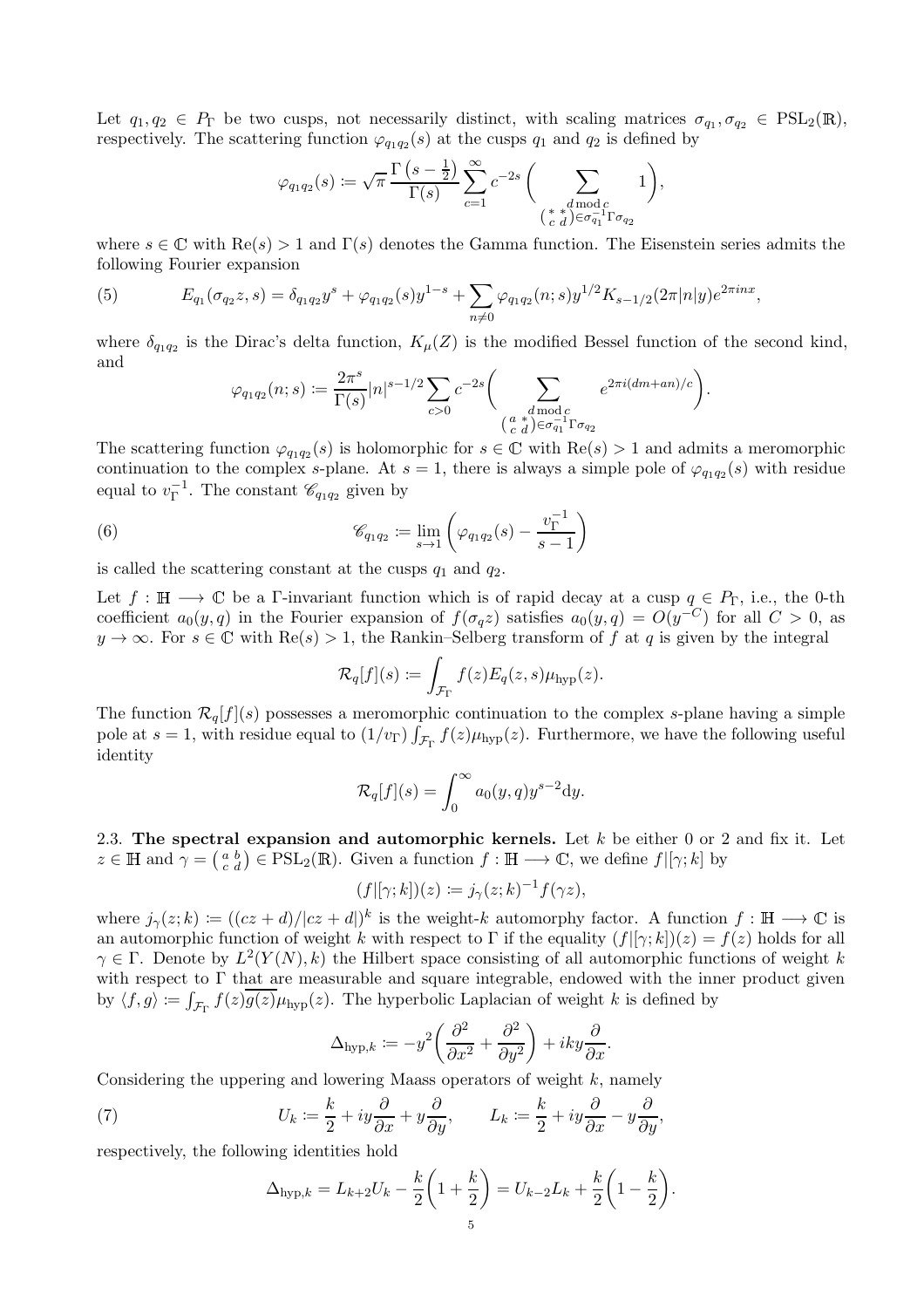Since the hyperbolic Laplacian  $\Delta_{\text{hyp},k}$  of weight k defines a symmetric and essentially self-adjoint operator, it extends to a unique self-adjoint operator  $\Delta_k$  on a suitable domain. Consequently, there exists a countable orthonormal set  $\{\psi_j\}_{j=0}^{\infty}$  of eigenfunctions of  $\Delta_0$ , in fact eigenfunctions of  $\Delta_{\text{hyp},0}$ , such that for all  $f \in L^2(Y(N), k)$ , we have the spectral expansion

$$
f(z) = \sum_{j=0}^{\infty} \langle f, \psi_j \rangle \psi_j(z) + \frac{1}{4\pi} \sum_{q \in P_{\Gamma}} \int_{-\infty}^{\infty} \left\langle f, E_{q,k} \left( \cdot, \frac{1}{2} + ir \right) \right\rangle E_{q,k} \left( \cdot, \frac{1}{2} + ir \right) dr,
$$

which converges in the norm topology; moreover, if  $f$  is smooth and bounded, then the expansion converges uniformly on compacta of H. Here,  $E_{q,k}(z, s)$  denotes the weight-k Eisenstein series of  $\Gamma$  at the cusp  $q \in P_{\Gamma}$  (see, e.g., [\[29,](#page-27-10) p. 291]). For  $k = 0$ , this is the Eisenstein series  $E_q(z, s)$  from Section [2.2,](#page-3-0) but if  $k = 2$ , then  $E_{q,2}(z, s)$  is determined by  $E_q(z, s)$  via the uppering Maass operator  $U_0$  given by [\(7\)](#page-4-1), namely

<span id="page-5-0"></span>(8) 
$$
U_0(E_q(z,s)) = sE_{q,2}(z,s),
$$

where s is not a pole of  $E_q(z, s)$ . In particular, using [\(5\)](#page-4-2) and [\(8\)](#page-5-0), the following Fourier expansion can be deduced

$$
E_{\infty,2}(\sigma_{\infty}z,s) = y^s + \varphi_{\infty\infty,2}(s)y^{1-s}
$$
  
+ 
$$
\frac{y^{1/2}}{s} \sum_{n\neq 0} \left( \left( \frac{1}{2} - 2\pi ny \right) K_{s-1/2}(2\pi |n|y) + y \frac{\partial}{\partial y} K_{s-1/2}(2\pi |n|y) \right) \varphi_{\infty\infty}(n;s) e^{2\pi inx},
$$

where we have set

$$
\varphi_{\infty,\infty,2}(s) \coloneqq \frac{1-s}{s} \varphi_{\infty,\infty}(s).
$$

Next, we fix real numbers  $T > 0$  and  $A > 1$ , once for all. Consider the holomorphic function  $h_T(r)$ defined on the strip  $|\text{Im}(r)| < A/2$  by

<span id="page-5-2"></span>(9) 
$$
h_T(r) := \exp\left(-T\left(\frac{1}{4} + r^2\right)\right).
$$

Let  $\phi_k$  denote the inverse Selberg–Harish–Chandra transform of weight k of  $h_T(r)$ , namely, we have

$$
\phi_k(x) := -\frac{1}{\pi} \int_{-\infty}^{\infty} Q'(x+t^2) \left( \frac{\sqrt{x+1+t^2} - t}{\sqrt{x+1+t^2} + t} \right)^{k/2} dt
$$

where  $x \geq 0$  and

<span id="page-5-1"></span> $($ 

$$
Q\left(\frac{1}{4}(e^u + e^{-u} - 2)\right) = \frac{1}{2}g(u), \quad g(u) = \frac{1}{2\pi} \int_{-\infty}^{\infty} h_T(r)e^{-iru}dr.
$$

For  $z, w \in \mathbb{H}$ , the weight-k point pair invariant  $\pi_k(z, w)$  associated to  $h_T(r)$  is given by

$$
\pi_k(z, w) := \left(\frac{w - \overline{z}}{z - \overline{w}}\right)^{k/2} \phi_k(u(z, w)),
$$

where  $u(z, w) \coloneqq |z - w|^2 / 4\mathrm{Im}(z) \mathrm{Im}(w)$ . With this, we define the weight-k automorphic kernel by

$$
K_k(z, w) \coloneqq \sum_{\gamma \in \Gamma} j_{\gamma}(z; k) \pi_k(z, \gamma w).
$$

Now, let  $\mathcal{S}_2(\Gamma)$  be the C-vector space of dimension  $g_{\Gamma}$  consisting of cusp forms of weight 2 with respect to Γ, endowed with the Petersson inner product. Once for all, we fix an orthonormal basis  $\{f_1, \ldots, f_{g_{\Gamma}}\}$ of  $S_2(\Gamma)$  and write  $\lambda_j := 1/4 + r_j^2$ , with  $r_j \in \mathbb{C}$ , for the corresponding eigenvalue of  $\psi_j$ . Then, the following spectral expansions hold

10)  
\n
$$
K_0(z, w) = \sum_{j=0}^{\infty} h_T(r_j) \psi_j(z) \overline{\psi}_j(w) + S_0(z, w),
$$
\n
$$
K_2(z, w) = \sum_{j=1}^{g} \text{Im}(z) \text{Im}(w) f_j(z) \overline{f_j(w)} + \sum_{j=1}^{\infty} \frac{h_T(r_j)}{\lambda_j} (U_0 \psi_j)(z) \overline{(U_0 \psi_j)}(w) + S_2(z, w),
$$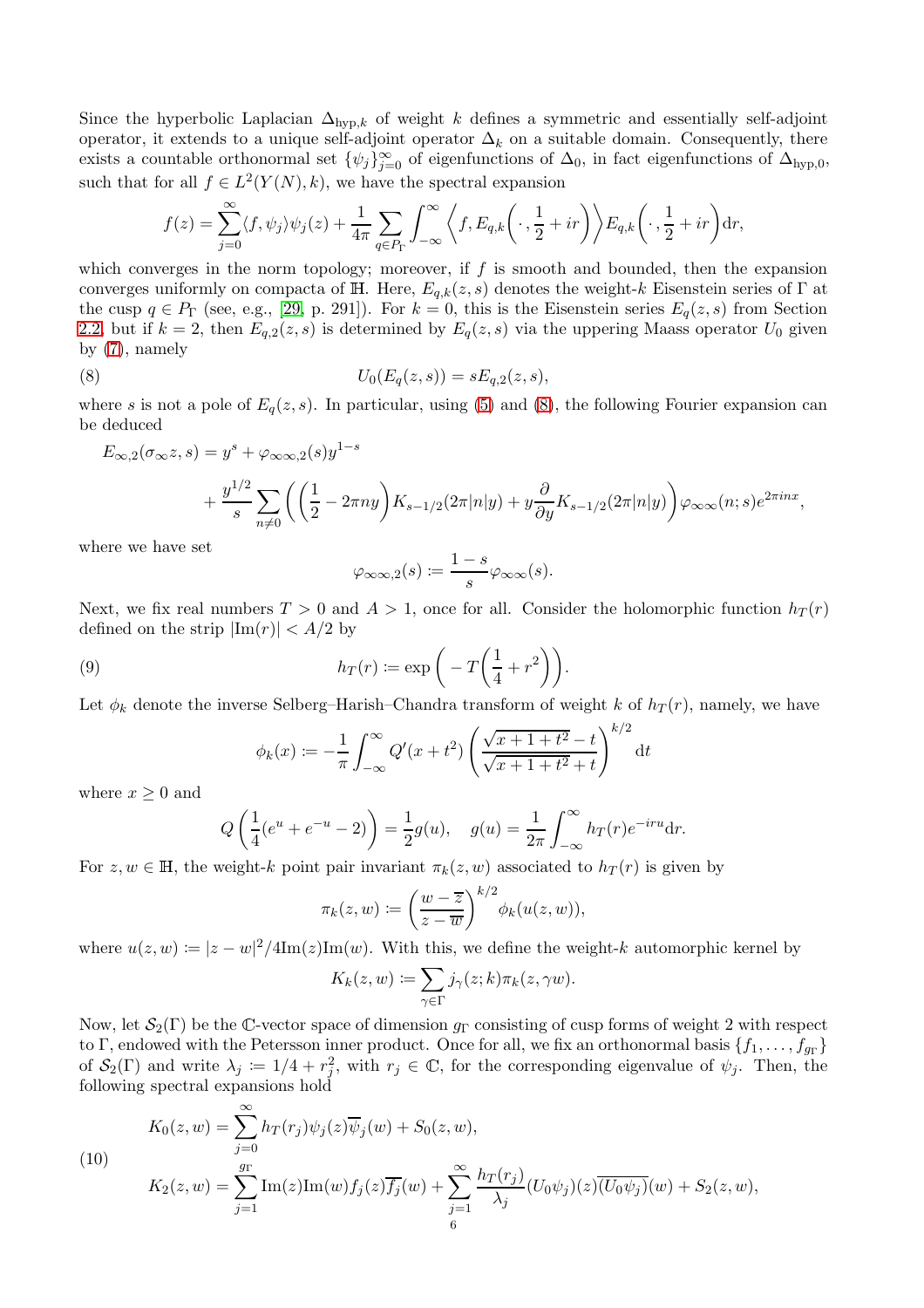where  $U_0$  is the uppering Maass operator of weight 0 given by  $(7)$ , and

$$
S_k(z, w) := \frac{2 - k}{2} v_{\Gamma}^{-1} + \frac{1}{4\pi} \sum_{q \in P_{\Gamma}} \int_{-\infty}^{\infty} h_T(r) E_{q,k}\left(z, \frac{1}{2} + ir\right) \overline{E_{q,k}}\left(w, \frac{1}{2} + ir\right) dr.
$$

In the sequel, we write  $K_k(z)$  for  $K_k(z, z)$  and  $S_k(z)$  for  $S_k(z, z)$ . Letting

$$
\nu_k(\gamma; z) := j_{\gamma}(z; k) \pi_k(z, \gamma z),
$$

we have  $K_k(z) = K_k^{\text{hyp}}$  $\binom{hyp}{k}(z) + K_k^{\text{par}}$  $k^{\text{par}}(z)$  with

$$
K_k^{\text{hyp}}(z) := \sum_{\substack{\gamma \in \Gamma \\ |\text{tr}(\gamma)| > 2}} \nu_k(\gamma; z), \quad K_k^{\text{par}}(z) := \sum_{\substack{\gamma \in \Gamma \\ |\text{tr}(\gamma)| = 2}} \nu_k(\gamma; z).
$$

Note that, by abuse of notation, the element I is included in  $K_k^{\text{par}}$  $\int_k^{\text{par}}(z)$ . With this, we define

$$
\mathcal{H}(z) := K_2^{\text{hyp}}(z) - K_0^{\text{hyp}}(z),
$$
  
\n
$$
\mathcal{P}(z) := (K_2^{\text{par}}(z) - S_2(z)) - (K_0^{\text{par}}(z) - S_0(z)),
$$
  
\n
$$
\mathcal{T}(z) := \sum_{j=1}^{\infty} \frac{h_T(r_j)}{\lambda_j} |(U_0 \psi_j)(z)|^2 - \sum_{j=0}^{\infty} h_T(r_j) |\psi_j(z)|^2.
$$

<span id="page-6-3"></span>2.4. The Arakelov metric and the Arakelov Green's function. For  $z \in \mathbb{H}$ , the Arakelov metric  $F(z)$  is the Γ-invariant function defined on H given by

$$
F(z) := \frac{\mathrm{Im}(z)^2}{g_{\Gamma}} \sum_{j=1}^{g_{\Gamma}} |f_j(z)|^2.
$$

It can be verified that  $F(z)$  is of rapid decay at all cusps  $q \in P_{\Gamma}$ , and that  $\int_{\mathcal{F}_{\Gamma}} F(z) \mu_{\text{hyp}}(z) = 1$ . Moreover, if  $z \in \mathbb{H}$  and  $\alpha \in \mathrm{GL}_2^+(\mathbb{Q})$  such that  $\alpha^{-1}\Gamma\alpha = \Gamma$ , then the identity  $F(\alpha z) = F(z)$  holds. Following the lines of Abbes–Ullmo, one obtains the following key identity for  $F(z)$ . First, by definition, we have

$$
K_2(z) - K_0(z) = \mathcal{H}(z) + K_2^{\text{par}}(z) - K_0^{\text{par}}(z).
$$

Using the spectral decompositions given by [\(10\)](#page-5-1), we then obtain

$$
K_2(z) - K_0(z) = g_{\Gamma} F(z) + \mathcal{T}(z) + S_2(z) - S_0(z).
$$

These two identities for the difference  $K_2(z) - K_0(z)$  therefore yield the identity

<span id="page-6-2"></span>(11) 
$$
F(z) = \frac{1}{g_{\Gamma}} \bigg( -\mathcal{T}(z) + \mathcal{H}(z) + \mathcal{P}(z) \bigg).
$$

In the sequel, we refer to  $\mathcal{H}(z)$  resp.  $\mathcal{P}(z)$  as the hyperbolic contribution and parabolic contribution of the Arakelov metric, respectively.

The Rankin–Selberg constant of the Arakelov metric at  $q$  is defined by

<span id="page-6-0"></span>(12) 
$$
\mathscr{R}_q \coloneqq \lim_{s \to 1} \left( \mathcal{R}_q[F](s) - \frac{v_{\Gamma}^{-1}}{s-1} \right).
$$

For  $q = \infty$ , taking the Rankin–Selberg transform on both sides of [\(11\)](#page-6-2) and grouping the constant terms of the Laurent expansion at  $s = 1$ , we obtain the following identity

<span id="page-6-1"></span>(13) 
$$
\mathscr{R}_{\infty} = \frac{1}{g_{\Gamma}} \bigg( -\frac{v_{\Gamma}^{-1}}{2} \sum_{j=1}^{\infty} \frac{h_T(r_j)}{\lambda_j} + \mathscr{R}_{\infty}^{\text{hyp}} + \mathscr{R}_{\infty}^{\text{par}} \bigg).
$$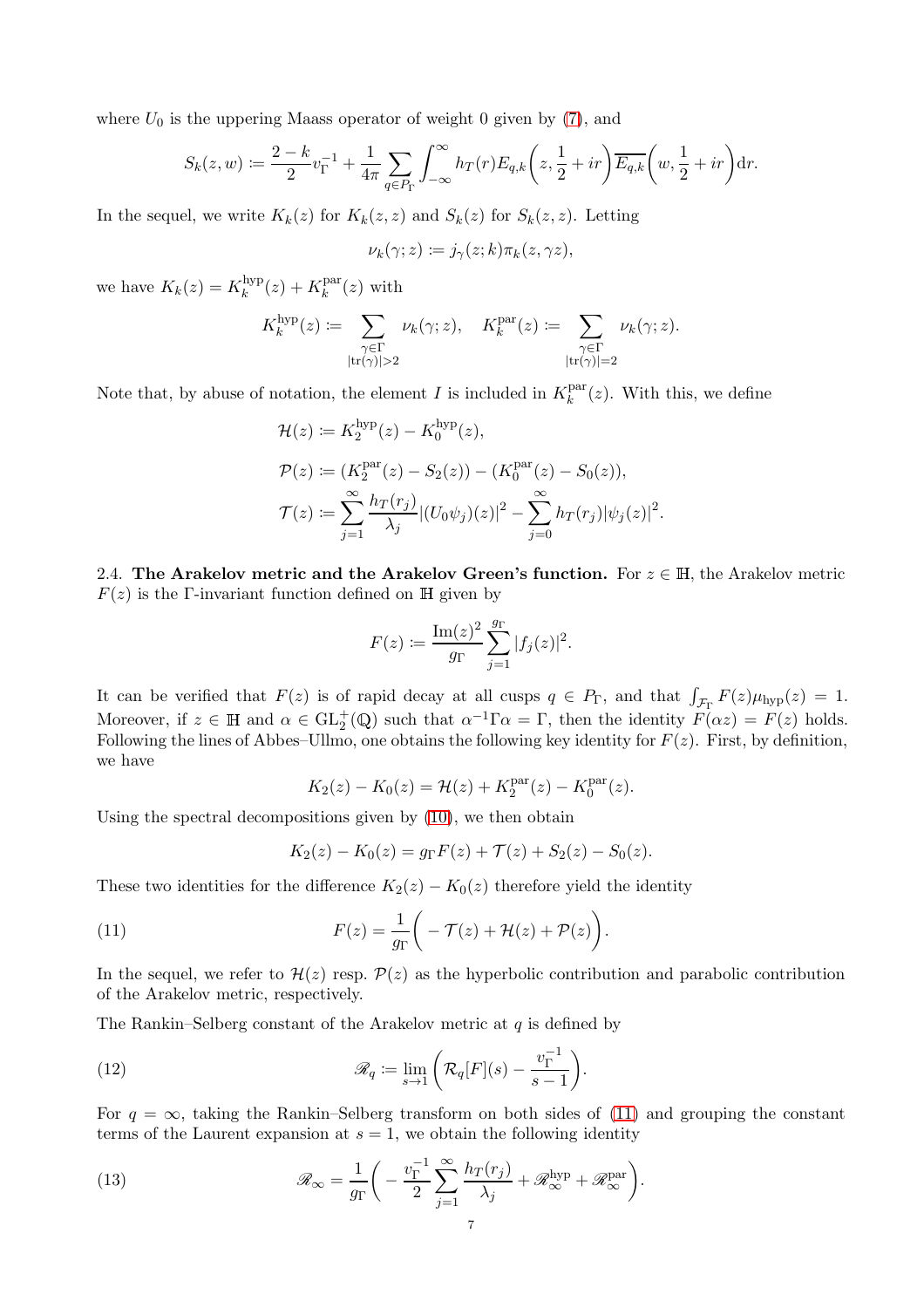Here,  $\mathscr{R}_{\infty}^{\text{hyp}}$  resp.  $\mathscr{R}_{\infty}^{\text{par}}$  denotes the constant term in the Laurent expansion at  $s = 1$  of  $\mathcal{R}_{\infty}[\mathcal{H}](s)$  and  $\mathcal{R}_{\infty}[\mathcal{P}](s)$ , respectively, i.e., we have

$$
\mathscr{R}_{\infty}^{\mathrm{hyp}} := \lim_{s \to 1} \left( \mathcal{R}_{\infty}[\mathcal{H}](s) - \frac{v_{\Gamma}^{-1}}{s - 1} \int_{\mathcal{F}_{\Gamma}} \mathcal{H}(z) \mu_{\mathrm{hyp}}(z) \right),
$$
  

$$
\mathscr{R}_{\infty}^{\mathrm{par}} := \lim_{s \to 1} \left( \mathcal{R}_{\infty}[\mathcal{P}](s) - \frac{v_{\Gamma}^{-1}}{s - 1} \int_{\mathcal{F}_{\Gamma}} \mathcal{P}(z) \mu_{\mathrm{hyp}}(z) \right).
$$

In the sequel, we refer to the constants  $\mathscr{R}_{\infty}^{\text{hyp}}$  and  $\mathscr{R}_{\infty}^{\text{par}}$  as the hyperbolic and parabolic contributions of  $\mathcal{R}_{\infty}$ , respectively.

Next, the canonical volume form on H is given by  $\mu_{can}(z) := F(z)\mu_{hvp}(z)$ . Since  $F(z)$  and  $\mu_{hvp}(z)$ are Γ-invariant on H, the canonical volume form  $\mu_{can}(z)$  is naturally defined on  $Y(N)$ . Furthermore,  $\mu_{\text{can}}(z)$  extends to a  $(1, 1)$ -form on  $X(N)$ , since it remains smooth at the cusps  $q \in P_{\Gamma}$ . In addition, observe that  $\int_{X(N)} \mu_{\text{can}}(z) = 1$ .

Finally, the Arakelov Green's function  $g_{\text{Ar}}$  is the function defined on  $X(N) \times X(N)$  which is smooth outside the diagonal and characterized by the following conditions

(i) 
$$
\frac{1}{i\pi} \partial_z \partial_{\overline{z}} g_{\text{Ar}}(z, w) = \mu_{\text{can}}(z) - \delta_w(z),
$$
  
\n(ii) 
$$
\int_{X(N)} g_{\text{Ar}}(z, w) \mu_{\text{can}}(z) = 0, \text{ for all } w \in X(N),
$$

where  $\delta_w$  denotes the Dirac delta distribution. Given two different cusps  $q_1, q_2 \in P_\Gamma$ , we have the following important identity (due to Abbes–Ullmo)

<span id="page-7-1"></span>(14) 
$$
g_{\text{Ar}}(q_1, q_2) = -2\pi \mathscr{C}_{q_1q_2} - \frac{2\pi}{v_{\Gamma}} + 2\pi (\mathscr{R}_{q_1} + \mathscr{R}_{q_2}) + 2\pi \mathscr{G},
$$

where  $\mathscr{C}_{q_1q_2}$  is defined in [\(6\)](#page-4-0),  $\mathscr{R}_{q_j}$  is given in [\(12\)](#page-6-0), and

<span id="page-7-0"></span>(15) 
$$
\mathscr{G} := -\int_{X(N)\times X(N)} g(z,w) \mu_{\text{can}}(z) \mu_{\text{can}}(w).
$$

Here, the function  $q(z, w)$  is the constant term in the Laurent expansion of the automorphic Green's function at  $s = 1$ . More precisely, let  $G_s(z, w)$  denote the automorphic Green's function of Γ given, for  $z, w \in \mathbb{H}, z \not\equiv w \mod \Gamma$ , and  $s \in \mathbb{C}$  with  $\text{Re}(s) > 1$ , by the series

$$
G_s(z, w) = -\frac{1}{4\pi} \sum_{\gamma \in \Gamma} Q_{s-1}(1 + 2u(z, \gamma w)),
$$

where  $Q_{\tau}(\nu)$  denotes the associated Legendre function of the second kind. The automorphic Green's function  $G_s(z, w)$  admits a meromorphic continuation to the whole s-plane with a simple pole at  $s = 1$ . At  $s = 1$ , we have

$$
G_s(z, w) = -\frac{v_{\Gamma}^{-1}}{s(s-1)} - \frac{1}{4\pi}g(z, w) + O_{z,w}(s-1),
$$

where  $g(z, w)$  depends only on z and w.

### 3. THE MINIMAL REGULAR MODEL OF THE MODULAR CURVE  $X(N)$

Let K be a number field with ring of integers  $\mathcal{O}_K$ . We set  $S := \text{Spec}(\mathcal{O}_K)$  and denote by  $\eta$  the generic point of S. An arithmetic surface  $\mathcal{X}/S$  is an integral, regular, and 2-dimensional S-scheme with a projective and flat structural morphism  $\mathcal{X} \longrightarrow S$ , such that the generic fiber  $\mathcal{X}_n$  is a geometrically connected curve over K.

Given a smooth projective curve  $X/K$  of genus  $g \ge 1$  defined over K, there exists a unique (minimal) arithmetic surface  $\mathcal{X}/S$  whose generic fiber  $\mathcal{X}_\eta$  is isomorphic to  $X/K$  [\[24,](#page-27-11) Proposition 10.1.8]. This arithmetic surface is called the minimal regular model of  $X/K$ . In particular, by the Riemann–Roch theorem, the compact Riemann surface  $X(N)$  can be embedded in a projective space whose image is a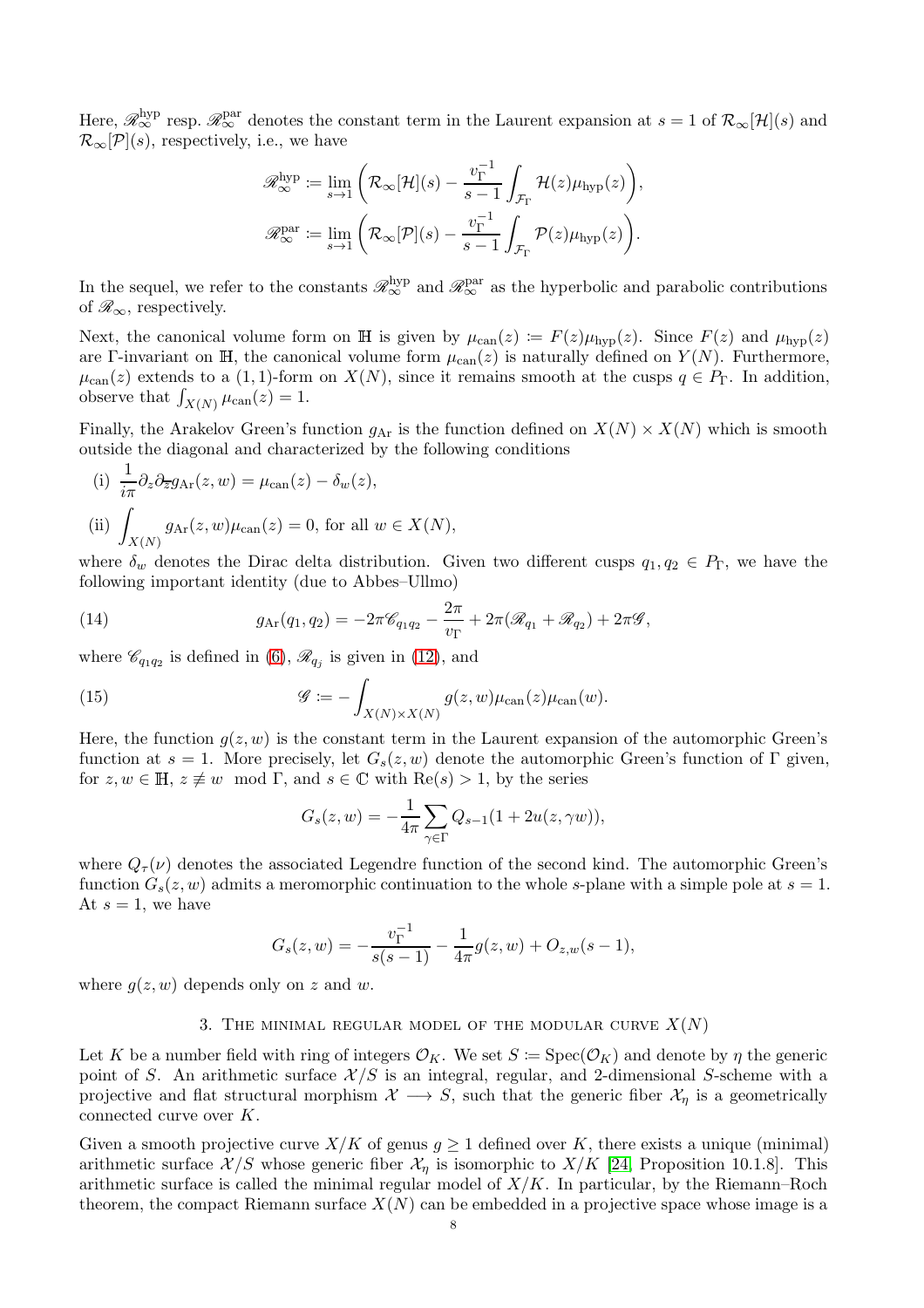smooth and projective algebraic curve  $X(N)/\mathbb{C}$ . Since the algebraic curve  $X(N)/\mathbb{C}$  is in fact defined over the cyclotomic number field  $\mathbb{Q}(\zeta_N)$ , there exists a minimal regular model of  $X(N)/\mathbb{Q}(\zeta_N)$ .

To simplify notation, we will write  $\mathcal{X}/S$  for the minimal regular model of  $X(N)/\mathbb{Q}(\zeta_N)$ , where in this case  $S = \text{Spec}(\mathbb{Z}[\zeta_N])$ . Also, given an embedding  $\sigma : \mathbb{Q}(\zeta_N) \to \mathbb{C}$ , we write  $\mathcal{X}_{n,\sigma}$  for the base change  $\mathcal{X}_{\eta} \otimes_{\sigma} \text{Spec}(\mathbb{C}).$ 

Next, we will provide an explicit description of the fibers of the arithmetic surface  $\mathcal{X}/S$ . To do so, let us briefly introduce the moduli interpretation of  $\mathcal{X}/S$ .

3.1. The moduli problem of canonical structures on elliptic curves. Let  $N \geq 2$  be a given integer and set  $\zeta_N := e^{2\pi i/N}$ . Denote by  $\mu_N(\mathbb{C})$  the group of the N-th roots of unity and by  $Y(N)/\mathbb{Q}(\zeta_N)$ the open subvariety of  $X(N)/\mathbb{Q}(\zeta_N)$  given by the image of  $\overline{\Gamma}(N)\backslash\mathbb{H}$  under the projective embedding that takes  $X(N)$  to  $X(N)/\mathbb{C}$ .

An elliptic curve  $E/T$  over an arbitrary scheme T is a proper and smooth commutative group  $T$ scheme with a given section, such that the geometric fibers are all connected and all have genus one. Given an elliptic curve  $E/T$  over T, the subscheme  $E[N]$  of the N-torsion points of  $E/T$  is defined by  $E[N] \coloneqq E \times_E T$ , which is obtained by base change using the N-fold morphism  $[N] : E \longrightarrow E$ and the given section of  $E/T$ . A canonical  $\Gamma(N)$ -structure on  $E/T$  is a homomorphism of groups  $\phi: (\mathbb{Z}/N\mathbb{Z})^2 \longrightarrow E[N](T)$  such that  $e_N(\phi(1,0), \phi(0,1)) = \zeta_N$  and the following identity of Cartier divisors holds

$$
\sum_{b\in(\mathbb{Z}/N\mathbb{Z})^2} [\phi(a,b)] = E[N];
$$

here,  $e_N$  denotes the Weil pairing on  $E[N]$  and  $[\phi(a, b)]$  is the effective Cartier divisor induced by the section  $\phi(a, b) \in E[N](T)$ .

 $(a,$ 

Let R be a noetherian regular and excellent ring, and denote by  $(Sch/R)$  the category of R-schemes. In addition, we let (Sets) be the category of sets. Let us consider the case when  $R = \mathbb{C}$ . Given an elliptic curve  $E/\mathbb{C}$  over  $\mathbb{C}$ , we have  $E[N] \simeq (\mathbb{Z}/N\mathbb{Z})^2$ , where the isomorphism is not canonical. Then, a canonical  $\Gamma(N)$ -structure on  $E/\mathbb{C}$  is an isomorphism  $\phi: (\mathbb{Z}/N\mathbb{Z})^2 \longrightarrow E[N]$  which is compatible with the pairing  $(\mathbb{Z}/N\mathbb{Z})^2 \times (\mathbb{Z}/N\mathbb{Z})^2 \longrightarrow \mu_N(\mathbb{C})$  given by  $((a, b), (c, d)) \longmapsto \zeta_N^{ad-bc}$  $\frac{a^{ad-bc}}{N}$  induced by the isomorphism  $\phi$  and the Weil pairing on E[N]. Then, it turns out that the variety  $Y(N)/\mathbb{Q}(\zeta_N)$ represents the functor  $\mathfrak{F} : (\text{Sch}/\mathbb{C}) \longrightarrow (\text{Sets})$  which takes  $T \in \text{Ob}(\text{Sch}/\mathbb{C})$  to the set of isomorphism classes of pairs  $(E/T, \phi)$ , where  $E/T$  is an elliptic curve over T and  $\phi$  is a canonical  $\Gamma(N)$ -structure on  $E/T$ .

In the general case, N. Katz and B. Mazur proved that an analogous functor  $\mathfrak{F} : (\text{Sch}/\mathbb{Z}[\zeta_N]) \longrightarrow (\text{Sets})$ is representable by a flat, regular, and 2-dimensional S-scheme  $\mathcal{Y}/S$ , provided that  $N \geq 3$  is a composite, odd, and square-free integer. Moreover, it turns out that the arithmetic surface  $\mathcal{X}/S$ is the compactification of  $\mathcal{Y}/S$ .

<span id="page-8-0"></span>**Proposition 1** (Katz–Mazur). Let  $N \geq 3$  be a composite, odd, and square-free integer, and let  $\mathcal{X}/S$ *be the minimal regular model of*  $X(N)/\mathbb{Q}(\zeta_N)$ *. Then, the fiber*  $\mathcal{X}_n$ *, for*  $\mathfrak{p} \in S$  *with*  $\mathfrak{p} \nmid N$  *is a smooth curve, whereas for*  $\mathfrak{p} \mid p$  *with*  $p \mid N$  *a prime number, the fiber*  $\mathcal{X}_{\mathfrak{p}}$  *consists of*  $p + 1$  *copies of smooth proper*  $\kappa(\mathfrak{p})$ -curves intersecting transversally at their supersingular points.

*Proof.* See [\[22\]](#page-27-12).

3.2. The moduli interpretation of the closed subscheme of cusps. The standard  $N$ -gon over a scheme S' is the proper curve over S' (meaning a morphism  $C \longrightarrow S'$  which is separated, flat, finitely presented, and of pure relative dimension 1, with non-empty fibers) obtained from  $\mathbb{P}_{S'}^1 \times \mathbb{Z}/N\mathbb{Z}$  by gluing the  $\infty$ -section of  $\mathbb{P}^1_{S'} \times \{j\}$  to the 0-section of  $\mathbb{P}^1_{S'} \times \{j+1\}$ , for all  $j \in \mathbb{Z}/N\mathbb{Z}$ .

In [\[7\]](#page-26-7), B. Conrad extended the notion of canonical  $\Gamma(N)$ -structures to generalized elliptic curves. Moreover, he proved that, for N sufficiently large, the scheme  $\mathcal{X}/S$  represents the functor  $\mathfrak{F}'$ :  $(Sch/\mathbb{Z}[\zeta_N]) \longrightarrow (Sets)$  which takes  $T \in Ob(Sch/\mathbb{Z}[\zeta_N])$  to the set of isomorphism classes of pairs  $(E/T, \phi)$ , where  $E/T$  is now a generalized elliptic curve over T and  $\phi$  is an extended canonical  $\Gamma(N)$ structure on  $E/T$ . The advantage of this approach for  $\mathcal{X}/S$  lies in the moduli interpretation of the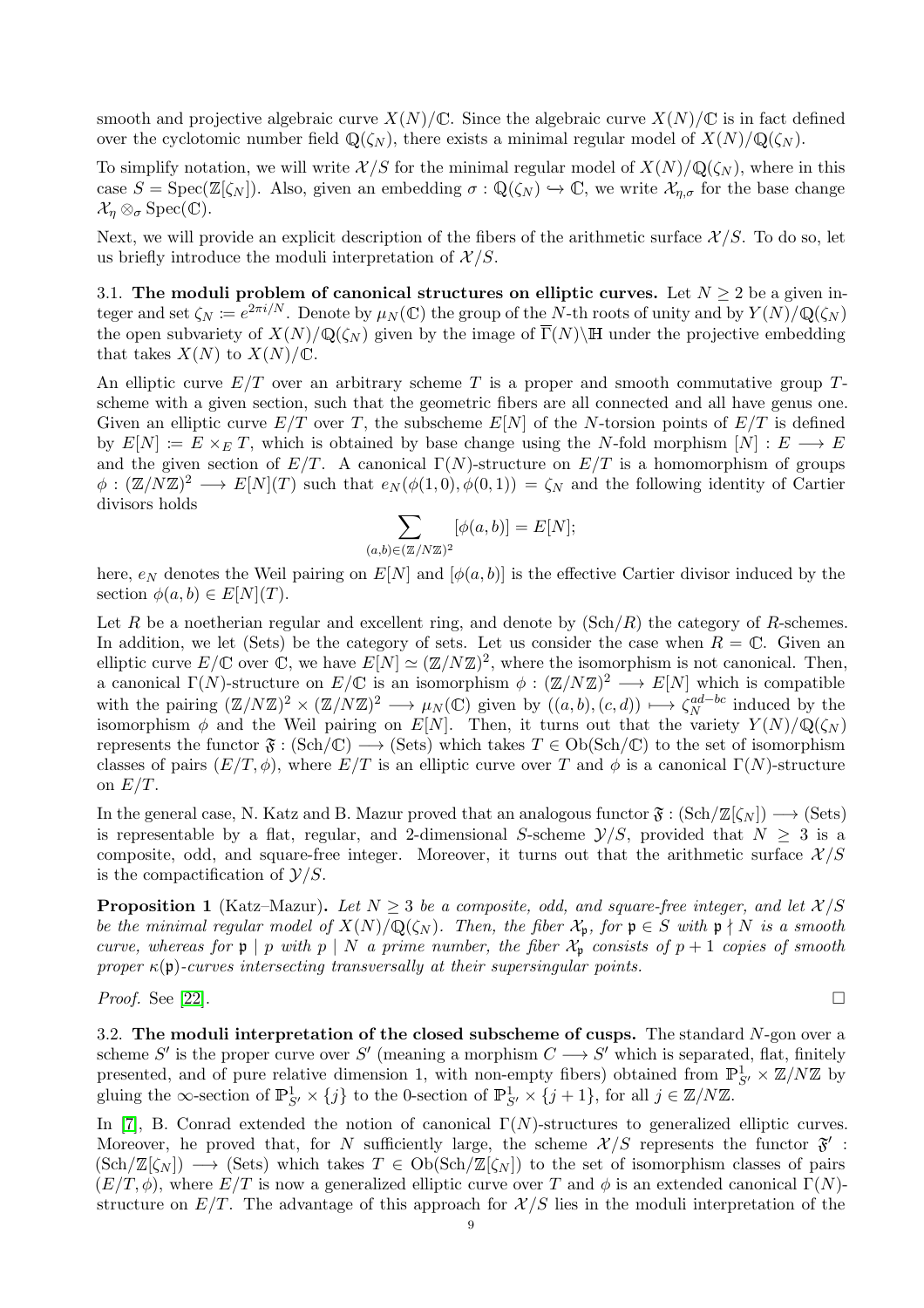closed subscheme of cusps

$$
Cusps(N) := (\mathcal{X} \setminus \mathcal{Y})^{\text{red}},
$$

namely, the closed subscheme Cusps(N) corresponds to the extended canonical  $\Gamma(N)$ -structures on the Tate curve over  $\mathbb{Z}[[q^{1/N}]]$ . In practice, this amounts to describe an extended canonical  $\Gamma(N)$ -structures on the standard N-gon.

<span id="page-9-0"></span>**Proposition 2.** Let  $N \geq 3$  be a composite, odd, and square-free integer, and let  $0, \infty \in P_{\Gamma}$  be *cusps regarded as*  $\mathbb{Q}(\zeta_N)$ -rational points of  $\mathcal{X}_n$ . Given an embedding  $\sigma : \mathbb{Q}(\zeta_N) \hookrightarrow \mathbb{C}$  *such that*  $\sigma(\zeta_N) = e^{2\pi i v/N}$  *with*  $v \in (\mathbb{Z}/N\mathbb{Z})^{\times}/\{\pm 1\}$ , let  $0^{\sigma}$ ,  $\infty^{\sigma}$  be the corresponding points in  $\mathcal{X}_{\eta,\sigma}(\mathbb{C})$  of  $0,\infty$ *under the embedding*  $\sigma$ , *respectively. Then, there exists an isomorphism* 

$$
\iota_{\sigma}:\mathcal{X}_{\eta,\sigma}\longrightarrow X(N)/\mathbb{C}
$$

*such that, on complex points, we have*  $\iota_{\sigma}(0^{\sigma}) = 0_{\xi}$  *for some*  $\xi \in U$ *, and*  $\iota_{\sigma}(\infty^{\sigma}) = \infty$ *.* 

*Proof.* First of all, note that, a point in  $\mathcal{X}_{\eta,\sigma}(\mathbb{C})$  corresponds to a triple  $(E; P, Q)$ , where E is a generalized elliptic curve over  $\mathbb C$  and  $P, Q$  is a basis of  $E^{\text{sm}}[N]$  such that  $e_N(P, Q) = e^{2\pi i v/N}$ . Then,  $\iota_{\sigma}$  is given by

$$
(E; P, Q) \longmapsto (E, P + Q, v'Q),
$$

on complex points.

Secondly, for a given  $\left(\begin{smallmatrix} a & b \\ c & d \end{smallmatrix}\right) \in SL_2(\mathbb{Z}/N\mathbb{Z})$ , the map

$$
\varphi_{\left(\begin{smallmatrix} a & b \\ c & d \end{smallmatrix}\right)} : (\mathbb{Z}/N\mathbb{Z})^2 \longrightarrow \mathbb{Z}/N\mathbb{Z} \times \mu_N(\mathbb{C}),
$$

defined by  $(1,0) \longmapsto (a,\zeta_N^b)$  and  $(0,1) \longmapsto (c,\zeta_N^d)$ , describes explicitly how cusps corresponds to a  $\Gamma(N)$ -structure on the Tate curve. Thus, the map  $\varphi_{\left(\begin{array}{c} 1 & 0 \\ 0 & 1 \end{array}\right)}$  takes  $(1,0) \longmapsto P_0$  and  $(0,1) \longmapsto Q_0$  with  $P_0 = (1, 1)$  and  $Q_0 = (0, 1)$ , and the moduli interpretation of the cusp  $\infty$  is  $(\text{Tate}_0/\mathbb{Q}(\zeta_N); P_0, Q_0)$ . Similarly,  $\varphi_{\begin{pmatrix} 1 & 0 \\ v' & 1 \end{pmatrix}}$  takes  $(1,0) \mapsto P_0$  and  $(0,1) \mapsto (v', \zeta_N)$ , and the moduli interpretation of  $1/v'$  is  $(\text{Tate}_0/\mathbb{Q}(\zeta_N); P_0, (v', \zeta_N)).$ 

Finally, we have

$$
\iota_{\sigma}(\infty^{\sigma}) = (\text{Tate}_0; P_0 + (0, e^{2\pi i v/N}), v'(0, e^{2\pi i v/N}))
$$
  
= (\text{Tate}\_0; (1, e^{2\pi i v/N}), (0, e^{2\pi i/N}))  
= (\text{Tate}\_0; (1, 1), (0, e^{2\pi i/N})) = (\text{Tate}\_0; P\_0, Q\_0) = \infty,

where in the third equality we used the automorphism  $(a, z) \mapsto (a, ze^{-2\pi i v/N})$  of the Tate curve. A similar reasoning can applied for the cusp 0, using the other automorphism of the Tate curve. This concludes the proof.

4. THE HYPERBOLIC CONTRIBUTION OF  $\mathscr{R}_{\infty}$ 

Recall from identity [\(13\)](#page-6-1) that  $\mathcal{R}_{\infty}^{\text{hyp}}$  is the hyperbolic contribution of the Rankin–Selberg constant  $\mathscr{R}_{\infty}$  at  $\infty$ . In this part, we establish an asymptotics for  $\mathscr{R}_{\infty}^{\text{hyp}}$  as  $T \to \infty$ , for a given level N (see Proposition [6\)](#page-13-0). To do so, in Section [4.1,](#page-9-1) we first determine the residue at  $s = 1$  of certain zeta functions associated to hyperbolic elements of Γ (see Proposition [4\)](#page-11-0). Next, in Section [4.2,](#page-12-0) in the proof of Proposition [6,](#page-13-0) we obtain an explicit identity for  $\mathcal{R}_{\infty}[\mathcal{H}](s)$  in terms of the aforementioned zeta functions; thus, we derive an identity for  $\mathcal{R}_{\infty}^{\text{hyp}}$  from the Laurent expansion of  $\mathcal{R}_{\infty}[\mathcal{H}](s)$  at  $s=1$  in which the residues at  $s = 1$  of the previous zeta functions arise.

<span id="page-9-1"></span>4.1. The zeta function associated to Γ. For this section, let us consider the following settings. Let l be a fixed integer such that  $|l| > 2$  and set  $\Delta := l^2 - 4$ . Denote by  $\mathcal{Q}_{\Delta}$  the set of binary quadratic forms of discriminant  $\Delta$  whose coefficients lie in Z. Given  $f(x, y) \in \mathcal{Q}_{\Delta}$ , we will write  $f \cdot (x, y) := f(y, -x).$ 

Consider the sets

$$
sp_l := \{ \gamma \in \mathrm{PSL}_2(\mathbb{Z}) \mid \mathrm{tr}(\gamma) = l \}
$$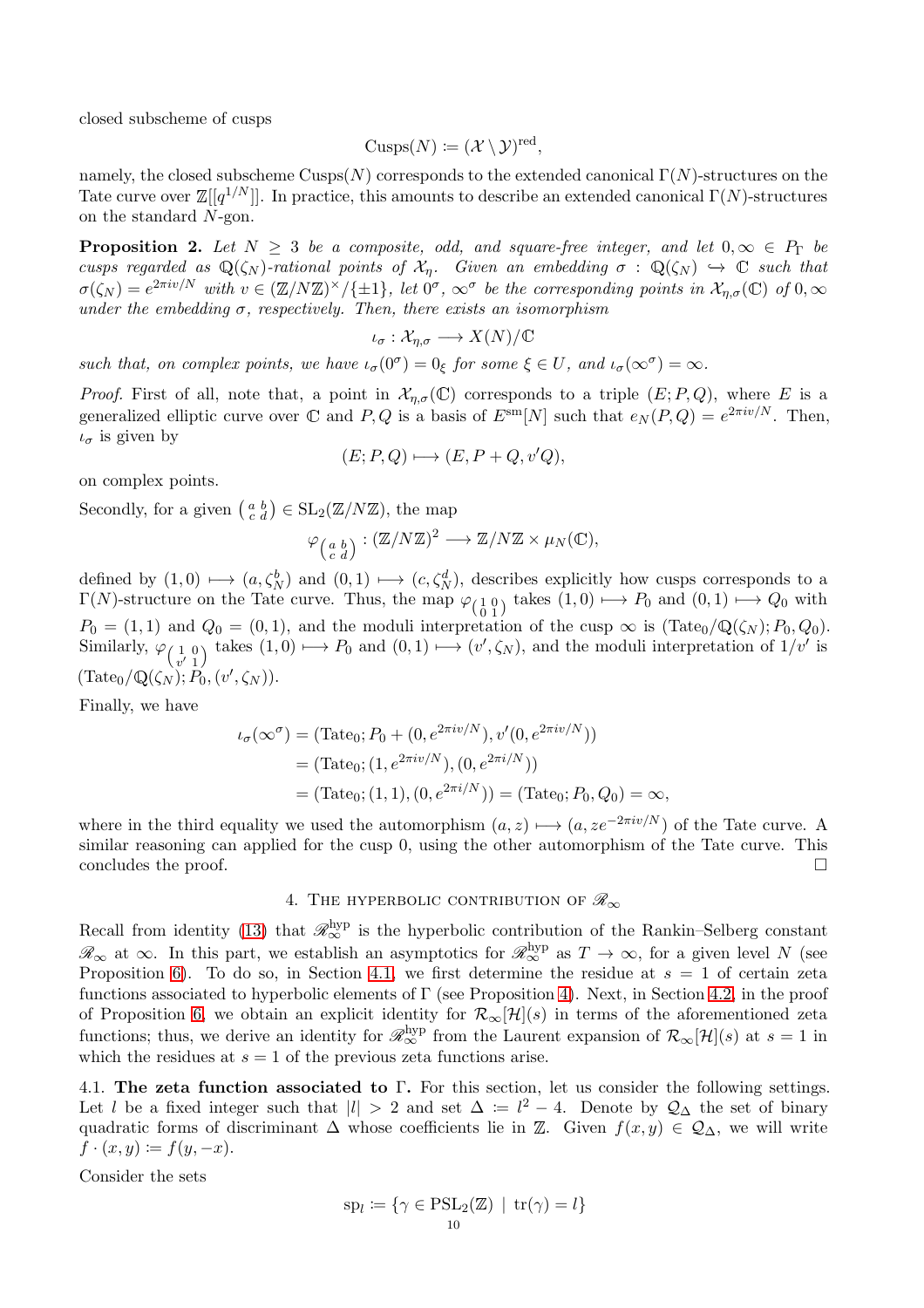$$
sp_l(\Gamma) := \{ \gamma \in \Gamma \mid \text{tr}(\gamma) = l \} \subset sp_l
$$

.

Observe that an element  $\gamma \in sp_l(\Gamma)$  has the form  $\gamma = \gamma_l(a, b, c)$ , where

<span id="page-10-0"></span>(16) 
$$
\gamma_l(a,b,c) := \begin{pmatrix} \frac{l-bN}{2} & -cN \\ aN & \frac{l+bN}{2} \end{pmatrix}
$$

with  $a, b, c \in \mathbb{Z}$ ,  $a > 0$ ,  $gcd(a, b, c) = 1$ ,  $(l \pm bN)/2 \equiv 1 \mod N$ , and  $b^2 - 4ac$  is not a square. From now on, we assume that  $\gamma \in sp_l(\Gamma)$  has always the form given by [\(16\)](#page-10-0). Thus, for a given  $\gamma \in sp_l(\Gamma)$ , we set  $D \coloneqq b^2 - 4ac$ , and also

<span id="page-10-1"></span>(17) 
$$
L \coloneqq \mathbb{Q}(\sqrt{D}), \qquad \theta \coloneqq -\frac{b+\sqrt{D}}{2a}, \qquad \mathfrak{b} \coloneqq \mathbb{Z} + \mathbb{Z}\theta.
$$

Further, if  $\mathcal{O}_L$  is the ring of integers of L and  $f \subset \mathcal{O}_L$  is an integral ideal, we write  $U(f) \coloneqq \mathcal{O}_L^{\times} \cap (1+f)$ , and  $U_{+}(\mathfrak{f})$  for the totally positive elements of  $U(\mathfrak{f})$ , i.e., we have

$$
U_{+}(\mathfrak{f})=\{\varepsilon\in U(\mathfrak{f})\,|\,N(\varepsilon)>0\},
$$

where  $N(\cdot)$  denotes the norm of an element in L. For the sequel, we set  $\mathfrak{f} := N\mathcal{O}_L$ .

It is well-known that the assignment

$$
\begin{pmatrix} a & b \\ c & d \end{pmatrix} \longmapsto cx^2 + (d-a)xy - by^2
$$

defines a bijection  $\beta_l : sp_l \longrightarrow Q_\Delta$ . For convenience, we will write  $\mathcal{Q}_\Delta(\Gamma) := \beta_l(sp_l(\Gamma))$ , and also  $f_\gamma \coloneqq \beta_l(\gamma)$  and  $\gamma_f \coloneqq \beta_l^{-1}$  $\mathcal{L}_l^{-1}(f)$ , for  $\gamma \in sp_l(\Gamma)$  and  $f(x, y) \in \mathcal{Q}_{\Delta}(\Gamma)$ , respectively. Furthermore,  $(f \circ \gamma)(x, y) := f((xy)\gamma^t)$  defines an action of the modular group  $PSL_2(\mathbb{Z})$  on  $\mathcal{Q}_\Delta$ , which descents to an action of  $\Gamma$  on  $\mathcal{Q}_{\Delta}(\Gamma)$ .

Let  $\gamma = \gamma_l(a, b, c) \in sp_l(\Gamma)$ . Denote by  $\Gamma_{f_\gamma}$  the stabilizer of  $f_\gamma(x, y) \in \mathcal{Q}_{\Delta}(\Gamma)$  under the action of  $\Gamma$ . Since  $f_{\gamma} = Ng_{\gamma}$  with  $g_{\gamma}(x, y) = ax^2 + bxy + cy^2$ , we have  $\Gamma_{f_{\gamma}} = \Gamma_{g_{\gamma}}$ . Therefore, it can be verified that

$$
\Gamma_{f_{\gamma}} = \left\{ \left( \frac{\frac{t - bv}{2}}{av} - \frac{cv}{\frac{t + bv}{2}} \right) \middle| t, v \in \mathbb{Z}, t^2 - Dv^2 = 4, v \equiv 0 \mod N, \frac{t - v}{2} \equiv 1 \mod N \right\}.
$$

Now, given  $u \in U$  and  $\gamma \in \text{sp}_l(\Gamma)$ , define

$$
M_u^{f_\gamma} := \{ (m, n) \in M(u) \mid f_\gamma \cdot (m, n) > 0 \},\
$$

where  $M(u)$  is given by [\(2\)](#page-3-1). We claim that the group  $\Gamma_{f_{\gamma}}$  acts on  $M_u^{f_{\gamma}}$  by right multiplication. Indeed, if  $(m', n') = (m, n) \delta$  with  $(m, n) \in M_u^{f_\gamma}$  and  $\delta \in \Gamma_{f_\gamma}$ , then it is easy to verify that  $(m', n') \in M(u)$ , and since

$$
f_{\gamma}(n', -m') = f_{\gamma}((n - m)(\delta^{-1})^{\mathsf{t}}) = (f_{\gamma} \circ \delta^{-1})(n, -m) = f_{\gamma}(n, -m) > 0,
$$

the claim follows.

Let  $\overline{M}_u^{f_\gamma}$  be the set of  $\Gamma_{f_\gamma}$ -orbits of  $M_u^{f_\gamma}$ , i.e., we have  $\overline{M}_u^{f_\gamma}$  $u^{f_\gamma} \coloneqq M_u^{f_\gamma} / \Gamma_{f_\gamma}.$ 

<span id="page-10-2"></span>**Lemma 3.** Let  $u \in U$  and  $\gamma \in \text{sp}_l(\Gamma)$ . The assignments

$$
u/N + n' + m'\theta \longmapsto (Nm', u + Nn') \quad and \quad \begin{pmatrix} \frac{t - bv}{2} & -cv \\ av & \frac{t + bv}{2} \end{pmatrix} \longmapsto \frac{t + v\sqrt{D}}{2}
$$

 $define \ bijections (u/N + b)_{+} \longrightarrow M_u^{f_{\gamma}} \text{ and } \Gamma_{f_{\gamma}} \longrightarrow U_{+}(\mathfrak{f}), \text{ respectively. Here, the set } (u/N + b)_{+}$ *consists of the elements*  $\xi \in u/N + \mathfrak{b}$  *such that*  $N(\xi) > 0$ *. In consequence, we have* 

$$
\overline{M}_u^{f_\gamma} \simeq (u/N + \mathfrak{b})_+/U_+(\mathfrak{f}),
$$

*where the action in the right hand side is given by*  $\varepsilon \cdot (u/N + n + m\theta) = u/N + \varepsilon (n + m\theta)$ .

*Proof.* In both cases, the injectivity and surjectivity are immediate. It remains to prove the welldefinition of the maps. For the first assignment, note that if  $\xi = u/N + n' + m'\theta$ , then

$$
\xi \overline{\xi} = \left(\frac{u}{N} + n'\right)^2 + \left(\frac{u}{N} + n'\right) \frac{b}{a} m' + \frac{c}{a} (m')^2
$$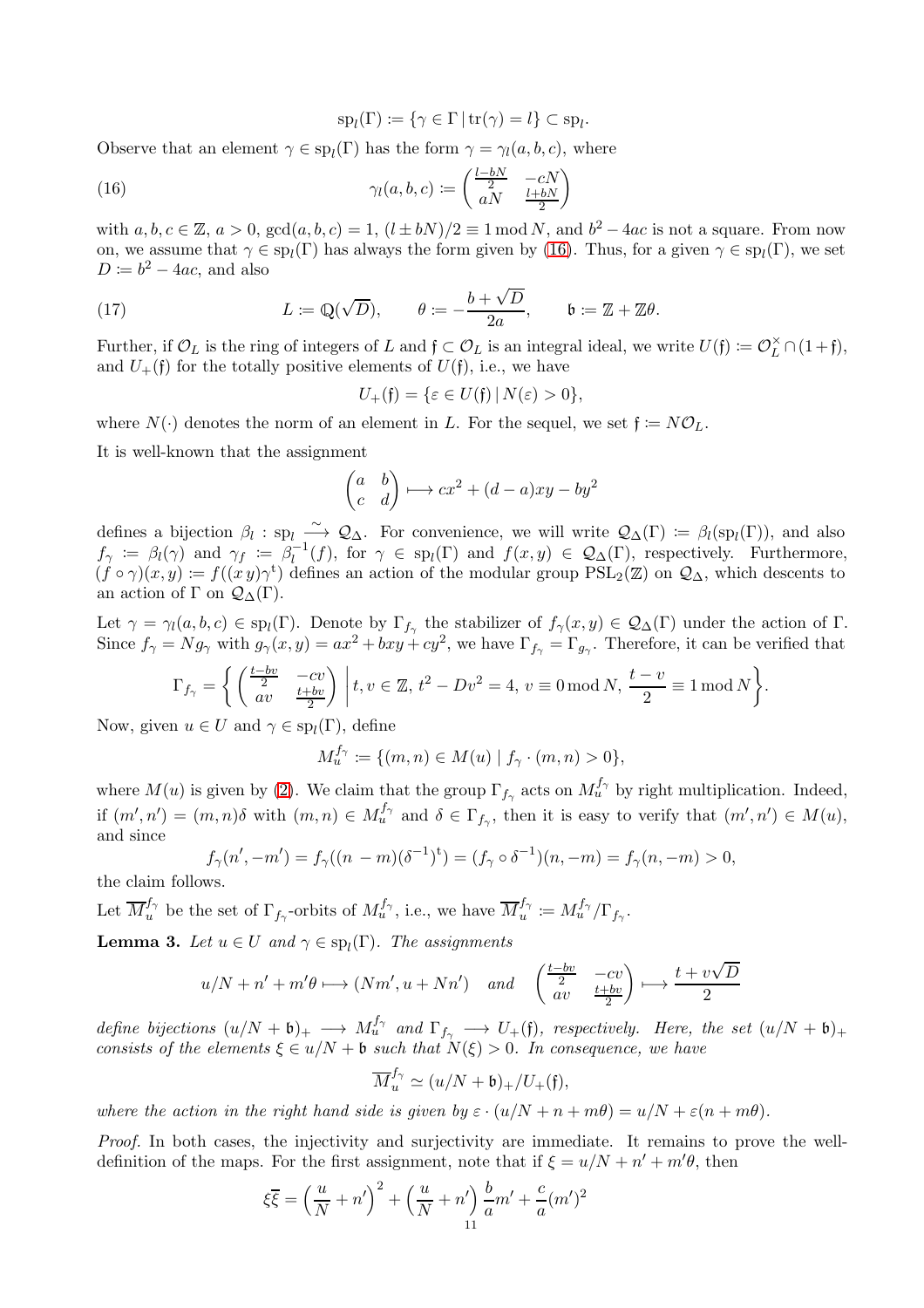$$
= \frac{1}{aN^2} (a(u + Nn')^2 + b(u + Nn')(Nm') + c(Nm')^2)
$$
  
= 
$$
\frac{1}{aN^3} f_\gamma (u + Nn', -Nm').
$$

In the last equality, we used the fact that  $f_{\gamma}(x, y) = Ng_{\gamma}(x, y)$  with  $g_{\gamma}(x, y) = ax^2 + bxy + cy^2$ . Since  $N(\xi) = \xi \overline{\xi} > 0$ , we have  $f_{\gamma}(u + Nn', -Nm') > 0$ ; hence,  $(Nm', u + Nn') \in M_u^{f_{\gamma}}$ .

For the well-definition of the second assignment, we refer the reader to [\[14,](#page-27-13) Proposition 4.2.11]. This concludes the proof of the lemma.  $\Box$ 

Next, consider a pair  $(\gamma, u)$  with  $\gamma \in sp_l(\Gamma)$  and  $u \in U$ . For  $s \in \mathbb{C}$  with  $\text{Re}(s) > 1$ , the zeta function associated to  $(\gamma, u)$  is defined by

$$
\zeta_{\gamma,u}(s) \coloneqq \sum_{(m,n) \in \overline{M}_u^{f_\gamma}} f_\gamma(n,-m)^{-s}.
$$

We claim that the function  $\zeta_{\gamma,u}(s)$  possesses a meromorphic continuation to the complex plane having a pole at  $s = 1$  (see Proposition [4](#page-11-0) below). To prove this claim, we recall here the definition of a partial zeta function as well as some of its main properties.

Consider the ray  $\mathfrak{m} := \mathfrak{m}_{\infty}$ , where  $\mathfrak{m}_{\infty}$  denotes the ray consisting of all embeddings  $L \hookrightarrow \mathbb{R}$ , and denote by  $Cl_{\mathfrak{m}}(L)$  the narrow-ray ideal class group of L. Given  $\mathfrak{C} \in Cl_{\mathfrak{m}}(L)$  and  $s \in \mathbb{C}$  with  $\text{Re}(s) > 1$ , the partial zeta function  $\zeta(s, \mathfrak{C})$  is defined by

$$
\zeta(s,\mathfrak{C})\coloneqq \sum_{\substack{\mathfrak{c}\in\mathfrak{C}\\ \mathfrak{c}\neq 0}}\frac{1}{(\mathcal{N}\mathfrak{c})^s},
$$

where the sum runs over the non-zero integral ideals c contained in  $\mathfrak{C}$  and  $\mathcal{N}\mathfrak{c}$  denotes the norm of the ideal c. It is known that  $\zeta(s,\mathfrak{C})$  defines a meromorphic function on Re  $> 1/2$  with a unique simple pole at  $s = 1$  with

$$
\lim_{s \to 1} (s-1)\zeta(s,\mathfrak{C}) = \frac{\log(\varepsilon_{\gamma})}{N^3 \sqrt{D}},
$$

where  $\varepsilon_{\gamma}$  is a generator of  $U_{+}(\mathfrak{f})$  (see, e.g., [\[23\]](#page-27-14)). Moreover, suppose that  $\mathfrak{C} \in Cl_{\mathfrak{m}}(L)$  and a nonzero integral ideal  $\mathfrak{a} \in \mathfrak{C}$  are given. Let  $\tau \in L^{\times}$  such that  $N(\tau) > 0$  and set  $\mathfrak{b}' = (\tau) \mathfrak{a}^{-1} \mathfrak{f}$ . Then, the partial zeta function  $\zeta(s, \mathfrak{C})$  satisfies the following identity

<span id="page-11-1"></span>(18) 
$$
\zeta(s,\mathfrak{C}) = (\mathcal{N}\mathfrak{f})^{-s} \sum_{\beta \in (\tau + \mathfrak{b}')_+/U_+(\mathfrak{f})} \left( \frac{\mathcal{N}(\beta)}{\mathcal{N}\mathfrak{b}'} \right)^{-s}
$$

(see, e.g., [\[31\]](#page-27-15)), where  $\mathcal{N}(\beta)$  denotes the norm of the principal ideal generated by the element  $\beta$ .

<span id="page-11-0"></span>**Proposition 4.** Let  $u \in U$  and  $\gamma \in sp_l(\Gamma)$ . Then, for  $s \in \mathbb{C}$  with  $\text{Re}(s) > 1$ , there exists a narrow *ray ideal class*  $\mathfrak{C} \in Cl_{\mathfrak{m}}(L)$  *such that* 

$$
\zeta_{\gamma,u}(s)=\bigg(\frac{1}{N}\bigg)^s\zeta(s,\mathfrak{C}).
$$

*Furthermore,*  $\zeta_{\gamma,u}(s)$  *admits a meromorphic continuation to the complex plane having a pole at*  $s = 1$ *, whose residue is given by*

$$
res_{s=1}(\zeta_{\gamma,u}(s)) = \frac{\log(\varepsilon_{\gamma})}{N^3 \sqrt{D}}.
$$

*Proof.* Recall that  $\gamma$  can be written as  $\gamma_l(a, b, c)$  given by [\(16\)](#page-10-0) and associated to  $\gamma$ , we have the datum [\(17\)](#page-10-1). Now, from the proof of Lemma [3,](#page-10-2) we know the identity

$$
f_{\gamma}(u + Nn, -Nm) = aN^3N(\xi),
$$

where  $\xi = u/N + n + m\theta \in (u/N + \mathfrak{b})_+$ . Since  $\mathcal{N}\mathfrak{b} = 1/a$ ,  $\mathcal{N}\mathfrak{f} = N^2$ , and  $\mathcal{N}(\xi) = N(\xi)$ , note that

$$
f_{\gamma}(u+nN,-Nm) = N \cdot \mathcal{N}\mathfrak{f}\bigg(\frac{\mathcal{N}(\xi)}{\mathcal{N}\mathfrak{b}}\bigg).
$$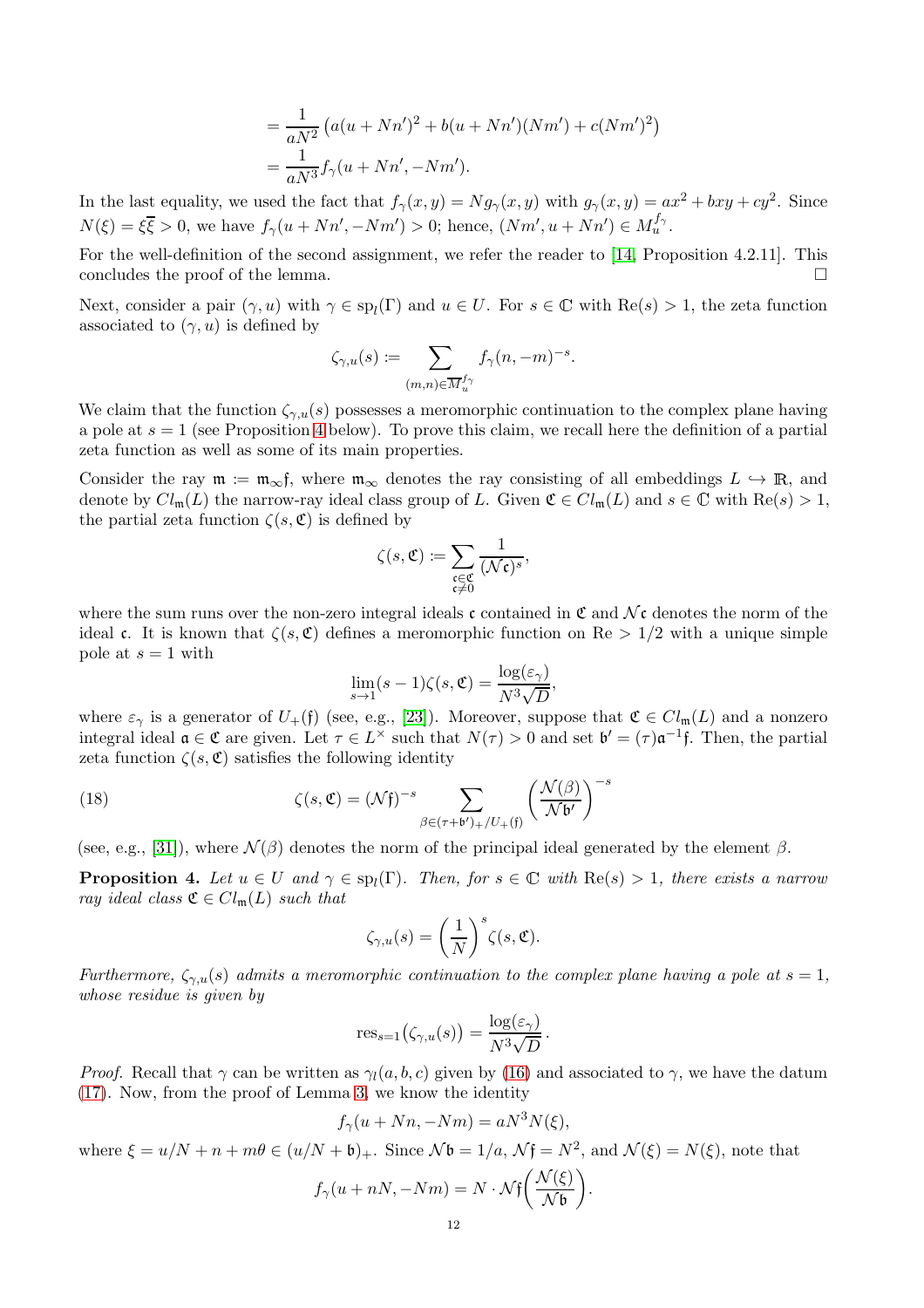Therefore, we have

$$
\begin{aligned} \zeta_{\gamma,u}(s)&=\sum_{(m,n)\in \overline{M}_u^{f_{\gamma}} }f_{\gamma}(n,-m)^{-s}\\ &=\left(\frac{1}{N}\right)^{s}(\mathcal{N}\mathfrak{f})^{-s}\sum_{\xi\in\left(\frac{u}{N}+\mathfrak{b}\right)_{+}/U_{+}(\mathfrak{f})}\left(\frac{\mathcal{N}(\xi)}{\mathcal{N}\mathfrak{b}}\right)^{-s}. \end{aligned}
$$

Using [\(18\)](#page-11-1), we obtain

$$
\zeta_{\gamma,u}(s)=\biggl(\frac{1}{N}\biggr)^s\zeta(s,\mathfrak C),
$$

where  $\mathfrak C$  is the narrow-ray ideal class of the fractional ideal  $\mathfrak{f}\mathfrak{b}^{-1}(u/N)$ . Consequently, the function  $\zeta_{\gamma,u}(s)$  inherits the analytical properties of  $\zeta(s,\mathfrak{C})$ , in particular, the meromorphic continuation to the complex plane. This concludes the proof.  $\Box$ 

<span id="page-12-0"></span>4.2. Computation of the constant  $\mathcal{R}_{\infty}^{\text{hyp}}$ . Given  $u \in U$ , let us consider the following subsets of  $\mathcal{Q}_{\Delta}(\Gamma) \times M(u)$ 

$$
S_{\Gamma}^{+}(u) := \{ (f; (m, n)) \mid (m, n) \in M_{u}^{f}, f \in \mathcal{Q}_{\Delta}(\Gamma) \},
$$
  

$$
S_{\Gamma}^{-}(u) := \{ (f; (m, n)) \mid (m, n) \in M_{u}^{-f}, f \in \mathcal{Q}_{\Delta}(\Gamma) \}.
$$

It can be verified that the sets  $S_{\Gamma}^{+}$  $S_{\Gamma}^{+}(u)$  and  $S_{\Gamma}^{-}$  $\Gamma(\mathbf{u})$  remain invariant under the diagonal action of Γ. Therefore, by the "allgemeine Prinzip" from [\[33,](#page-27-16) p. 66], we have

$$
S_{\Gamma}^{+}(u)/\Gamma \simeq \bigsqcup_{\gamma \in \text{sp}_{l}(\Gamma)/\Gamma} \overline{M}_{u}^{f_{\gamma}},
$$

$$
S_{\Gamma}^{-}(u)/\Gamma \simeq \bigsqcup_{\gamma \in \text{sp}_{l}(\Gamma)/\Gamma} \overline{M}_{u}^{(-f_{\gamma})}
$$

.

Further, we have  $\mathcal{Q}_{\Delta}(\Gamma) \times M(u) = S_{\Gamma}^+(u) \sqcup S_{\Gamma}^-(u)$ .

Now, we conveniently define the integrals

$$
J_k^+ := \int_{\mathcal{F}_{\Gamma}} \bigg( \sum_{(f;(m,n)) \in S_{\Gamma}^+(u)} \nu_k(\gamma_f; z) \frac{\text{Im}(z)^s}{|mz + n|^{2s}} \bigg) \mu_{\text{hyp}}(z),
$$
  

$$
J_k^- := \int_{\mathcal{F}_{\Gamma}} \bigg( \sum_{(f;(m,n)) \in S_{\Gamma}^-(u)} \nu_k(\gamma_f; z) \frac{\text{Im}(z)^s}{|mz + n|^{2s}} \bigg) \mu_{\text{hyp}}(z),
$$

and the matrix  $\lambda(l)$  by

$$
\lambda(l) := \begin{pmatrix} l/2 & l^2/4 - 1 \\ 1 & l/2 \end{pmatrix}.
$$

<span id="page-12-1"></span>**Lemma 5.** Let  $u \in U$ ,  $l \in \mathbb{Z}$  such that  $|l| > 2$ , and  $s \in \mathbb{C}$  with  $\text{Re}(s) > 1$ . Then, the following identity *holds*

$$
J_k^+ = \left(\int_{\mathbb{H}} \nu_k(\lambda(l); z) \mathrm{Im}(z)^s \mu_{\mathrm{hyp}}(z)\right) \sum_{\gamma \in \mathrm{sp}_l(\Gamma)/\Gamma} \zeta_{\gamma, u}(s),
$$
  

$$
J_k^- = \left(\int_{\mathbb{H}} \nu_k(\lambda(-l); z) \mathrm{Im}(z)^s \mu_{\mathrm{hyp}}(z)\right) \sum_{\gamma \in \mathrm{sp}_l(\Gamma)/\Gamma} \zeta_{\gamma, u}(s),
$$

*where*  $\nu_k(\gamma; z)$  *is given in Section [2.3.](#page-4-3)*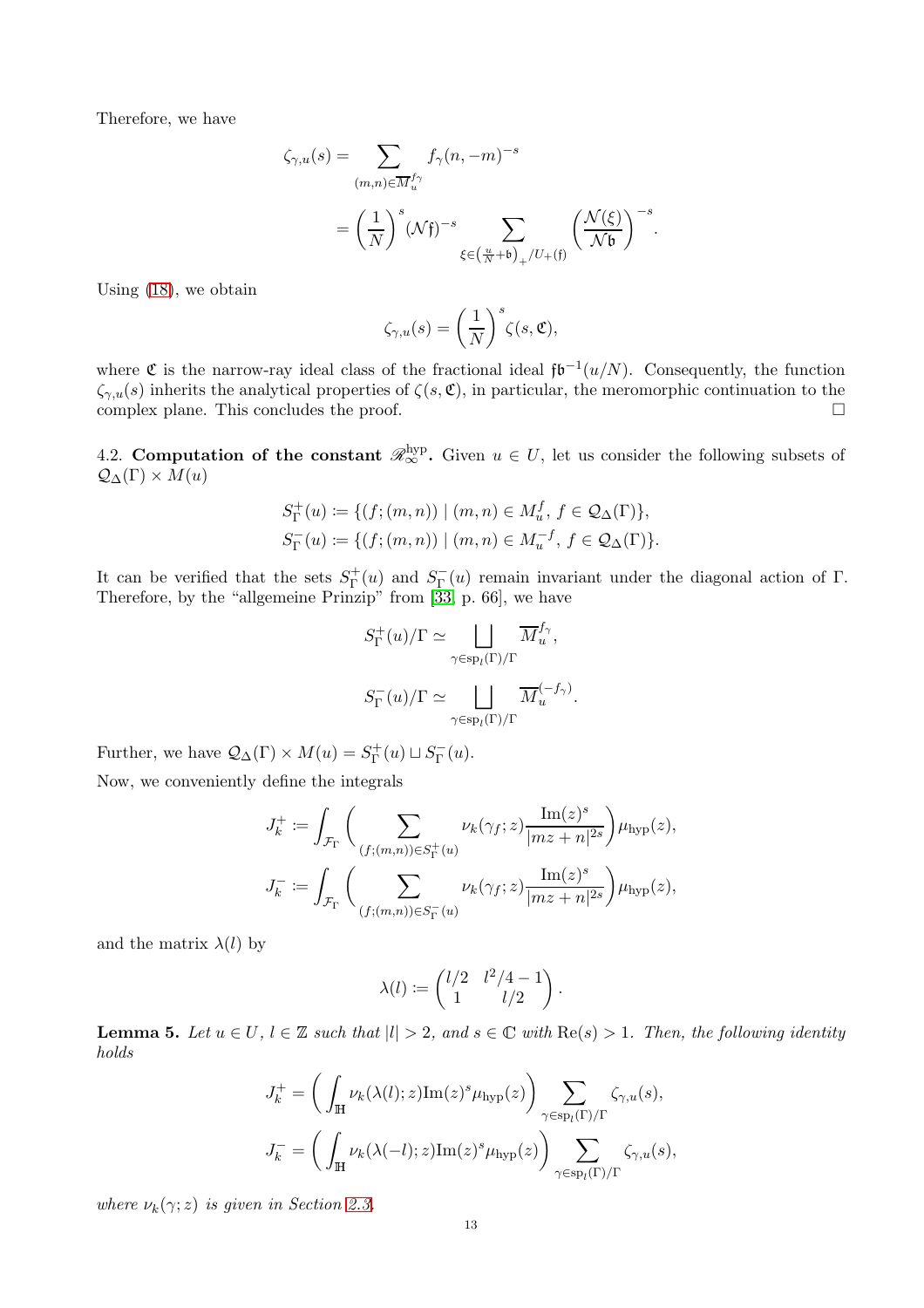*Proof.* For the proof of the lemma, observe that it suffices to prove the statement for the integral  $J_k^+$ <sup>+</sup><sub>k</sub>, since we have  $-f_{\gamma} = f_{-\gamma} = f_{\gamma^{-1}}$ . Let  $(f; (m, n)) \in S_{\Gamma}^+$  $f_{\Gamma}^+(u)$  with  $f(x,y) = cx^2 + (d-a)xy - by^2$ , therefore  $\gamma_f = \begin{pmatrix} a & b \\ c & d \end{pmatrix}$ . Put  $(m_\delta, n_\delta) = (m n) \delta^t$ , for  $\delta \in \Gamma$ , and set

$$
M \coloneqq \frac{1}{f(n,-m)} \begin{pmatrix} n & -bm - n(d-a)/2 \\ -m & cn - m(d-a)/2 \end{pmatrix}.
$$

Using the identities

$$
\nu_k(\delta^{-1}\gamma\delta;z) = \nu_k(\gamma;\delta z), \qquad \frac{\operatorname{Im}(z)}{|m_{\delta}z + n_{\delta}|^2} = \frac{\operatorname{Im}(\delta z)}{|m(\delta z) + n|^2},
$$

which hold for  $\delta \in \mathrm{PSL}_2(\mathbb{R})$ , we obtain

$$
\sum_{(f;(m,n))\in S_{\Gamma}^+(u)}\nu_k(\gamma_f;z)\frac{\operatorname{Im}(z)^s}{|mz+n|^{2s}}=\sum_{(f;(m,n))\in S_{\Gamma}^+(u)/\Gamma}\sum_{\delta\in \Gamma}\nu_k(\delta^{-1}\gamma_f\delta;z)\frac{\operatorname{Im}(z)^s}{|m_{\delta}z+n_{\delta}|^{2s}}}{\sum_{(f;(m,n))\in S_{\Gamma}^+(u)/\Gamma}\sum_{\delta\in \Gamma}\nu_k(\gamma_f;\delta z)\frac{\operatorname{Im}(\delta z)^s}{|m(\delta z)+n|^{2s}}}.
$$

Thus, we have

$$
J_k^+ = \int_{\mathcal{F}_{\Gamma}} \Big( \sum_{(f;(m,n)) \in S_{\Gamma}^+(u)} \nu_k(\gamma_f; z) \frac{\operatorname{Im}(z)^s}{|mz+n|^{2s}} \Big) \mu_{\text{hyp}}(z)
$$
  
= 
$$
\sum_{(f;(m,n)) \in S_{\Gamma}^+(u)/\Gamma} \Big( \int_{\mathcal{F}_{\Gamma}} \sum_{\delta \in \Gamma} \nu_k(\gamma_f; \delta z) \frac{\operatorname{Im}(\delta z)^s}{|m(\delta z)+n|^{2s}} \mu_{\text{hyp}}(z) \Big)
$$
  
= 
$$
\sum_{(f;(m,n)) \in S_{\Gamma}^+(u)/\Gamma} \Big( \int_{\mathbb{H}} \nu_k(\gamma_f; z) \frac{\operatorname{Im}(z)^s}{|mz+n|^{2s}} \mu_{\text{hyp}}(z) \Big).
$$

Finally, applying the change of variables  $z \mapsto Mz$  in the last integral, and using the identities

$$
\frac{\operatorname{Im}(Mz)}{|m(Mz)+n|^2} = \frac{\operatorname{Im}(z)}{f(n,-m)}, \qquad M^{-1}\gamma_f M = \lambda(l),
$$

we deduce

$$
J_k^+ = \left( \int_{\mathbb{H}} \nu_k(M^{-1} \gamma_f M; z) \mathrm{Im}(z)^s \mu_{\text{hyp}}(z) \right) \sum_{(f; (m,n)) \in S_{\Gamma}^+(u)/\Gamma} f(n, -m)^{-s}.
$$

This concludes the proof of the lemma.

Next, let us set

$$
I_k(s; l) := \int_{\mathbb{H}} \left( \nu_k(\lambda(l); z) + \nu_k(\lambda(-l); z) \right) \operatorname{Im}(z)^s \mu_{\text{hyp}}(z).
$$

<span id="page-13-0"></span>**Proposition 6.** Let  $N \geq 3$  be an odd square-free integer and  $s \in \mathbb{C}$  with  $1 < \text{Re}(s) < \inf\{A, 3/2\}$ . *Then the following identity holds*

$$
\mathcal{R}_{\infty}[\mathcal{H}](s) = \frac{1}{N^s} \sum_{\substack{l \in \mathbb{Z} \\ |l| > 2}} \left( I_2(s; l) - I_0(s; l) \right) \sum_{u \in U} \left( D_u(s) \sum_{\gamma \in \text{sp}_l(\Gamma)/\Gamma} \zeta_{\gamma, u}(s) \right),
$$

*where*  $D_u(s)$  *is the Dirichlet series given by* [\(3\)](#page-3-2)*. Furthermore, we have* 

$$
\mathscr{R}_{\infty}^{\rm hyp} = \frac{v_{\Gamma}^{-1}}{2} \bigg( \lim_{s \to 1} \left( \frac{Z_{\Gamma}'}{Z_{\Gamma}}(s) - \frac{1}{s - 1} \right) - T + 1 + o(1) \bigg),
$$

 $as T \to \infty$ *; here*  $Z_{\Gamma}(s)$  *stands for the Selberg zeta function of* Γ*.*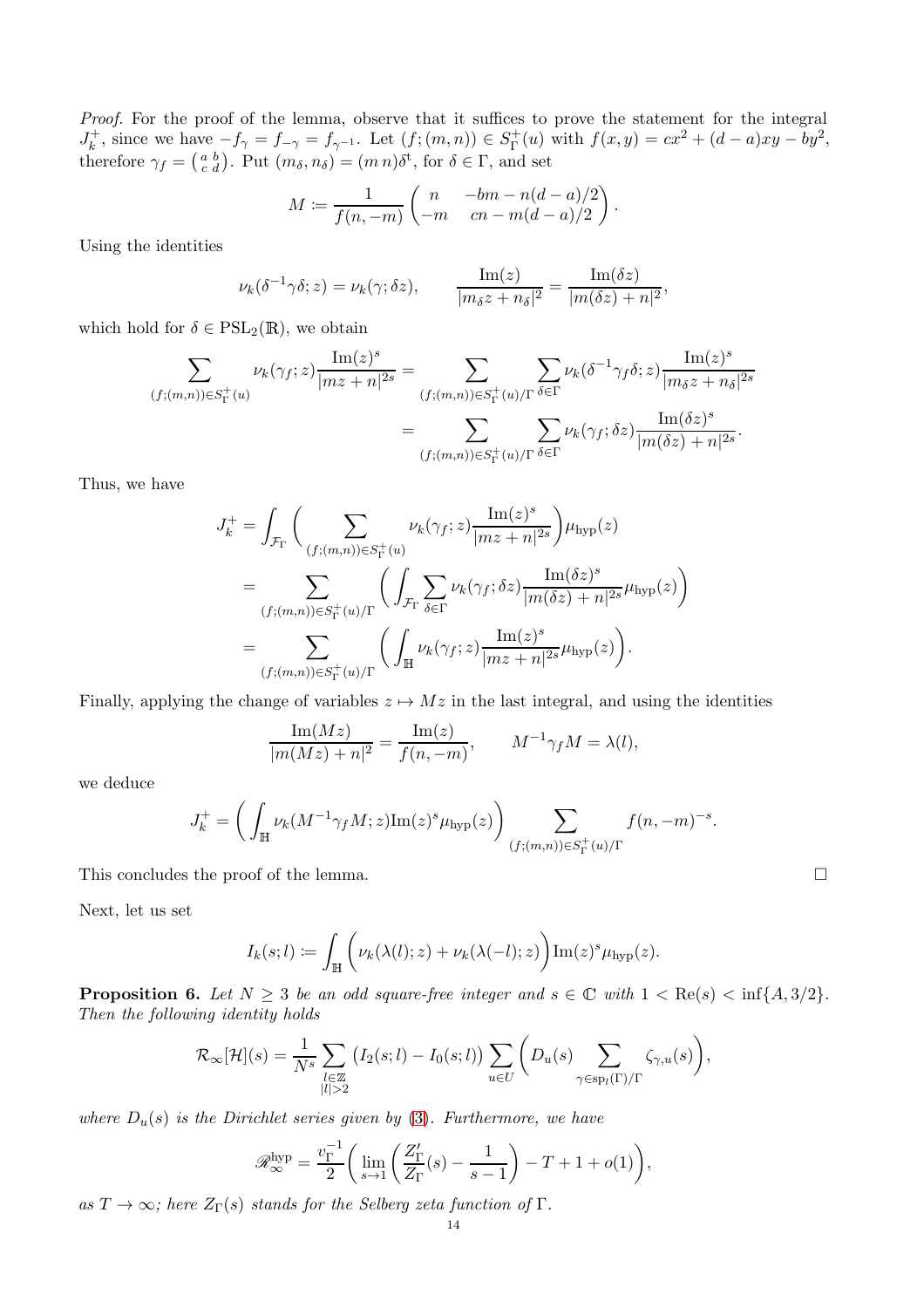*Proof.* For the proof, we write  $K_k^{\text{hyp}}$  $\binom{\text{hyp}}{k}(z)$  as follows

$$
K_k^{\text{hyp}}(z) = \sum_{\substack{\gamma \in \Gamma \\ |\text{tr}(\gamma)| > 2}} \nu_k(\gamma; z) = \sum_{\substack{l \in \mathbb{Z} \\ |l| > 2}} \sum_{\gamma \in \text{sp}_l(\Gamma)} \nu_k(\gamma; z).
$$

Then, note that

$$
K_k^{\mathrm{hyp}}(z)E_\infty(z,s)=\frac{1}{N^s}\sum_{\substack{l\in\mathbb{Z}\\|l|>2}}\sum_{u\in U}D_u(s)\sum_{(\gamma;(m,n))}\nu_k(\gamma;z)\frac{\mathrm{Im}(z)^s}{|mz+n|^{2s}},
$$

where the innermost sum runs over the elements of  $sp_l(\Gamma) \times M(u)$ , and since  $sp_l(\Gamma) \simeq \mathcal{Q}_{\Delta}(\Gamma)$ , we have

$$
K_k^{\text{hyp}}(z)E_{\infty}(z,s) = \frac{1}{N^s} \sum_{\substack{l \in \mathbb{Z} \\ |l| > 2}} \sum_{u \in U} D_u(s) \sum_{(f;(m,n))} \nu_k(\gamma_f; z) \frac{\text{Im}(z)^s}{|mz + n|^{2s}}.
$$

Thus, the previous identity yields

$$
\mathcal{R}_{\infty}[K_k^{\text{hyp}}](s) = \int_{\mathcal{F}_{\Gamma}} K_k^{\text{hyp}}(z) E_{\infty}(z, s) \mu_{\text{hyp}}(z)
$$
  
= 
$$
\frac{1}{N^s} \sum_{\substack{l \in \mathbb{Z} \\ |l| > 2}} \sum_{u \in U} D_u(s) \int_{\mathcal{F}_{\Gamma}} \left( \sum_{(f; (m, n))} \nu_k(\gamma_f; z) \frac{y^s}{|mz + n|^{2s}} \right) \mu_{\text{hyp}}(z).
$$

Using the decomposition  $\mathcal{Q}_{\Delta}(\Gamma) \times M(u) \simeq S_{\Gamma}^+$  $S_{\Gamma}^{+}(u) \sqcup S_{\Gamma}^{-}$  $\Gamma(\mathbf{u})$  and Lemma [5,](#page-12-1) we get

$$
\mathcal{R}_{\infty}[K_k^{\text{hyp}}](s) = \frac{1}{N^s} \sum_{\substack{l \in \mathbb{Z} \\ |l| > 2}} \sum_{u \in U} D_u(s) (J_k^+ + J_k^-)
$$
  
= 
$$
\frac{1}{N^s} \sum_{\substack{l \in \mathbb{Z} \\ |l| > 2}} I_k(s;l) \sum_{u \in U} \left( D_u(s) \sum_{\gamma \in \text{sp}_l(\Gamma)/\Gamma} \zeta_{\gamma,u}(s) \right).
$$

This proves the first assertion.

For the second part of the proposition, observe that

$$
\sum_{u \in U} D_u(s) \zeta_{\gamma, u}(s) = \bigg(\sum_{u \in U} D_u(s)\bigg) \bigg(\frac{\log(\varepsilon_\gamma)}{N^3 \sqrt{D} s - 1} + C + O(s - 1)\bigg).
$$

Then, by [\[3,](#page-26-1) Proposition 3.3.2], namely

$$
I_2(s; l) - I_0(s; l) = \pi A_l(T)(s - 1) + O((s - 1)^2),
$$

where

$$
A_l(T) := -\frac{1}{2\eta_l} + \frac{1}{4\pi} \int_{-\infty}^{\infty} \frac{h_T(r)}{\frac{1}{4} + r^2} e^{-2ir \log(\eta_l)} dr
$$

with  $l > 2$  and  $\eta_l := (l + \sqrt{l^2 - 4})/2$ , and by virtue of identity [\(4\)](#page-3-3), we deduce the following expansion at  $s=1$ 

$$
\mathcal{R}_{\infty}[\mathcal{H}](s) = \sum_{\substack{l \in \mathbb{Z} \\ |l| > 2}} \sum_{u \in U} \sum_{\gamma \in \text{sp}_l(\Gamma)/\Gamma} \frac{1}{N^s} (I_2(s; l) - I_0(s; l)) D_u(s) \zeta_{\gamma, u}(s)
$$

$$
= \sum_{\substack{l \in \mathbb{Z} \\ |l| > 2}} \sum_{\gamma \in \text{sp}_l(\Gamma)/\Gamma} \frac{\log(\varepsilon_{\gamma})}{\sqrt{l^2 - 4}} \frac{A_l(T)}{v_{\Gamma}} + O(s - 1).
$$

Therefore, we have

$$
\mathscr{R}_{\infty}^{\mathrm{hyp}} = \mathcal{R}_{\infty}[\mathcal{H}](1) \Big|_{15}
$$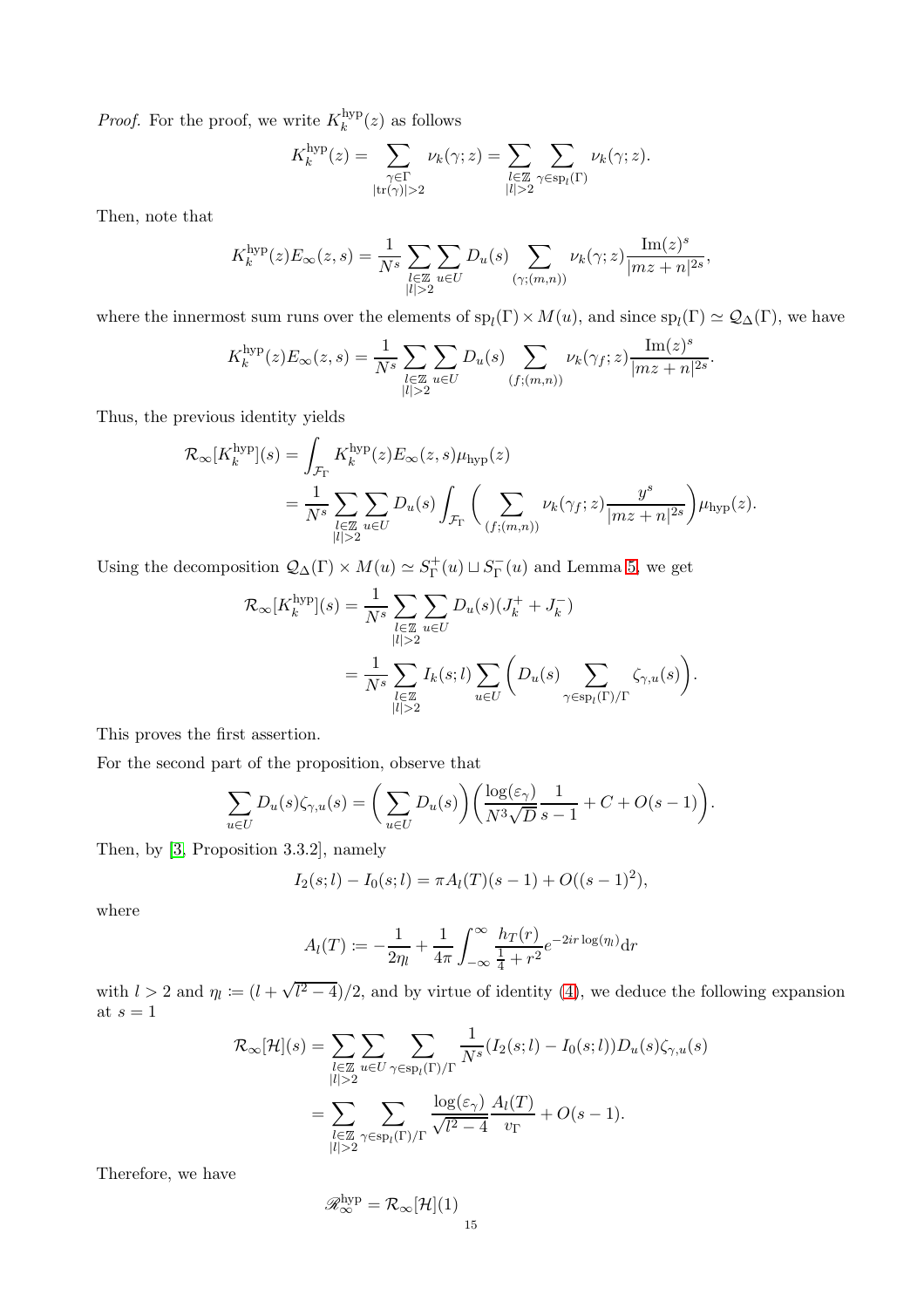$$
= \frac{1}{v_{\Gamma}} \sum_{\substack{l \in \mathbb{Z} \\ |l| > 2}} \sum_{\gamma \in \text{sp}_{l}(\Gamma)/\Gamma} \frac{\log(\varepsilon_{\gamma})}{\sqrt{l^2 - 4}} A_{l}(T).
$$

Now, by [\[3,](#page-26-1) Proposition 3.3.3], namely

$$
A_l(T) = -\frac{1}{2} \int_0^T g(t, 2\log(\eta_l)) \mathrm{d}t
$$

for  $l > 2$  with

$$
g(t, u) := \frac{1}{\sqrt{4\pi t}} e^{-\frac{t}{4} - \frac{u^2}{4t}},
$$

we get

$$
\mathscr{R}_{\infty}^{\text{hyp}} = -\frac{v_{\Gamma}^{-1}}{2} \sum_{\substack{l \in \mathbb{Z} \\ |l| > 2}} \sum_{\gamma \in \text{sp}_{l}(\Gamma)/\Gamma} \frac{\log(\varepsilon_{\gamma})}{\sqrt{l^{2} - 4}} \int_{0}^{T} g(t, 2\log(\eta_{l})) dt
$$

$$
= -\frac{v_{\Gamma}^{-1}}{2} \int_{0}^{T} \Theta_{\Gamma}(t) dt,
$$

where

$$
\Theta_{\Gamma}(t) \coloneqq \sum_{\substack{l \in \mathbb{Z} \\ |l| > 2}} \sum_{\gamma \in \text{sp}_l(\Gamma)/\Gamma} \frac{\log(\varepsilon_\gamma)}{\sqrt{l^2 - 4}} g(t, 2\log(\eta_l)).
$$

Finally, since

$$
\int_0^T \Theta_{\Gamma}(t)dt = T - \lim_{s \to 1} \left( \frac{Z'_{\Gamma}}{Z_{\Gamma}}(s) - \frac{1}{s - 1} \right) - 1 + o(1)
$$

holds as  $T \to \infty$ , the assertion follows.

# 5. THE PARABOLIC CONTRIBUTION OF  $\mathscr{R}_{\infty}$

Recall from identity [\(13\)](#page-6-1) that  $\mathscr{R}_{\infty}^{\text{par}}$  is the parabolic contribution of the Rankin–Selberg constant  $\mathscr{R}_{\infty}$ at  $\infty$ . In this chapter, we compute  $\mathscr{R}_{\infty}^{\text{par}}$  explicitly (see Proposition [11\)](#page-20-0). To do so, we first note that

$$
\mathcal{R}_{\infty}[\mathcal{P}](s) = \int_0^{\infty} p(y) y^{s-2} \mathrm{d}y,
$$

where  $p(y)$  is the 0-th coefficient in the Fourier expansion of  $\mathcal{P}(\sigma_{\infty}z)$ . Further, since

$$
p(y) = \sum_{j=1}^{4} (p_j(y; 2) - p_j(y; 0)),
$$

where  $p_j(y; k)$  is given by [\(21\)](#page-16-0), it suffices to compute the integrals

$$
\mathcal{M}_j(s) \coloneqq \int_0^\infty (p_j(y;2) - p_j(y;0)) y^{s-2} \mathrm{d}y,
$$

which is done in Section [5.1.](#page-16-1) Then, in Section [5.2,](#page-20-1) we gather the identities for  $\mathcal{M}_j(s)$  and conclude the computation of  $\mathcal{R}_{\infty}^{\text{par}}$  in Proposition [11.](#page-20-0)

In this section, we will consider the following settings. We define  $\lambda(2) \coloneqq \begin{pmatrix} 1 & 0 \\ 1 & 1 \end{pmatrix}$  and  $\lambda(-2) \coloneqq \begin{pmatrix} -1 & 0 \\ 1 & -1 \end{pmatrix}$ , and let  $I_k(s; 2)$  be the integral given by

<span id="page-15-0"></span>(19) 
$$
I_k(s;2) \coloneqq \int_{\mathbb{H}} \left( \nu_k(\lambda(2);z) + \nu_k(\lambda(-2);z) \right) \mathrm{Im}(z)^s \mu_{\text{hyp}}(z).
$$

From [\[3,](#page-26-1) Proposition 3.3.4], we have the Laurent expansion at  $s = 1$  of the difference  $I_2(s; 2) - I_0(s; 2)$ , namely

<span id="page-15-1"></span>(20) 
$$
I_2(s; 2) - I_0(s; 2) = \sqrt{\pi} \frac{\Gamma(s - \frac{1}{2})}{\Gamma(s)} \left( A_2(T)(s - 1) + C_1(T)(s - 1)^2 + O((s - 1)^3) \right),
$$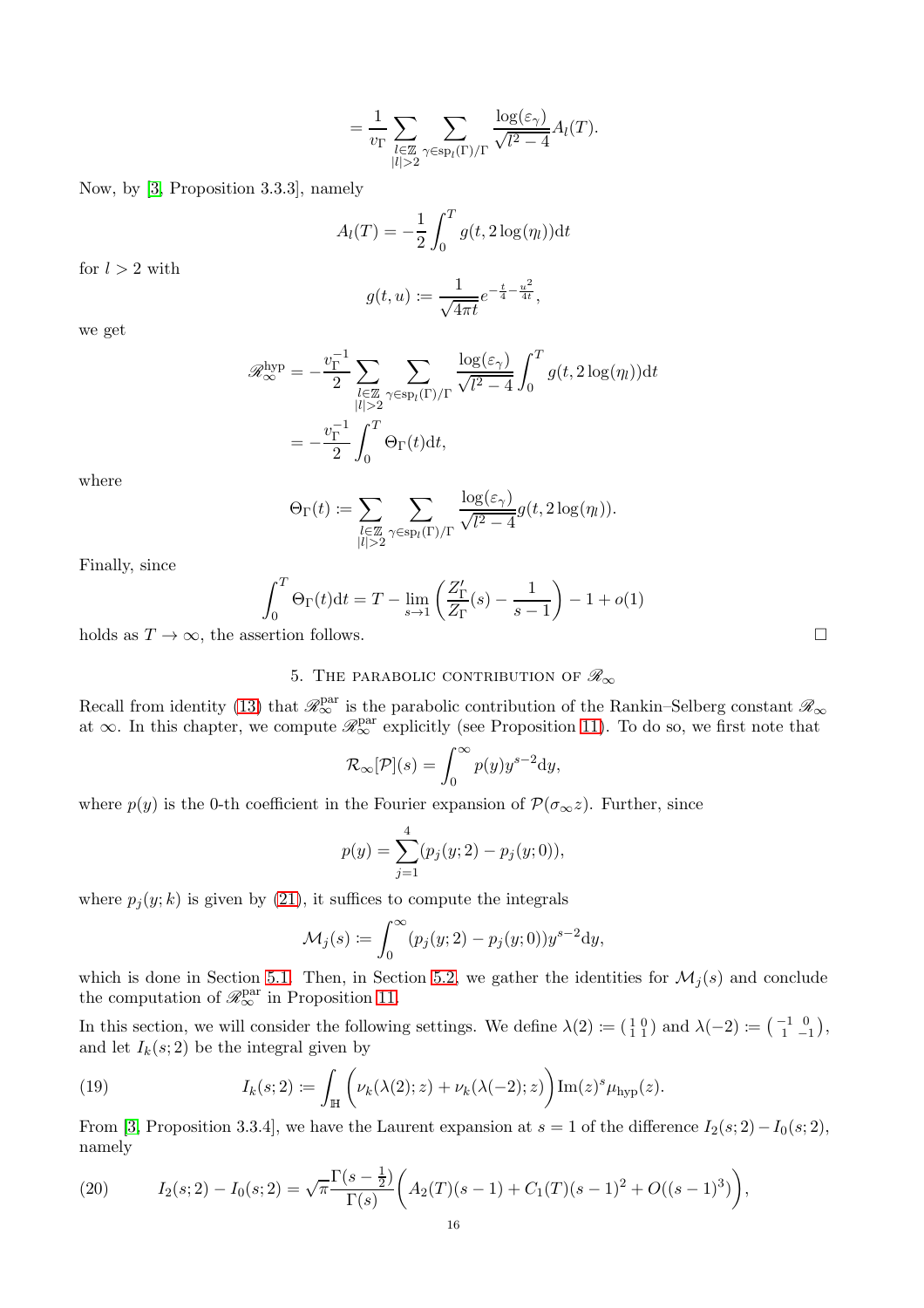where

$$
A_2(T) := -\frac{1}{2} + \frac{1}{4\pi} \int_{-\infty}^{\infty} \frac{h_T(r)}{\frac{1}{4} + r^2} dr.
$$

This expansion will be useful later on. Next, recall that  $\phi_k$  stands for the inverse Selberg/Harish– Chandra transform of weight k of the function  $h_T(r)$  given by [\(9\)](#page-5-2). Then, we set

$$
\Psi_k^{\pm}(y) \coloneqq \Psi_k(y) + \Psi_k(-y),
$$

where  $\Psi_k(y)$  is the function given by

$$
\Psi_k(y) := \int_{-\infty}^{\infty} \phi_k(u^2) \left(\frac{1-iu}{1+iu}\right)^{k/2} e^{2i\pi uy} du.
$$

We will write

$$
\widetilde{E}_{\infty,k}(\sigma_{\infty}z,s) := E_{\infty,k}(\sigma_{\infty}z,s) - y^s - \varphi_{\infty}z_{k}(s),
$$

where  $E_{\infty,0}(z,s)$  and  $\varphi_{\infty,\infty,0}(s)$  stands for  $E_{\infty}(z,s)$  and  $\varphi_{\infty,\infty}(s)$ , respectively. For convenience, we define the following integrals

<span id="page-16-0"></span>
$$
p_1(y;k) := \int_{-1/2}^{1/2} \Big( \sum_{\gamma \in \Gamma \backslash \Gamma_{\infty}} \nu_k(\gamma; \sigma_{\infty} z) \Big) dx;
$$
  
\n
$$
p_2(y;k) := \Big( \sum_{\gamma \in \Gamma_{\infty}} \nu_k(\gamma; \sigma_{\infty} z) \Big) - \frac{y}{2\pi} \int_{-\infty}^{\infty} h_T(r) dr;
$$
  
\n(21)  
\n
$$
p_3(y;k) := -\frac{y}{2\pi} \int_{-\infty}^{\infty} h_T(r) \Big( \frac{\frac{1}{2} + ir}{\frac{1}{2} - ir} \Big)^{k/2} \varphi_{\infty} \Big( \frac{1}{2} - ir \Big) y^{2ir} dr - \frac{2 - k}{2} v_{\Gamma}^{-1};
$$
  
\n
$$
p_4(y;k) := -\int_{-1/2}^{1/2} \Big( \frac{1}{4\pi} \int_{-\infty}^{\infty} h_T(r) \sum_{q \in P_{\Gamma}} \Big| \widetilde{E}_{\infty,k} \Big( \sigma_{\infty} z, \frac{1}{2} + ir \Big) \Big|^2 dr \Big) dx;
$$
  
\n
$$
p_4^*(y) := -\frac{1}{4\pi} \sum_{q \in P_{\Gamma}} \int_{-\infty}^{\infty} \Big( \frac{h_T(r)}{\frac{1}{4} + r^2} \mathcal{R}_{\infty} \Big[ \Big| \widetilde{E}_{\infty,k} \Big( \sigma_{\infty} z, \frac{1}{2} + ir \Big) \Big|^2 \Big] (s) \Big) dr;
$$

<span id="page-16-1"></span>where the sum in the integrand of the function  $p_1(y; k)$  runs over all elements of Γ that are not in Γ<sub>∞</sub>.

### 5.1. Preparatory lemmas.

**Lemma 7.** Let  $N \geq 3$  be an odd square-free integer and  $s \in \mathbb{C}$  with  $1 < \text{Re}(s) < A$ . Then, the *following identity holds*

$$
\mathcal{M}_1(s) = \frac{2\zeta(s)\zeta(2s-1)}{\zeta(2s)N^{2s-1}}(I_2(s; 2) - I_0(s; 2)),
$$

*where*  $\zeta(s)$  *denotes the Riemann zeta funcion and*  $I_k(s; 2)$  *is given by* [\(19\)](#page-15-0)*. Furthermore, the Laurent expansion of*  $\mathcal{M}_1(s)$  *at*  $s = 1$  *is given by* 

$$
\frac{12A_2(T)}{\pi N} \frac{1}{s-1} + \frac{12}{\pi N} \bigg( C_1(T) + A_2(T) (2\mathscr{C} + \gamma_{\text{EM}} - 2 \log(N)) \bigg) + O(s-1),
$$

*where*  $\gamma_{\text{EM}}$  *denotes the Euler–Mascheroni constant and*  $C_1(T)$  *is a constant that depends only on the fixed positive real* T*.*

*Proof.* By definition, we have

$$
\mathcal{M}_1(s) = \int_0^\infty (p_1(y; 2) - p_1(y; 0)) y^{s-2} dy.
$$

In order to compute  $\mathcal{M}_1(s)$ , let us consider the following integral

$$
\int_0^\infty p_1(y;k)y^{s-2}dy = \int_0^\infty \int_{-1/2}^{1/2} \bigg(\sum_{\substack{\gamma \in \Gamma \setminus \Gamma_\infty \\ |tr(\gamma)|=2}} \nu_k(\gamma;\sigma_\infty z)\bigg)y^{s-2}dxdy.
$$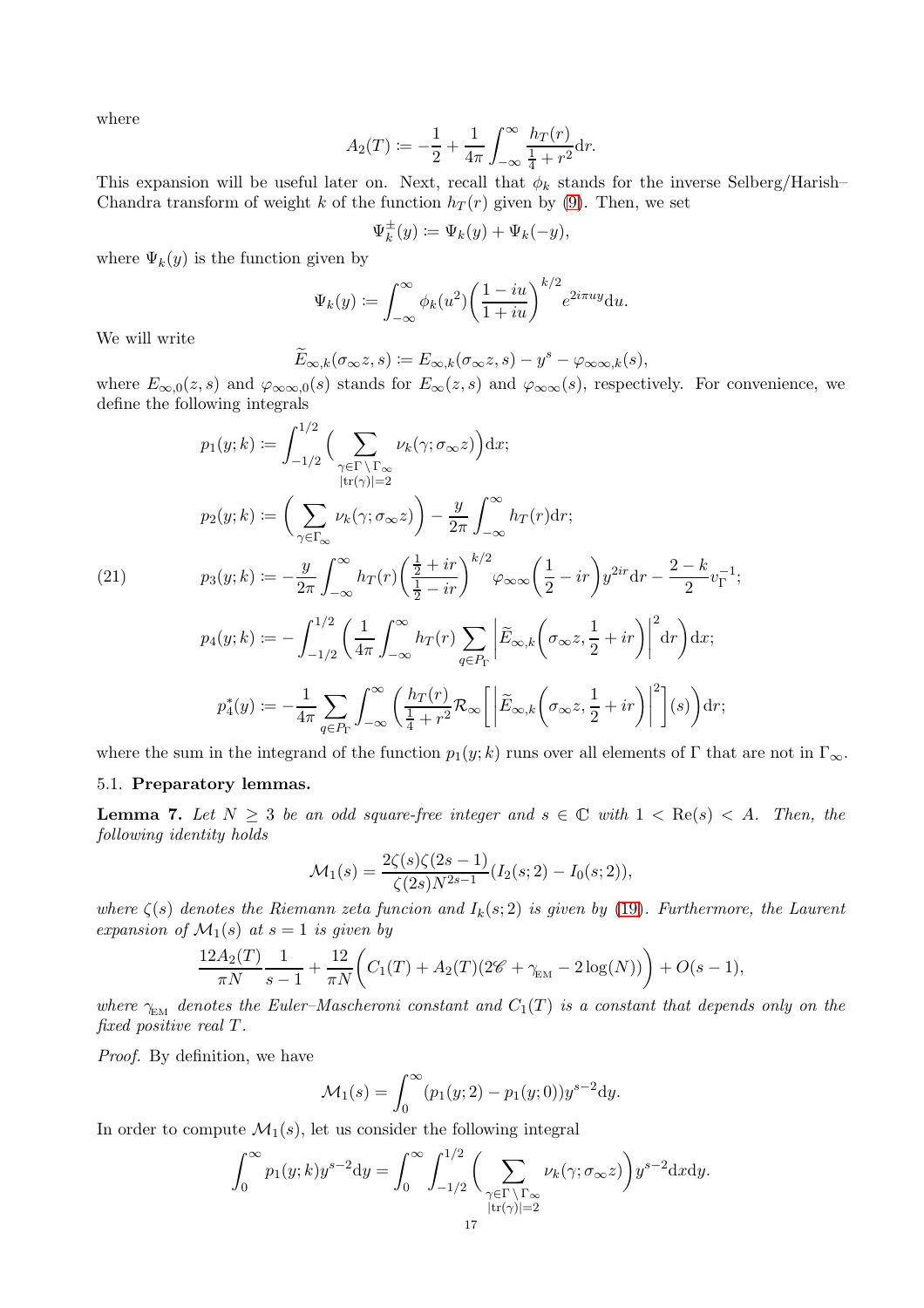Put  $B := \{n(b) | b \in \mathbb{Z}\}.$  Then, note that we have bijections

$$
N\mathbb{Z}\setminus\{0\}\times(B\setminus\mathrm{PSL}_2(\mathbb{Z}))\stackrel{\sim}{\longrightarrow}\{\gamma\in\Gamma\setminus\Gamma_{\infty}\mid\mathrm{tr}(\gamma)=2\},
$$
  

$$
N\mathbb{Z}\setminus\{0\}\times-(B\setminus\mathrm{PSL}_2(\mathbb{Z}))\stackrel{\sim}{\longrightarrow}\{\gamma\in\Gamma\setminus\Gamma_{\infty}\mid\mathrm{tr}(\gamma)=-2\},
$$

given by

$$
\begin{pmatrix} m, B\begin{pmatrix} * & * \\ c & d \end{pmatrix} \end{pmatrix} \longmapsto \gamma_+(m;c,d) \coloneqq \begin{pmatrix} 1 + mcd & md^2 \\ -mc^2 & 1 - mcd \end{pmatrix},
$$

$$
\begin{pmatrix} m, B\begin{pmatrix} * & * \\ c & d \end{pmatrix} \end{pmatrix} \longmapsto \gamma_-(m;c,d) \coloneqq \begin{pmatrix} -1 + mcd & md^2 \\ -mc^2 & -1 - mcd \end{pmatrix},
$$

respectively. With these bijections, we obtain

$$
\int_0^\infty p_1(y;k)y^{s-2}dy = \int_0^\infty \int_{-1/2}^{1/2} \left( \sum_{\substack{(m,B(\begin{array}{l} * \ t) \end{array})}}^+ \nu_k(\gamma_+(m;c,d);\sigma_\infty z) + \sum_{\substack{(m,B(\begin{array}{l} * \ t) \end{array})}}^- \nu_k(\gamma_-(m;c,d);\sigma_\infty z) \right) y^{s-2}dxdy,
$$

where the first sum runs over all pairs  $(m, B(\begin{array}{c} * \ a \end{array}))$  in  $N\mathbb{Z} \setminus \{0\} \times (B \setminus \text{PSL}_2(\mathbb{Z}))$ , and the second sum runs over all pairs  $(m, B(\begin{smallmatrix} * & * \\ c & d \end{smallmatrix}))$  in  $N\mathbb{Z} \setminus \{0\} \times - (B \setminus \text{PSL}_2(\mathbb{Z}))$ . Then it suffices to compute

$$
P_k^+ \coloneqq \int_0^\infty \int_{-1/2}^{1/2} \bigg(\sum_{\substack{ (m,B(\begin{smallmatrix} * & * \\ c & d \end{smallmatrix}) )}}^+ \nu_k(\gamma_+(m;c,d);\sigma_\infty z)\bigg) y^{s-2} \mathrm{d}x \mathrm{d}y.
$$

Observe that,

$$
P_k^+ = \int_0^\infty \int_{-1/2}^{1/2} \left( \sum_{\substack{m,B(\substack{ * \\ c \ d \bigr)}}} \sum_{n \in \mathbb{Z}} \nu_k(\gamma_+(m;c,d);\sigma_\infty z) \right) y^{s-2} \mathrm{d}x \mathrm{d}y,
$$

where now, the first sum runs over all pairs  $(m, B(\begin{array}{c} * \ * \ a \end{array}))$  representing a class in  $N\mathbb{Z}\backslash \{0\}\times (B\backslash \mathrm{PSL}_2(\mathbb{Z})/\Gamma_{\infty})$ ; further, by convergence, we can rewrite  $P_k^+$  $k \atop k$  as follows

$$
P_k^+ = \sum_{(m,B({\begin{array}{c} * \ * \\ c \ d \end{array}}))} \int_0^\infty \left( \sum_{n \in \mathbb{Z}} \int_{-1/2}^{1/2} \nu_k(\gamma_+(m;c,d); N(x+n) + iNy) dx \right) y^{s-2} dy.
$$

Now, by a suitable change of variables, we obtain

$$
P_k^+ = \frac{1}{N} \sum_{\substack{(m,B({s, s \atop c d}))}}^{} \int_0^\infty \int_{-\infty}^\infty \nu_k(\gamma_+(m;c,d); x + iNy) y^{s-2} \, \mathrm{d}x \, \mathrm{d}y
$$
  
= 
$$
\frac{1}{N^s} \sum_{\substack{(m,B({s, s \atop c d}))}}^{} \int_{\mathbb{H}} \nu_k(\gamma_+(m;c,d); z) \mathrm{Im}(z)^s \mu_{\text{hyp}}(z).
$$

Then, by [\[3,](#page-26-1) Lemme 3.2.12], namely

$$
\int_{\mathbb{H}} \nu_k(\gamma_+(m;c,d);z) \mathrm{Im}(z)^s \mu_{\mathrm{hyp}(z)} = \frac{1}{|mc^2|^s} \int_{\mathbb{H}} \nu_k(\lambda(2);z) \mathrm{Im}(z)^s \mu_{\mathrm{hyp}}(z),
$$

we get

$$
P_k^+ = \frac{1}{N^s} \bigg( \int_{\mathbb{H}} \nu_k(\lambda(2); z) \mathrm{Im}(z)^s \mu_{\mathrm{hyp}}(z) \bigg) \sum_{(m, B\left(\begin{array}{c} * \\ c \end{array} \right) \neq 0} \frac{1}{|mc^2|^s},
$$

Similarly, if we set

$$
P_k^- := \int_0^\infty \int_{-1/2}^{1/2} \bigg( \sum_{\substack{(m,B({c,d}) \text{ is a } m)}}^{-} \nu_k(\gamma_+(m;c,d); \sigma_\infty z) \bigg) y^{s-2} \, \mathrm{d}x \, \mathrm{d}y,
$$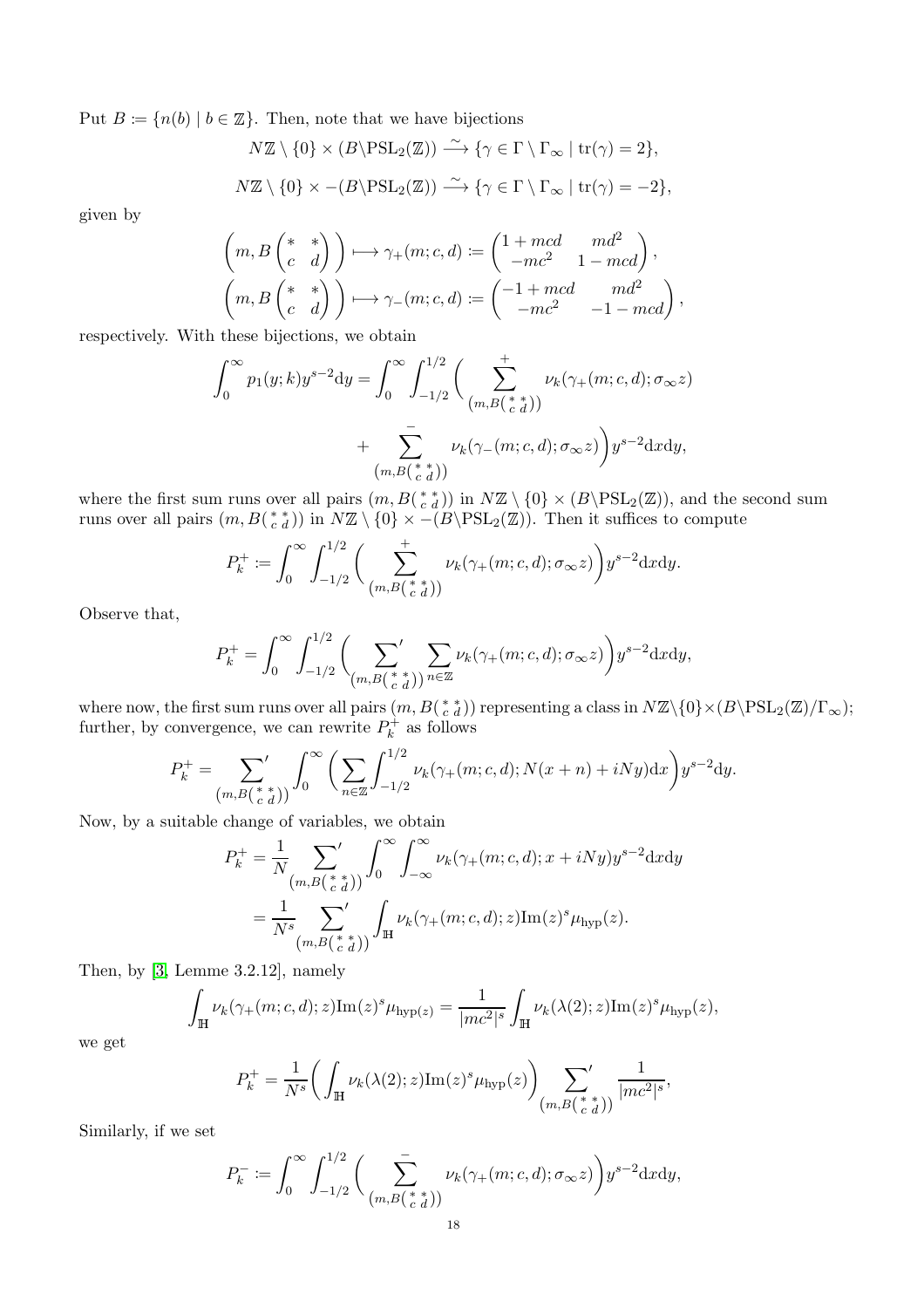we will obtain

$$
P_k^- = \frac{1}{N^s} \bigg( \int_{\mathbb{H}} \nu_k(\lambda(-2); z) \mathrm{Im}(z)^s \mu_{\mathrm{hyp}}(z) \bigg) \sum_{(m, B\begin{pmatrix} * & * \\ c & d \end{pmatrix})} \frac{1}{|mc^2|^s}.
$$

Therefore,

$$
\int_0^{\infty} p_1(y;k) y^{s-2} dy = \frac{1}{N^s} I_k(s;2) \sum_{(m,B(\begin{array}{c} * \\ c \end{array} d))} \frac{1}{|mc^2|^s},
$$

and since

$$
\sum_{\substack{(m,B(\stackrel{*}{c}\stackrel{*}{d}))}}\frac{1}{|mc^2|^s} = \sum_{m\in N\mathbb{Z}\backslash\{0\}}\frac{1}{|m|^s}\bigg(\sum_{c=1}^{\infty}\frac{1}{c^{2s}}\sum_{\substack{d \bmod c \\ (\stackrel{*}{c}\stackrel{*}{d})\in B\backslash\mathrm{PSL}_2(\mathbb{Z})/\Gamma_{\infty}}}1\bigg)
$$

$$
= \frac{2\zeta(s)\zeta(2s-1)}{\zeta(2s)N^{s-1}},
$$

it follows that

$$
\mathcal{M}_1(s) = 2N^{1-2s} \frac{\zeta(s)\zeta(2s-1)}{\zeta(2s)} (I_2(s; 2) - I_0(s; 2)).
$$

This proves the first assertion of the lemma. For the second part of the lemma, use [\(20\)](#page-15-1) together with the well-known Laurent expansion

$$
\sqrt{\pi} \frac{\Gamma(s - 1/2)}{\Gamma(s)} \frac{\zeta(2s - 1)}{\zeta(2s)} = \frac{3/\pi}{s - 1} + \frac{6}{\pi} \mathscr{C} + O(s - 1)
$$

at  $s = 1$  with  $\mathscr{C} \coloneqq 1 - \log(4\pi) + \zeta'(-1)/\zeta(-1)$ . This concludes the proof.

**Lemma 8.** Let  $N \geq 3$  be an odd square-free integer and  $s \in \mathbb{C}$  with  $1 < \text{Re}(s) < A$ . Then, the *following identity holds*

$$
\mathcal{M}_2(s) = 2\zeta(s) \bigg( \int_0^\infty \Psi_2^{\pm}(2y) y^{s-1} dy - \int_0^\infty \Psi_0^{\pm}(2y) y^{s-1} dy \bigg).
$$

*Furthermore, the Laurent expansion of*  $M_2(s)$  *at*  $s = 1$  *is given by* 

$$
\frac{C_2(T) + (4\pi)^{-1}}{s - 1} + \left(\frac{1 - \log(4\pi)}{4\pi} + \gamma_{\text{EM}} C_2(T) + C_3(T)\right) + O(s - 1),
$$

*where*  $C_2(T)$  *and*  $C_3(T)$  *are constants that depend only on the fixed positive real*  $T$ *.* 

*Proof.* By definition, we have

$$
\mathcal{M}_2(s) = \int_0^\infty (p_2(y; 2) - p_2(y; 0)) y^{s-2} dy.
$$

In order to compute  $\mathcal{M}_2(s)$ , let us consider the integral

$$
\int_0^\infty p_2(y;k)y^{s-2}dy = \int_0^\infty \bigg(\sum_{\gamma \in \Gamma_\infty} \nu_k(\gamma, \sigma_\infty z) - \frac{y}{2\pi} \int_{-\infty}^\infty h_T(r)dr\bigg)y^{s-2}dy.
$$

We claim that

$$
\sum_{\gamma \in \Gamma_{\infty}} \nu_k(\gamma; \sigma_{\infty} z) = \frac{y}{2\pi} \int_{-\infty}^{\infty} h_T(r) dr + 2y \sum_{\substack{n \in \mathbb{Z} \\ n \neq 0}} \Psi_k(2ny).
$$

Indeed, since  $\gamma \in \Gamma_{\infty}$  has the form  $\gamma = \left(\begin{smallmatrix} 1 & nN \\ 0 & 1 \end{smallmatrix}\right)$ , for some  $n \in \mathbb{Z}$ , we have  $j_{\gamma}(z;k) = 1$ . This implies  $\nu_k(\gamma; \sigma_\infty z) = \pi_k(Nz, N(z + b))$ 

$$
=\bigg(\frac{1-i(n/2y)}{1+i(n/2y)}\bigg)^{k/2}\phi_k\bigg(\frac{n^2}{4y^2}\bigg),\,
$$
  

$$
\frac{19}{}
$$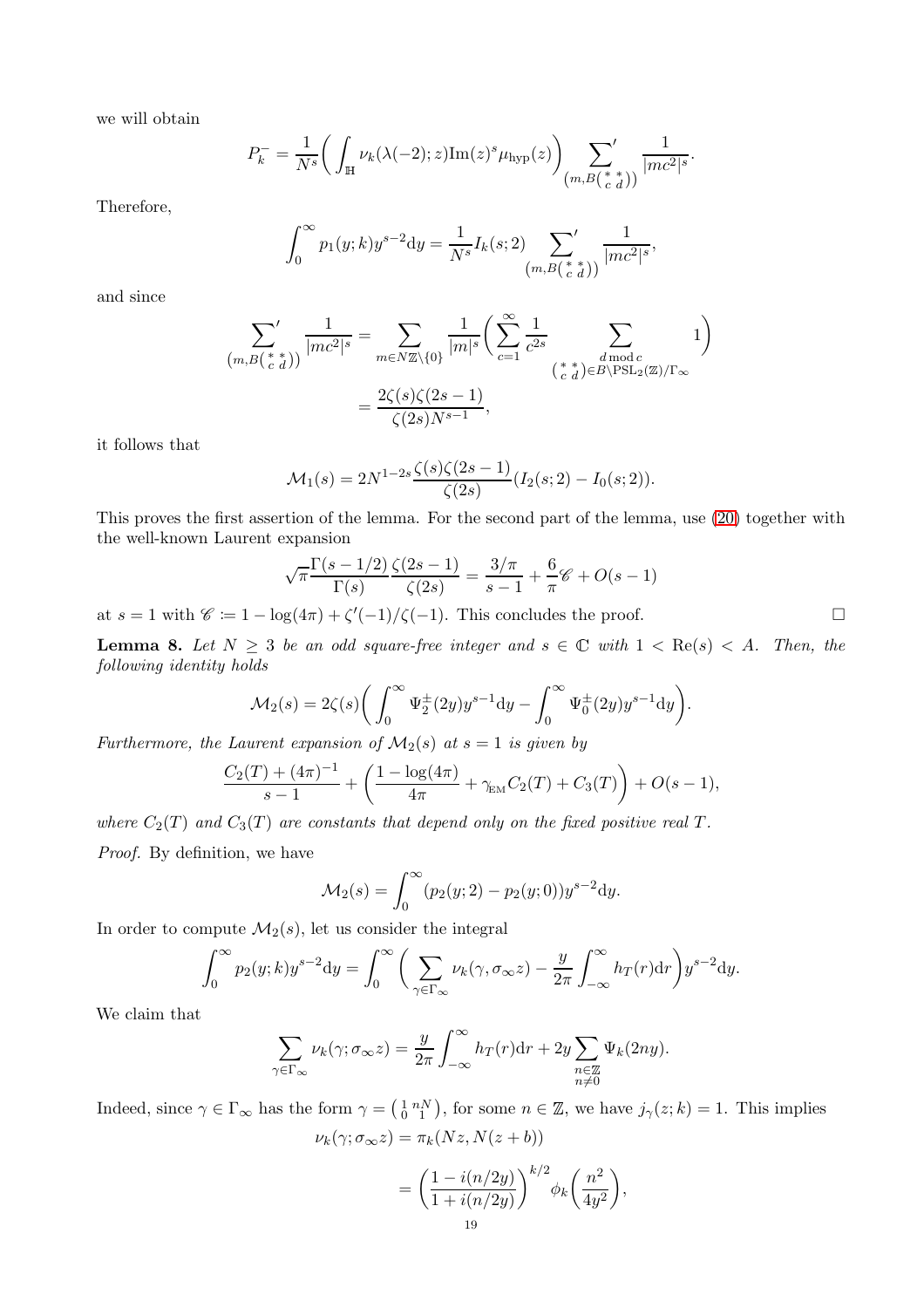where for the second equality, we used the definition of  $\pi_k(z, w)$  and  $u(z, w)$  given in Section [2.3.](#page-4-3) Therefore, we get the identities

$$
\sum_{\gamma \in \Gamma_{\infty}} \nu_k(\gamma; \sigma_{\infty} z) = \sum_{n \in \mathbb{Z}} \left( \frac{1 - i(n/2y)}{1 + i(n/2y)} \right)^{k/2} \phi_k\left(\frac{n^2}{4y^2}\right)
$$

$$
= \sum_{n \in \mathbb{Z}} \int_{-\infty}^{\infty} \phi_k\left(\frac{v^2}{4y^2}\right) \left( \frac{1 - i(v/2y)}{1 + i(v/2y)} \right)^{k/2} e^{2\pi i n v} dv,
$$

where in the last equality we applied the Poisson summation formula. The claim follows by noting that

$$
\int_{-\infty}^{\infty} \phi_k(v^2) \left(\frac{1+iv}{1-iv}\right)^{k/2} dv = \frac{1}{4\pi} \int_{-\infty}^{\infty} h_T(r) dr.
$$

Consequently, we have

$$
\int_0^\infty p_2(y;k)y^{s-2}dy = 2\sum_{\substack{n\in\mathbb{Z} \\ n\neq 0}} \int_0^\infty \Psi_k(2ny)y^{s-1}dy
$$

$$
= 2\sum_{n=1}^\infty \int_0^\infty (\Psi_k(2ny) + \Psi_k(-2ny))y^{s-1}dy
$$

$$
= 2\zeta(s)\int_0^\infty \Psi_k^{\pm}(2y)y^{s-1}dy,
$$

and the first assertion of the lemma follows. For the second assertion, note that  $\Psi_k^{\pm}(2y)$  is one-half the function  $\psi(y) + \psi(-y)$  given by [\[3,](#page-26-1) p. 42] when  $k = 2$ , and given by [\[32,](#page-27-17) p. 326–329] when  $k = 0$ . Finally, the assertion of the lemma follows using [\[32,](#page-27-17) p. 389] and [\[3,](#page-26-1) Proposition 3.2.6]. This concludes the proof.  $\Box$ 

**Lemma 9.** Let  $N \geq 3$  be an odd square-free integer and  $s \in \mathbb{C}$  with  $1 < \text{Re}(s) < A$ . Then, the *following identity holds*

$$
\mathcal{M}_3(s) = \left(\frac{s}{1+s}\right) h_T\left(\frac{is}{2}\right) \varphi_{\infty\infty}\left(\frac{1+s}{2}\right).
$$

*Furthermore, the Laurent expansion of*  $M_3(s)$  *at*  $s = 1$  *is given by* 

$$
\frac{v_{\Gamma}^{-1}}{s-1} + \left(\frac{\mathscr{C}_{\infty\infty}}{2} + \frac{v_{\Gamma}^{-1}}{2}(T+1)\right) + O(s-1).
$$

*Proof.* The proof of the first identity follows from an immediate extension of [\[3,](#page-26-1) Lemme 3.2.17, p. 44] and [\[25,](#page-27-6) Lemma 5.1.1., p. 137] to subgroups of the modular group of finite index. This is possible since it only uses general analytic properties of the scattering function. Next, for the Laurent expansion at  $s = 1$ , we just multiply the following Laurent expansions at  $s = 1$ 

$$
\frac{1}{2}h_T\left(\frac{is}{2}\right) = \frac{1}{2} + \frac{T}{4}(s-1) + O((s-1)^2);
$$
  

$$
\varphi_{\infty\infty}\left(\frac{1+s}{2}\right) = \frac{2v_{\Gamma}^{-1}}{s-1} + \mathscr{C}_{\infty\infty} + O(s-1);
$$
  

$$
\frac{2s}{s+1} = 1 + \frac{1}{2}(s-1) + O((s-1)^2).
$$

This concludes the proof.

**Lemma 10.** Let  $N \geq 3$  be an odd square-free integer and  $s \in \mathbb{C}$  with  $1 < \text{Re}(s) < A$ . Then, the *following identity holds*

$$
\mathcal{M}_4(s) = s \left(\frac{s-1}{2}\right) \int_0^\infty p_4^*(y) y^{s-2} dy,
$$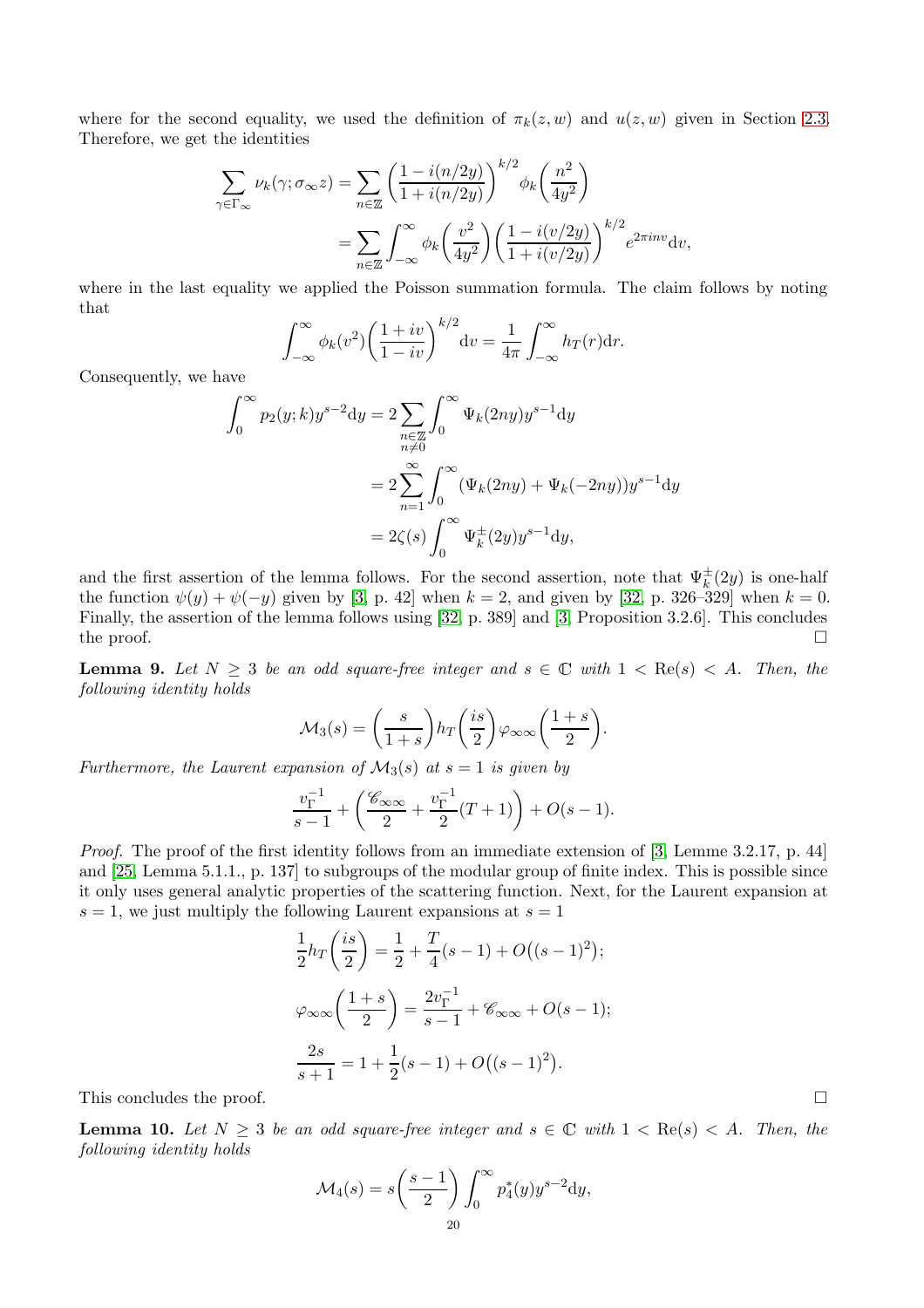where  $p_4^*(y)$  *is given by* [\(21\)](#page-16-0)*. Furthermore, the Laurent expansion of*  $\mathcal{M}_4(s)$  *at*  $s = 1$  *is given by* 

$$
C_4(T)+O(s-1),
$$

where  $C_4(T)$  *is a constant that depends only on the fixed positive real*  $T$ *.* 

*Proof.* The lemma follows from an immediate extension of [\[25,](#page-27-6) Proposition 5.2.3, p. 141] to subgroups of the modular group of finite index.

# <span id="page-20-1"></span>5.2. Computation of the constant  $\mathscr{R}^{\mathrm{par}}_{\infty}$ .

<span id="page-20-0"></span>**Proposition 11.** Let  $N > 3$  be an odd square-free integer and  $s \in \mathbb{C}$  with  $1 < \text{Re}(s) < \inf\{A, 3/2\}$ . *Then the following identity holds*

$$
\mathcal{R}_{\infty}[\mathcal{P}](s) = \frac{2\zeta(s)\zeta(2s-1)}{\zeta(2s)N^{2s-1}}(I_2(s; 2) - I_0(s; 2)) + \frac{s}{s+1}h_T\left(\frac{is}{2}\right)\varphi_{\infty\infty}\left(\frac{1+s}{2}\right) + \zeta(s)\left(\int_0^\infty \Psi_2^{\pm}(y)y^{s-1}dy - \int_0^\infty \Psi_0^{\pm}(y)y^{s-1}dy\right) + s\left(\frac{s-1}{2}\right)\int_0^\infty p_4^*(y)y^{s-2}dy.
$$

*Furthermore, the constant in the Laurent expansion at*  $s = 1$  *of the previous expression is* 

$$
\mathscr{R}_{\infty}^{\text{par}} = \frac{12}{\pi N} \Big( C_1(T) + A_2(T) \Big( 2\mathscr{C} + \gamma_{\text{EM}} - 2 \log(N) \Big) \Big) + \frac{1 - \log(4\pi)}{4\pi}
$$

$$
+ \gamma_{\text{EM}} C_2(T) + C_3(T) + \frac{\mathscr{C}_{\infty\infty}}{2} + \frac{v_{\Gamma}^{-1}}{2} (T + 1) + C_4(T).
$$

*Proof.* By summing up the Laurent expansions for each  $\mathcal{M}_i(s)$  at  $s = 1$  proved in the previous lemmas, we can immediately deduce the constant term  $\mathscr{R}^{\text{par}}_{\infty}$ , namely we have

$$
\mathcal{R}_{\infty}^{\text{par}} = \frac{12}{\pi N} \left( C_1(T) + A_2(T) \left( 2\mathcal{C} + \gamma_{\text{EM}} - 2 \log(N) \right) \right) + \frac{1 - \log(4\pi)}{4\pi} + \gamma_{\text{EM}} C_2(T) + C_3(T) + \frac{\mathcal{C}_{\infty\infty}}{2} + \frac{v_{\Gamma}^{-1}}{2} (T + 1) + C_4(T).
$$

The result follows after noting that

$$
\frac{N\varphi(N)}{v_{\Gamma}} \prod_{p|N} \left(1 + \frac{1}{p}\right) = \frac{6}{\pi N}
$$

and reordering terms. This concludes the proof.

### 6. The self-intersection of the relative dualizing sheaf

Let  $\omega := \omega_{\mathcal{X}/S}$  be the relative dualizing sheaf of  $\mathcal{X}/S$ , write  $\overline{\omega}$  for the relative dualizing sheaf  $\omega$ , equipped with the Arakelov metric, and let  $\overline{\omega}^2 := \overline{\omega}^2_{\mathcal{X}/S}$  denote its self-intersection. In this chapter, we establish the main result of our article, namely an asymptotics for the invariant

$$
e(\Gamma) := \frac{1}{\varphi(N)} \overline{\omega}^2,
$$

as  $N \to \infty$ . To prove this asymptotics, we proceed in two steps. In section [6.1,](#page-21-0) we first obtain an explicit formula for  $\overline{\omega}^2$  in terms of an geometric contribution  $\mathcal{G}(N)$  and an analytic contribution  $\mathcal{A}(N)$ (see Proposition [13\)](#page-22-0). In section [6.2,](#page-23-1) we then establish asymptotics for the geometric and analytic contribution (see Propositions [14](#page-23-0) and [17\)](#page-25-0), and we conclude with the main result in Theorem [18.](#page-26-5)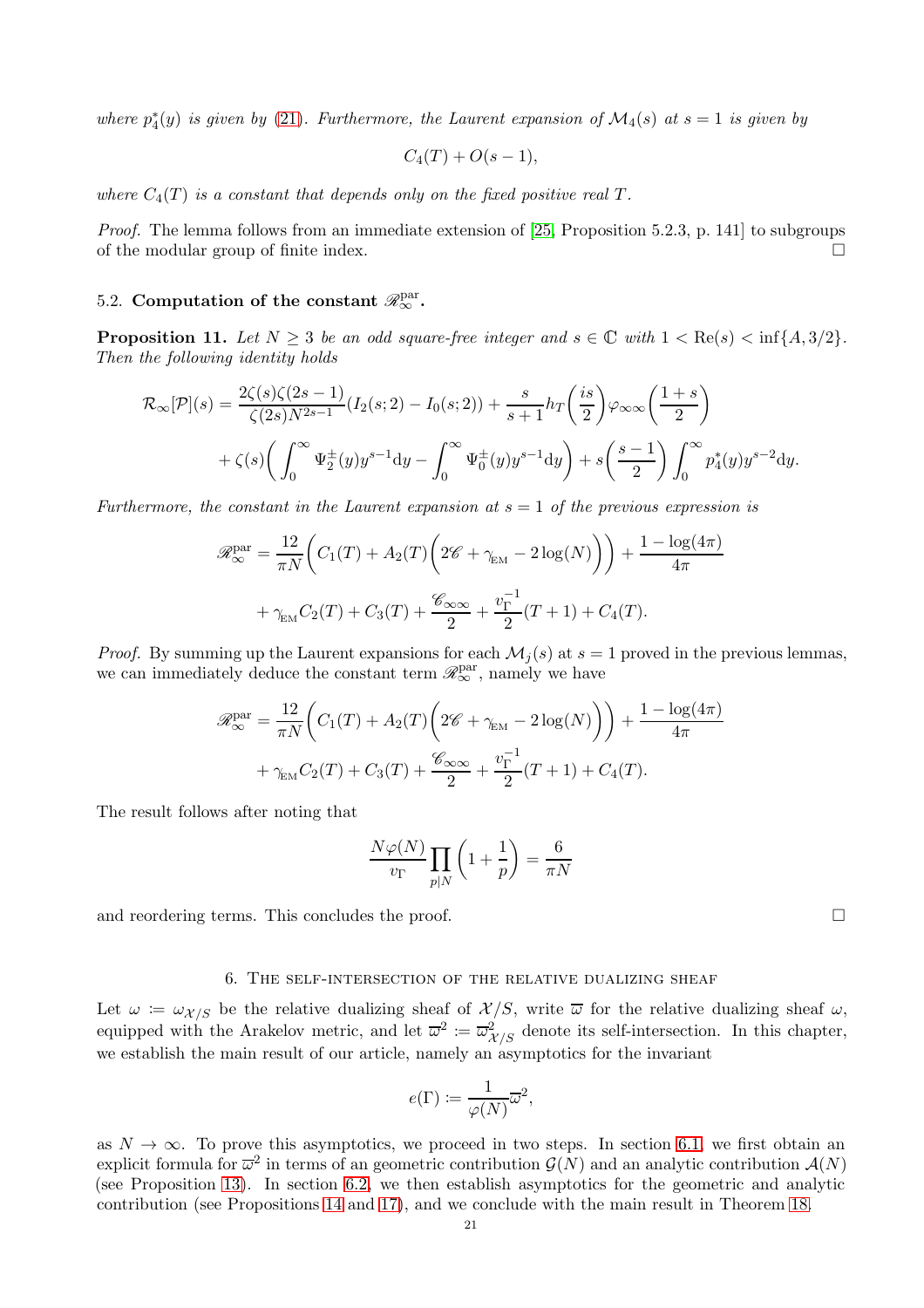<span id="page-21-0"></span>6.1. Explicit formula for the self-intersection. Let  $H_0$  resp.  $H_{\infty}$  be the horizontal divisor on  $\mathcal{X}/S$  defined by the cusps 0 and  $\infty$ , respectively. For a prime ideal  $\mathfrak{p} \in S$  such that  $\mathfrak{p}|p$ , where  $p|N$  is a prime number, we set

$$
\begin{aligned} r_{\mathfrak{p}} &\coloneqq p+1,\\ s_{\mathfrak{p}} &\coloneqq \frac{p-1}{24}[\mathrm{PSL}_2(\mathbb{Z}):\overline{\Gamma}(N/p)]. \end{aligned}
$$

Note that  $s_p$  is the number of supersingular points on the fiber  $\mathcal{X}_p$ . Let us write  $C_{1,p},\ldots,C_{r_p,p}$  for the  $r_p$  irreducible components of the fiber  $\mathcal{X}_p$  stated in Proposition [1,](#page-8-0) and  $C_{0,p}$  resp.  $C_{\infty,p}$  for the irreducible component of  $\mathcal{X}_{\mathfrak{p}}$  intersected by  $H_0$  and  $H_{\infty}$ , respectively.

Consider the following divisors on  $\mathcal X$  with rational coefficients

$$
V_0 \coloneqq -\sum_{\mathfrak{p} \mid N} \frac{2(g_{\Gamma} - 1)}{r_{\mathfrak{p}} s_{\mathfrak{p}}} C_{0,\mathfrak{p}}, \qquad V_{\infty} \coloneqq -\sum_{\mathfrak{p} \mid N} \frac{2(g_{\Gamma} - 1)}{r_{\mathfrak{p}} s_{\mathfrak{p}}} C_{\infty,\mathfrak{p}},
$$

where both sums run over all prime ideals  $\mathfrak{p} \in S$  satisfying  $\mathfrak{p}|p$  for some prime number  $p|N$ . Now, for  $q \in \{0, \infty\}$ , we define the admissible line bundle  $\overline{\mathcal{L}}_q$  on X as follows

$$
\overline{\mathcal{L}}_q \coloneqq \overline{\omega} \otimes \overline{\mathcal{O}(H_q)}^{\otimes -(2g_\Gamma -2)} \otimes \overline{\mathcal{O}(V_q)}.
$$

In addition, we define the divisor  $\mathcal M$  on  $\mathcal X$  by

$$
\mathcal{M} \coloneqq H_{\infty} - H_0 + \frac{1}{2g_{\Gamma} - 2}(V_0 - V_{\infty}).
$$

<span id="page-21-2"></span>**Lemma 12.** Let  $N \geq 3$  be a composite, odd, and square-free integer. Then, the identities

<span id="page-21-1"></span>(22) 
$$
(\overline{\mathcal{L}}_q, \overline{\mathcal{O}(V)})_{\text{Ar}} = 0, (\mathcal{M}, V)_{\text{Ar}} = 0,
$$

*hold for all vertical divisors* V *of* X and  $q \in \{0, \infty\}$ . Furthermore, we have

$$
(V_{\infty}, V_{\infty})_{\text{fin}} = (V_0, V_0)_{\text{fin}} = -4(g_{\Gamma} - 1)\varphi(N)\left(1 - \frac{6}{N}\right) \sum_{p|N} \frac{p^2 \log(p)}{p^2 - 1},
$$
  

$$
(V_0, V_{\infty})_{\text{fin}} = 4(g_{\Gamma} - 1)\varphi(N)\left(1 - \frac{6}{N}\right) \sum_{p|N} \frac{p \log(p)}{p^2 - 1}.
$$

*Proof.* Throughout the proof, we let  $\mathfrak{p}, \tilde{\mathfrak{p}} \in S$  be prime ideals satisfying  $\mathfrak{p}|N$  and  $\tilde{\mathfrak{p}} \nmid N$ , respectively. First of all, we claim that the identity

$$
(\overline{\mathcal{L}}_q,\overline{\mathcal{O}(V)})_{\rm Ar}=0
$$

holds for  $V = \mathcal{X}_{\tilde{\mathfrak{p}}}$  and for  $V = C_{q,\mathfrak{p}}$ . Indeed, note that, from the definition of  $\overline{\mathcal{L}}_q$ , we have

$$
(\overline{\mathcal{L}}_q, \overline{\mathcal{O}(V)})_{\text{Ar}} = (\overline{\omega}, \overline{\mathcal{O}(V)})_{\text{fin}} - (2g_{\Gamma} - 2)(\overline{\mathcal{O}(H_q)}, \overline{\mathcal{O}(V)})_{\text{fin}} + (\overline{\mathcal{O}(V_q)}, \overline{\mathcal{O}(V)})_{\text{fin}}.
$$

Then, the claim follows by a straighforward computation using the following identities

$$
(\overline{\omega}, \overline{\mathcal{O}(V)})_{\text{fin}} = \begin{cases} (2g_{\Gamma} - 2) \log(\#k(\tilde{\mathfrak{p}})), & V = \mathcal{X}_{\tilde{\mathfrak{p}}}; \\ \frac{2g_{\Gamma} - 2}{r_{\mathfrak{p}}} \log(\#k(\mathfrak{p})), & V = C_{q, \mathfrak{p}}; \end{cases}
$$

$$
(\overline{\mathcal{O}(H_q)}, \overline{\mathcal{O}(V)})_{\text{fin}} = \begin{cases} \log(\#k(\tilde{\mathfrak{p}})), & V = \mathcal{X}_{\tilde{\mathfrak{p}}}; \\ \log(\#k(\mathfrak{p})), & V = C_{q, \mathfrak{p}}; \end{cases}
$$

$$
(\overline{\mathcal{O}(V_q)}, \overline{\mathcal{O}(V)})_{\text{fin}} = \begin{cases} 0, & V = \mathcal{X}_{\tilde{\mathfrak{p}}}; \\ \frac{2(g_{\Gamma} - 1)(r_{\mathfrak{p}} - 1)}{r_{\mathfrak{p}}} \log(\#k(\mathfrak{p})), & V = C_{q, \mathfrak{p}}; \end{cases}
$$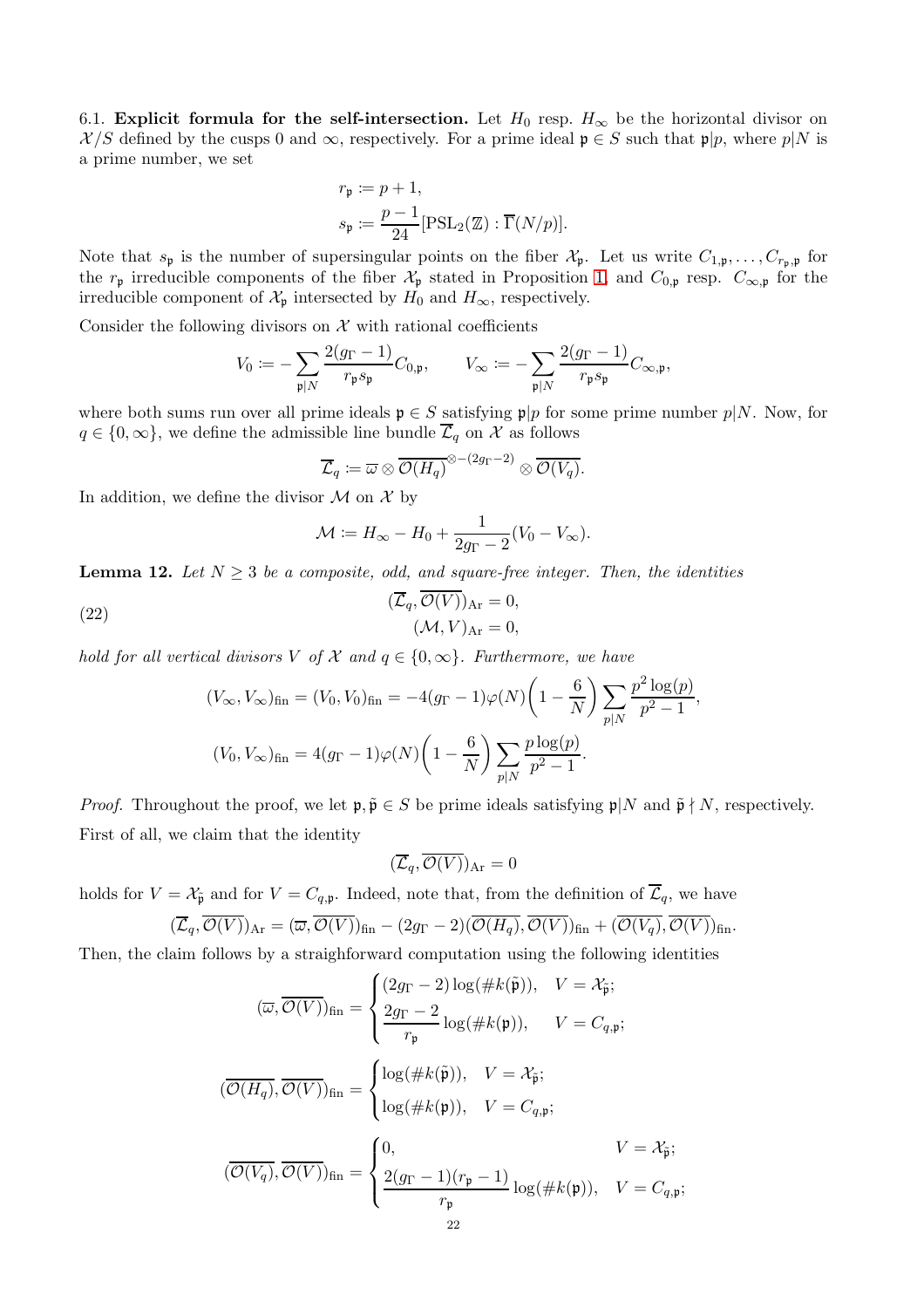(see, e.g., [\[24,](#page-27-11) Chapter 9]). Now, since every vertical divisor V of  $\mathcal X$  can be written as a linear combination of  $\mathcal{X}_{\tilde{\mathfrak{p}}}$  and  $C_{q,\mathfrak{p}}$ , with coefficients in Q, the first identity of [\(22\)](#page-21-1) follows. Similarly, note that  $(M, V)_{\text{Ar}} = 0$  holds for  $V = \mathcal{X}_{\tilde{\mathfrak{p}}}$  and  $V = C_{q,\mathfrak{p}}$ . Furthermore, if  $V = C_{q',\mathfrak{p}}$  with  $q' \in \{0, \infty\}$  and  $q \neq q'$ , then we have

$$
\begin{aligned} & (\overline{\mathcal{O}(H_q)}, \overline{\mathcal{O}(V)})_{\text{fin}} = 0, \\ & (\overline{\mathcal{O}(V_q)}, \overline{\mathcal{O}(V)})_{\text{fin}} = -\frac{2(g_{\Gamma} - 1)}{r_{\mathfrak{p}}} \log(\# k(\mathfrak{p})). \end{aligned}
$$

This yield the first assertion of the lemma.

Next, to prove the second part of the lemma, observe that

$$
(V_0, V_\infty)_{\text{fin}} = \sum_{\mathfrak{p} \mid N} \sum_{\mathfrak{p}' \mid N} \frac{4(g_{\Gamma} - 1)^2}{r_{\mathfrak{p}} r_{\mathfrak{p}'} s_{\mathfrak{p}} s_{\mathfrak{p}'}} (C_{0,\mathfrak{p}}, C_{\infty,\mathfrak{p}'} )_{\text{fin}}.
$$

Since we have  $(C_{0,\mathfrak{p}}, C_{\infty,\mathfrak{p}'})_{\text{fin}} = 0$  provided that  $\mathfrak{p} \neq \mathfrak{p}'$ , and

$$
(C_{q,\mathfrak{p}}, C_{q',\mathfrak{p}})_{\text{fin}} = \begin{cases} s_{\mathfrak{p}} \log(\#k(\mathfrak{p})), & q \neq q'; \\ -(r_{\mathfrak{p}} - 1)s_{\mathfrak{p}} \log(\#k(\mathfrak{p})), & q = q'; \end{cases}
$$

where  $q' \in \{0, \infty\}$  with  $q \neq q'$ , we get

$$
(V_0, V_{\infty})_{\text{fin}} = \sum_{\mathfrak{p} | N} \frac{4(g_{\Gamma} - 1)^2}{r_{\mathfrak{p}}^2 s_{\mathfrak{p}}} \log(\# k(\mathfrak{p})).
$$

Further, if  $\mathfrak{p}|p$  for some prime number  $p|N$ , then we have

$$
s_{\mathfrak{p}} = \frac{N}{24p(p+1)} \prod_{p'|N} ((p')^{2} - 1);
$$

therefore, we obtain

$$
(V_0, V_{\infty})_{\text{fin}} = \frac{4(g_{\Gamma} - 1)}{N} \frac{24(g_{\Gamma} - 1)}{\prod_{p'|N}((p')^2 - 1)} \sum_{p|N} \left(\frac{p}{p+1} \sum_{\mathfrak{p}|p} \log(\#k(\mathfrak{p}))\right)
$$

$$
= 4(g_{\Gamma} - 1)\varphi(N)\left(1 - \frac{6}{N}\right) \sum_{p|N} \frac{p \log(p)}{p^2 - 1}.
$$

The other identities can be proved in a similar way. This concludes the proof.  $\Box$ 

<span id="page-22-0"></span>**Proposition 13.** Let  $N \geq 3$  be a composite, odd, and square-free integer. Then, the following identity *holds*

$$
\overline{\omega}^2 = \mathcal{G}(N) + \mathcal{A}(N),
$$

*where*

$$
\mathcal{G}(N) = \frac{2g_{\Gamma}(V_0, V_{\infty})_{\text{fin}} - (V_0, V_0)_{\text{fin}} - (V_{\infty}, V_{\infty})_{\text{fin}}}{2(g_{\Gamma} - 1)},
$$

$$
\mathcal{A}(N) = 4g_{\Gamma}(g_{\Gamma} - 1) \sum_{\sigma: \mathbb{Q}(\zeta_N) \hookrightarrow \mathbb{C}} g_{\text{Ar}}(0^{\sigma}, \infty^{\sigma}).
$$

*Here, the sum runs over all embeddings of*  $\mathbb{Q}(\zeta_N)$  *into*  $\mathbb{C}$ *, and*  $0^{\sigma}$  *resp.*  $\infty^{\sigma}$  *denote the image of*  $0, \infty$ *in*  $\mathcal{X}_n(\mathbb{Q}(\zeta_N))_{\sigma}$  *under the embedding*  $\sigma$ *, respectively.* 

*Proof.* Throughout the proof, we will write  $\mathcal{E}^2 \coloneqq (\mathcal{E}, \mathcal{E})_{\text{Ar}}$ . Let  $\mathcal{L}_q \coloneqq \omega \otimes \mathcal{O}(H_q)^{\otimes -(2g_\Gamma - 2)} \otimes \mathcal{O}(V_q)$ .

First of all, note that the pullback  $L_q := \mathcal{L}_q \otimes_{\mathbb{Z}[\zeta_N]} \mathbb{Q}(\zeta_N)$  of  $\mathcal{L}_q$  to the generic fiber  $\mathcal{X}_\eta$  defines a line bundle on  $X(N)/\mathbb{Q}(\zeta_N)$ , that is supported on the cusps (see [\[3,](#page-26-1) Lemme 4.1.1]). By the theorem of Manin–Drinfeld,  $L_q$  defines a torsion point of  $Jac(X(N))(\mathbb{Q}(\zeta_N))$ . Furthermore, the theorem of Faltings–Hriljac implies

$$
\overline{\mathcal{L}}_q^2 = -2\varphi(N)h_{\rm NT}(L_q),
$$
  
23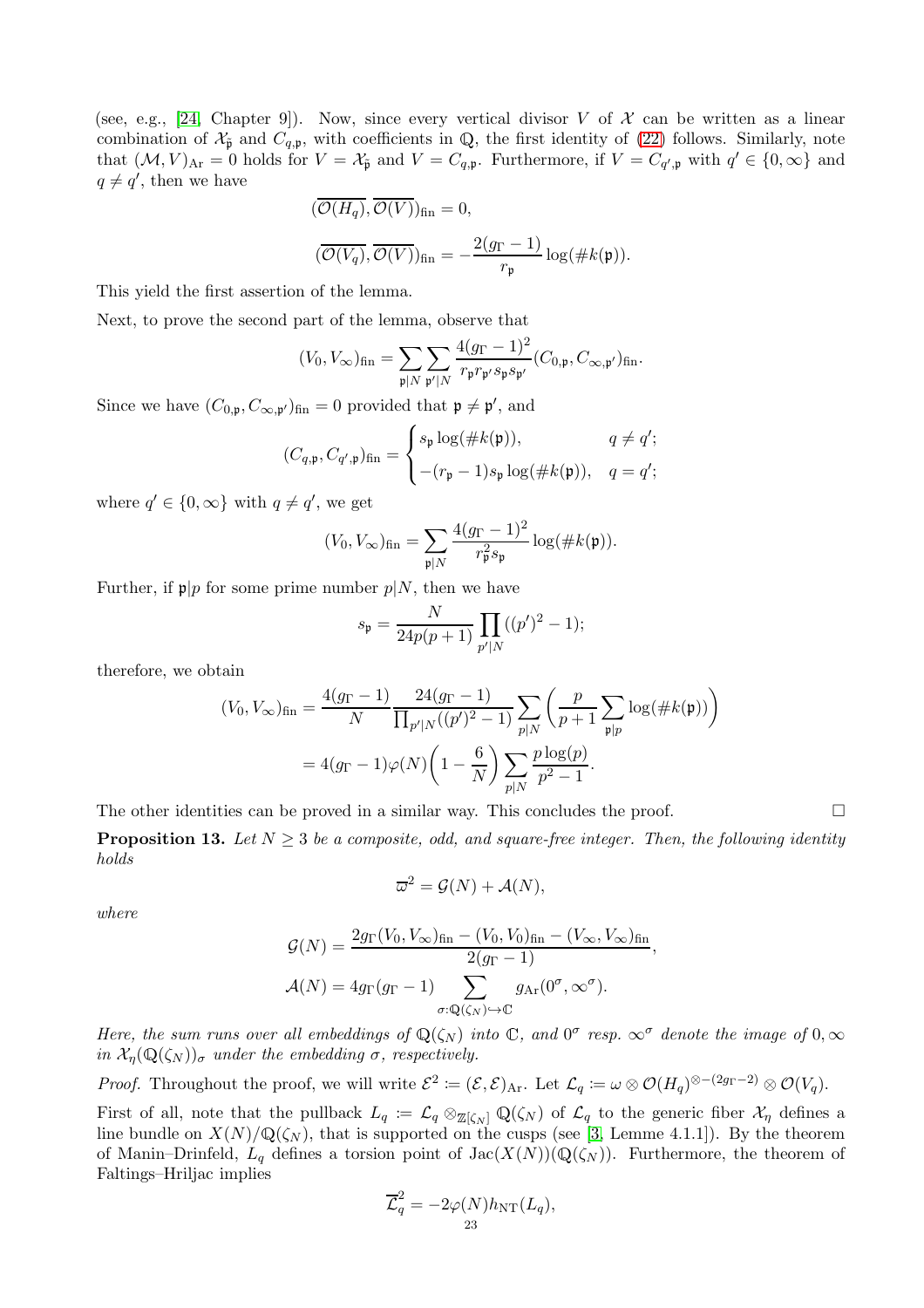where  $h_{NT}(\cdot)$  denotes the Néron–Tate height. Since the latter vanishes on torsion points of the Jacobian, we obtain that

$$
\overline{\mathcal{L}}_q^2 = 0.
$$

Similarly, the restriction of the divisor M to the generic fiber  $\mathcal{X}_\eta$  is supported on the cusps of  $X(N)/\mathbb{Q}(\zeta_N)$ ; therefore, by using the same arguments of the previous paragraph, we obtain  $\mathcal{M}^2 = 0$ .

Secondly, if we expand the left hand side of  $\overline{\mathcal{L}}_q^2 = 0$  using the definition of  $\overline{\mathcal{L}}_q$ , and apply the identities [\(22\)](#page-21-1), then we obtain

$$
\overline{\omega}^2 = 2(2g_{\Gamma} - 2)(\overline{\omega}, \overline{\mathcal{O}(H_q)})_{\text{Ar}} - (2g_{\Gamma} - 2)^2 \overline{\mathcal{O}(H_q)}^2 - (\overline{\omega} \otimes \overline{\mathcal{O}(H_q)}^{\otimes - (2g_{\Gamma} - 2)}, \overline{\mathcal{O}(V_q)})_{\text{Ar}},
$$

where  $q \in \{0, \infty\}$ . By virtue of the equalities

$$
(\overline{\omega} \otimes \overline{\mathcal{O}(H_q)}^{\otimes -(2g_{\Gamma}-2)}, \overline{\mathcal{O}(V_q)})_{\text{Ar}} = -\overline{\mathcal{O}(V_q)}^2,
$$

$$
(\overline{\omega} \otimes \overline{\mathcal{O}(H_q)}, \overline{\mathcal{O}(H_q)})_{\text{Ar}} = 0,
$$

we now have

$$
\overline{\omega}^2 = -4g_{\Gamma}(g_{\Gamma} - 1)\overline{\mathcal{O}(H_q)}^2 + \overline{\mathcal{O}(V_q)}^2,
$$

for each  $q \in \{0, \infty\}$ . Thus, by adding the resulting identities for  $q = 0$  and  $q = \infty$ , we get

$$
\overline{\omega}^2 = -2g_{\Gamma}(g_{\Gamma} - 1)(\overline{\mathcal{O}(H_0)}^2 + \overline{\mathcal{O}(H_{\infty})}^2) + \frac{1}{2}(\overline{\mathcal{O}(V_0)}^2 + \overline{\mathcal{O}(V_{\infty})}^2).
$$

Thirdly, putting  $D := H_{\infty} - H_0$  and  $E := (1/(2g_{\Gamma} - 2))(V_0 - V_{\infty})$ , we have  $D^2 = \mathcal{M}^2 - 2(\mathcal{M}, E)_{\text{Ar}} + E^2 = E^2,$ 

which in turn implies

$$
\overline{\mathcal{O}(H_{\infty})}^2 + \overline{\mathcal{O}(H_0)}^2 = \frac{1}{(2g_{\Gamma} - 2)^2} \left( \overline{\mathcal{O}(V_0)}^2 - 2(\overline{\mathcal{O}(V_0)}, \overline{\mathcal{O}(V_{\infty})})_{\text{Ar}} + \overline{\mathcal{O}(V_{\infty})}^2 \right) + 2(\overline{\mathcal{O}(H_{\infty})}, \overline{\mathcal{O}(H_0)})_{\text{Ar}}.
$$

Therefore, we have

$$
\overline{\omega}^2 = -4g_{\Gamma}(g_{\Gamma}-1)(\overline{\mathcal{O}(H_{\infty})}, \overline{\mathcal{O}(H_0)})_{\mathrm{Ar}} + \frac{2g_{\Gamma}(V_0, V_{\infty})_{\mathrm{fin}} - (V_0, V_0)_{\mathrm{fin}} - (V_{\infty}, V_{\infty})_{\mathrm{fin}}}{2(g_{\Gamma}-1)}.
$$

Finally, since

$$
(\overline{\mathcal{O}(H_{\infty})}, \overline{\mathcal{O}(H_0)})_{\mathrm{Ar}} = -\sum_{\sigma : \mathbb{Q}(\zeta_N) \hookrightarrow \mathbb{C}} g_{\mathrm{Ar}}(0^{\sigma}, \infty^{\sigma}),
$$

<span id="page-23-1"></span>the result follows. This concludes the proof of the proposition.

## 6.2. Asymptotics for the self-intersection.

<span id="page-23-0"></span>**Proposition 14.** Let  $N \geq 3$  be a composite, odd, and square-free integer. Then, the following *asymptotics holds*

$$
\frac{1}{\varphi(N)}\mathcal{G}(N) = o(g_{\Gamma}\log(N)),
$$

 $as\ N\to\infty$ .

*Proof.* Indeed, using Lemma [12](#page-21-2) and Proposition [13,](#page-22-0) we have

$$
\frac{1}{\varphi(N)}\mathcal{G}(N) = 4\left(1 - \frac{6}{N}\right)\left(\log(N) + g_{\Gamma}\sum_{p|N}\frac{p\log(p)}{p^2 - 1} + \sum_{p|N}\frac{\log(p)}{p^2 - 1}\right).
$$

Using the fact that

$$
\sum_{p|N} \frac{\log(p)}{p} = O(\log \log(N)),
$$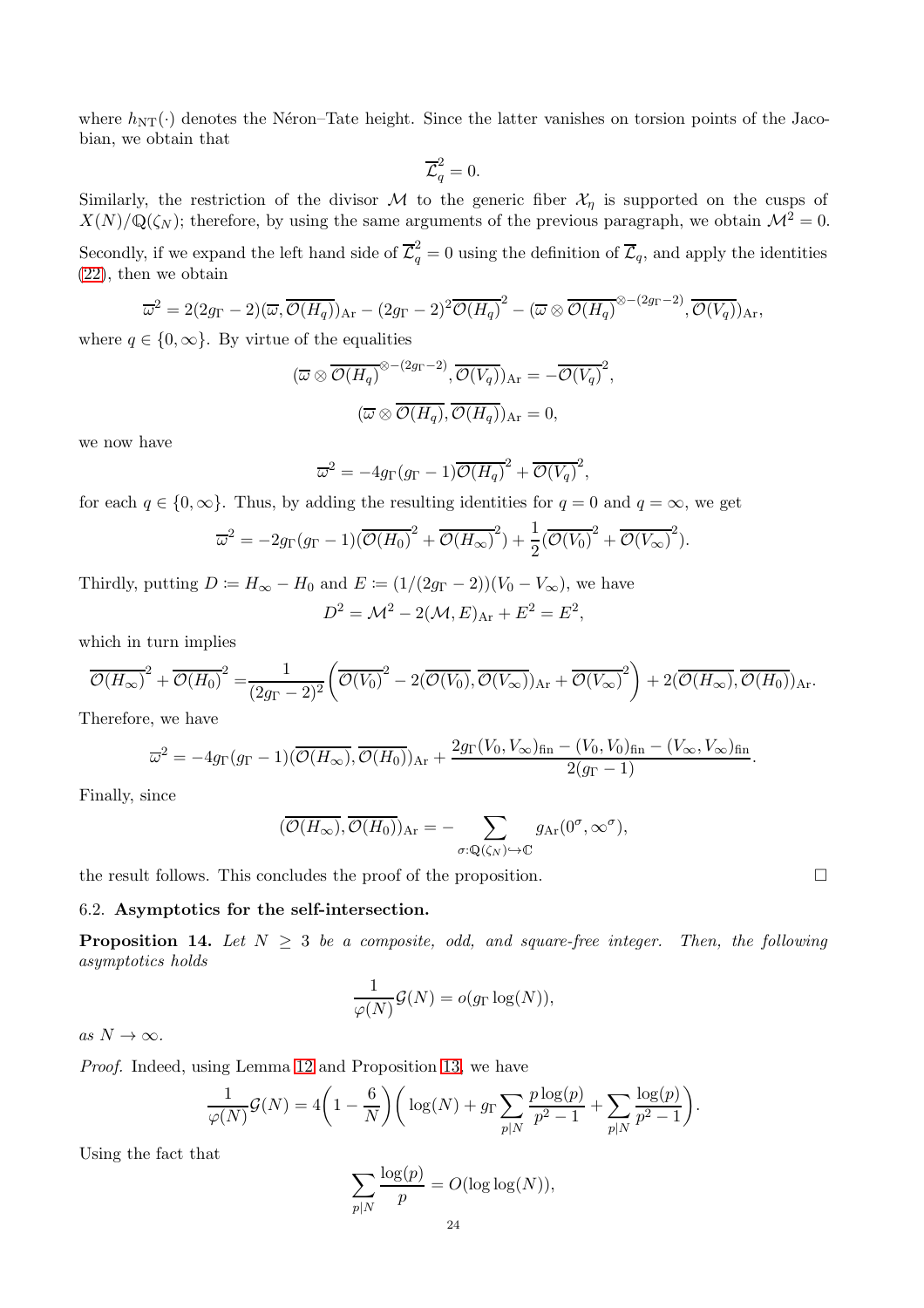as  $N \to \infty$  (see, e.g., [\[6\]](#page-26-8)), we can deduce the following asymptotics

$$
\sum_{p|N} \frac{p \log(p)}{p^2 - 1} = O(\log \log(N)), \quad \sum_{p|N} \frac{\log(p)}{p^2 - 1} = O(\log \log(N)),
$$

as  $N \to \infty$ . This yields

$$
\frac{1}{\varphi(N)} \frac{\mathcal{G}(N)}{g_{\Gamma} \log(N)} = \frac{4}{g_{\Gamma} \log(N)} \left(1 - \frac{6}{N}\right) \left( \log(N) + O(g_{\Gamma} \log \log(N)) \right),\,
$$

and the result follows, since the right hand side of the previous identity converges to zero as  $N \to \infty$ .<br>This concludes the proof. This concludes the proof.

<span id="page-24-0"></span>**Lemma 15.** Let  $N \geq 3$  be a composite, odd, and square-free integer. Then, the following identity *holds*

$$
\mathscr{R}_{0_{\xi}}=\mathscr{R}_{\infty},
$$

*for all*  $\xi \in U$ *.* 

*Proof.* By taking  $\alpha = \begin{pmatrix} -mN & \xi \\ -\tilde{\epsilon} & 1 \end{pmatrix}$  $-\tilde{\xi}$  1 with  $det(\alpha) = 1$ , one can verify that  $0_{\xi} = \alpha^{-1} \infty$  and  $\alpha^{-1} \Gamma \alpha = \Gamma$ ; therefore, from Section [2.4,](#page-6-3) we have that  $F(\alpha z) = F(z)$  with  $z \in \mathbb{H}$ . Thus, since the identity  $E_{\infty}(\alpha z, s) = E_{0_{\xi}}(z, s)$  holds, we obtain  $\mathcal{R}_{0_{\xi}}[F](s) = \mathcal{R}_{\infty}[F](s)$ . Consequently, by comparing coefficients in the Laurent expansions of  $\mathcal{R}_{0_{\xi}}[F](s)$  and  $\mathcal{R}_{\infty}[F](s)$  at  $s=1$ , we get  $\mathscr{R}_{0_{\xi}}=\mathscr{R}_{\infty}$ . This concludes the proof.

<span id="page-24-1"></span>**Proposition 16.** Let  $N \geq 3$  be a composite, odd, and square-free integer. Then, the following identity *holds*

$$
\mathscr{R}_{\infty} = \frac{1}{g_{\Gamma}} \left( \frac{v_{\Gamma}^{-1}}{2} \lim_{s \to 1} \left( \frac{Z_{\Gamma}'}{Z_{\Gamma}}(s) - \frac{1}{s - 1} \right) + \frac{12}{\pi N} \left( C_1 - \mathscr{C} - \frac{\gamma_{\text{EM}}}{2} + \log(N) \right) + v_{\Gamma}^{-1} \left( \mathscr{C} + 1 - 2 \log(N) - \sum_{p|N} \frac{\log(p)}{p^2 - 1} \right) + \frac{1 - \log(4\pi)}{4\pi} \right),
$$

*where*  $C_1 = \lim_{T \to \infty} C_1(T)$ *.* 

*Proof.* From identity [\(13\)](#page-6-1), we know that

$$
\mathscr{R}_{\infty} = \frac{1}{g_{\Gamma}} \bigg( -\frac{v_{\Gamma}^{-1}}{2} \sum_{j=1}^{\infty} \frac{h_{T}(r_j)}{\lambda_j} + \mathscr{R}_{\infty}^{\text{hyp}} + \mathscr{R}_{\infty}^{\text{par}} \bigg),
$$

where now, by virtue of Proposition [6](#page-13-0) and Proposition [11,](#page-20-0) we have

$$
\mathscr{R}_{\infty}^{\mathrm{hyp}} = \frac{v_{\Gamma}^{-1}}{2} \bigg( \lim_{s \to 1} \left( \frac{Z_{\Gamma}'}{Z_{\Gamma}}(s) - \frac{1}{s - 1} \right) - T + 1 + o(1) \bigg),
$$

as  $T \to \infty$ , and

$$
\mathcal{R}_{\infty}^{\text{par}} = \frac{12}{\pi N} \left( C_1(T) + A_2(T) \left( 2\mathscr{C} + \gamma_{\text{EM}} - 2 \log(N) \right) \right) + \frac{1 - \log(4\pi)}{4\pi}
$$

$$
+ \frac{v_{\Gamma}^{-1}}{2} (T + 1) + \frac{\mathscr{C}_{\infty \infty}}{2} + \gamma_{\text{EM}} C_2(T) + C_3(T) + C_4(T).
$$

$$
\mathscr{C}_{\infty} = 2v^{-1} \left( \mathscr{C}_{\infty} - 2 \log(N) - \sum \frac{\log(p)}{2} \right)
$$

Since

$$
\mathscr{C}_{\infty\infty} = 2v_{\Gamma}^{-1}\left(\mathscr{C} - 2\log(N) - \sum_{p|N} \frac{\log(p)}{p^2 - 1}\right)
$$

(see, e.g.,  $[15]$ ), one gets

$$
\mathscr{R}_{\infty} = \frac{1}{g_{\Gamma}} \left( \frac{v_{\Gamma}^{-1}}{2} \lim_{s \to 1} \left( \frac{Z_{\Gamma}'}{Z_{\Gamma}}(s) - \frac{1}{s - 1} \right) + \frac{12}{\pi N} \left( C_{1}(T) + A_{2}(T)(2\mathscr{C} + \gamma_{\text{EM}} - 2 \log(N)) \right) + v_{\Gamma}^{-1} \left( \mathscr{C} + 1 - 2 \log(N) - \sum_{p|N} \frac{\log(p)}{p^{2} - 1} \right) + \frac{1 - \log(4\pi)}{4\pi} + \vartheta(T) \right),
$$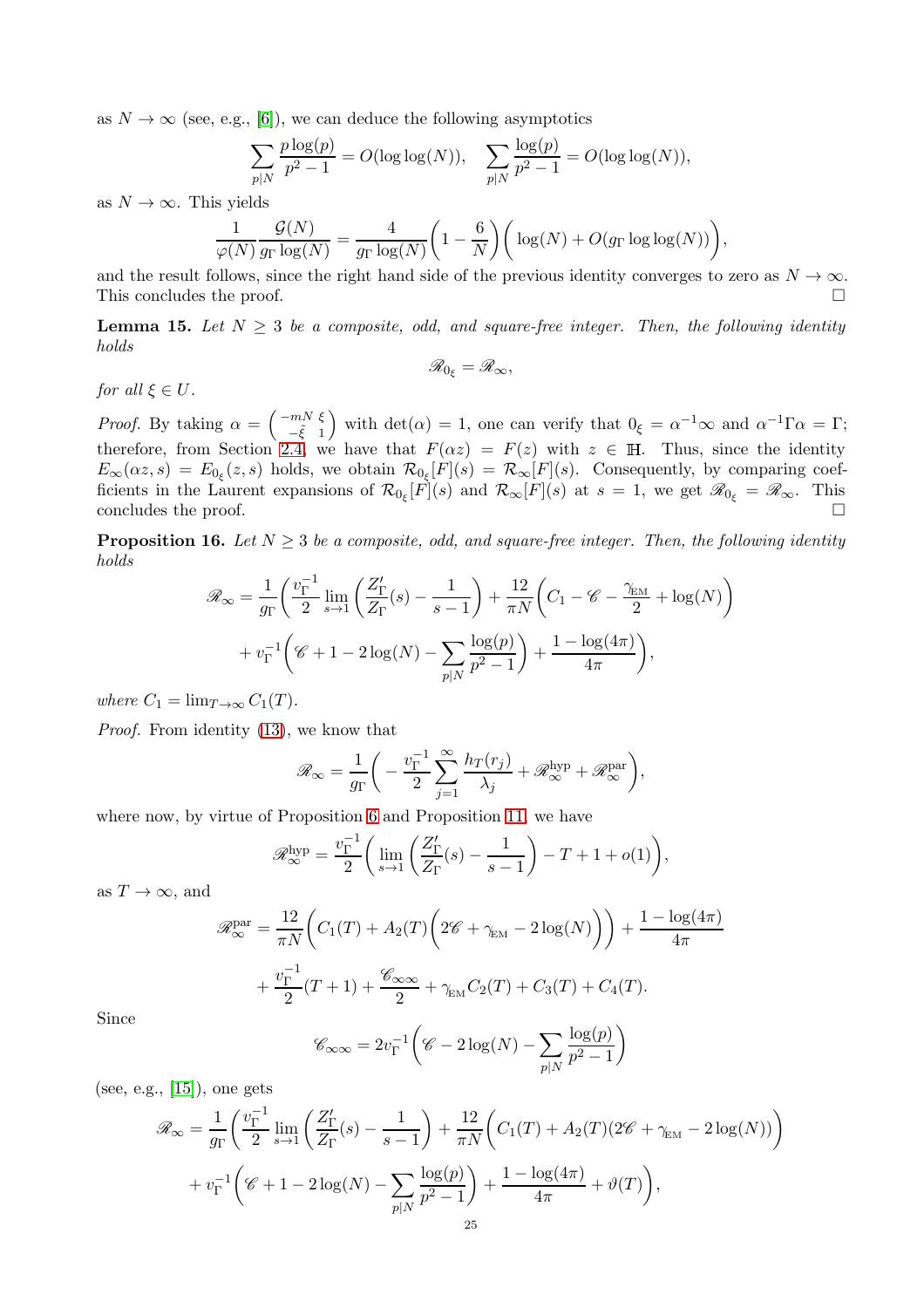where

$$
\vartheta(T) := -\frac{v_{\Gamma}^{-1}}{2} \sum_{j=1}^{\infty} \frac{h_T(r_j)}{\lambda_j} + \gamma_{\text{EM}} C_2(T) + C_3(T) + C_4(T) + \frac{v_{\Gamma}^{-1}}{2} o_T(1),
$$

as  $T \to \infty$ .

Now, since  $h_T(r_j)$ ,  $C_2(T)$ ,  $C_3(T)$ , and  $C_4(T)$  tend to zero as  $T \to \infty$  (see [\[3\]](#page-26-1)), we have that  $\vartheta(T) \to 0$ . Consequently, we get

$$
\mathcal{R}_{\infty} = \frac{1}{g_{\Gamma}} \left( \frac{v_{\Gamma}^{-1}}{2} \lim_{s \to 1} \left( \frac{Z_{\Gamma}'}{Z_{\Gamma}}(s) - \frac{1}{s - 1} \right) + \frac{12}{\pi N} \left( C_1 - \mathcal{C} - \frac{\gamma_{\text{EM}}}{2} + \log(N) \right) + v_{\Gamma}^{-1} \left( \mathcal{C} + 1 - 2 \log(N) - \sum_{p \mid N} \frac{\log(p)}{p^2 - 1} \right) + \frac{1 - \log(4\pi)}{4\pi} \right).
$$

This concludes the proof.  $\Box$ 

<span id="page-25-0"></span>**Proposition 17.** Let  $N \geq 3$  be a composite, odd, and square-free integer. Then, the following *asymptotics holds*

$$
\frac{1}{\varphi(N)}\mathcal{A}(N) = 2g_{\Gamma}\log(N) + o(g_{\Gamma}\log(N)),
$$

 $as\ N\to\infty$ .

*Proof.* By Proposition [13,](#page-22-0) we have

$$
\frac{1}{\varphi(N)}\mathcal{A}(N) = \frac{4g_{\Gamma}(g_{\Gamma} - 1)}{\varphi(N)} \sum_{\sigma: \mathbb{Q}(\zeta_N) \hookrightarrow \mathbb{C}} g_{\text{Ar}}(0^{\sigma}, \infty^{\sigma})
$$

$$
= \frac{4g_{\Gamma}(g_{\Gamma} - 1)}{\varphi(N)} \sum_{\xi \in U} g_{\text{Ar}}(0_{\xi}, \infty),
$$

where in the second identity we identified each embedding  $\sigma : \mathbb{Q}(\zeta_N) \hookrightarrow \mathbb{C}$  with a unique element  $\xi \in U$  via the assignment  $\sigma(\zeta_N) = e^{2\pi i \xi/N}$ , and used the isomorphism  $\iota_{\sigma}$  from Proposition [2.](#page-9-0)

Next, from the identity [\(14\)](#page-7-1) and Lemma [15,](#page-24-0) we write  $g_{\text{Ar}}(0_{\xi}, \infty)$  as follows

$$
g_{\text{Ar}}(0_{\xi}, \infty) = -2\pi \mathscr{C}_{0_{\xi}\infty} - \frac{2\pi}{v_{\Gamma}} + 4\pi \mathscr{R}_{\infty} + \mathscr{G},
$$

where  $\mathscr G$  is given by [\(15\)](#page-7-0), and  $\mathscr C_{0_{\xi}\infty}$  is given by

$$
\mathscr{C}_{0\xi\infty} = 2v_{\Gamma}^{-1}\left(\mathscr{C} - \log(N) + \sum_{p|N} \frac{p \log(p)}{p^2 - 1}\right) + \kappa(\tilde{\xi}; 1, N);
$$

we refer to [\[15\]](#page-27-8) for a proof of the latter identity and for the definition of  $\kappa(\tilde{\xi};1,N)$ . Letting  $C :=$  $4\pi (g_\Gamma - 1)v_\Gamma^{-1}$  $\overline{\Gamma}^1$ , we obtain

$$
\frac{1}{\varphi(N)}\mathcal{A}(N) = 2C g_{\Gamma} \log(N) - 2g_{\Gamma} C \left(\mathcal{C} + \frac{1}{2} + \sum_{p|N} \frac{p \log(p)}{p^2 - 1} \right) - \frac{8\pi g_{\Gamma}(g_{\Gamma} - 1)}{\varphi(N)} \sum_{\xi \in U} \kappa(\overline{\xi}; 1, N)
$$

$$
+ 8\pi g_{\Gamma}(g_{\Gamma} - 1)\mathcal{R}_{\infty} + 2\mathcal{G}g_{\Gamma}(g_{\Gamma} - 1).
$$

Observe that, from the definition of  $\kappa(\overline{\xi};1,N)$  and the orthogonality relations of Dirichlet characters, we obtain

$$
\sum_{\xi \in U} \kappa(\overline{\xi}; 1, N) = 0.
$$

Therefore, since

$$
\sum_{p|N} \frac{p \log(p)}{p^2 - 1} = O(\log \log(N)),
$$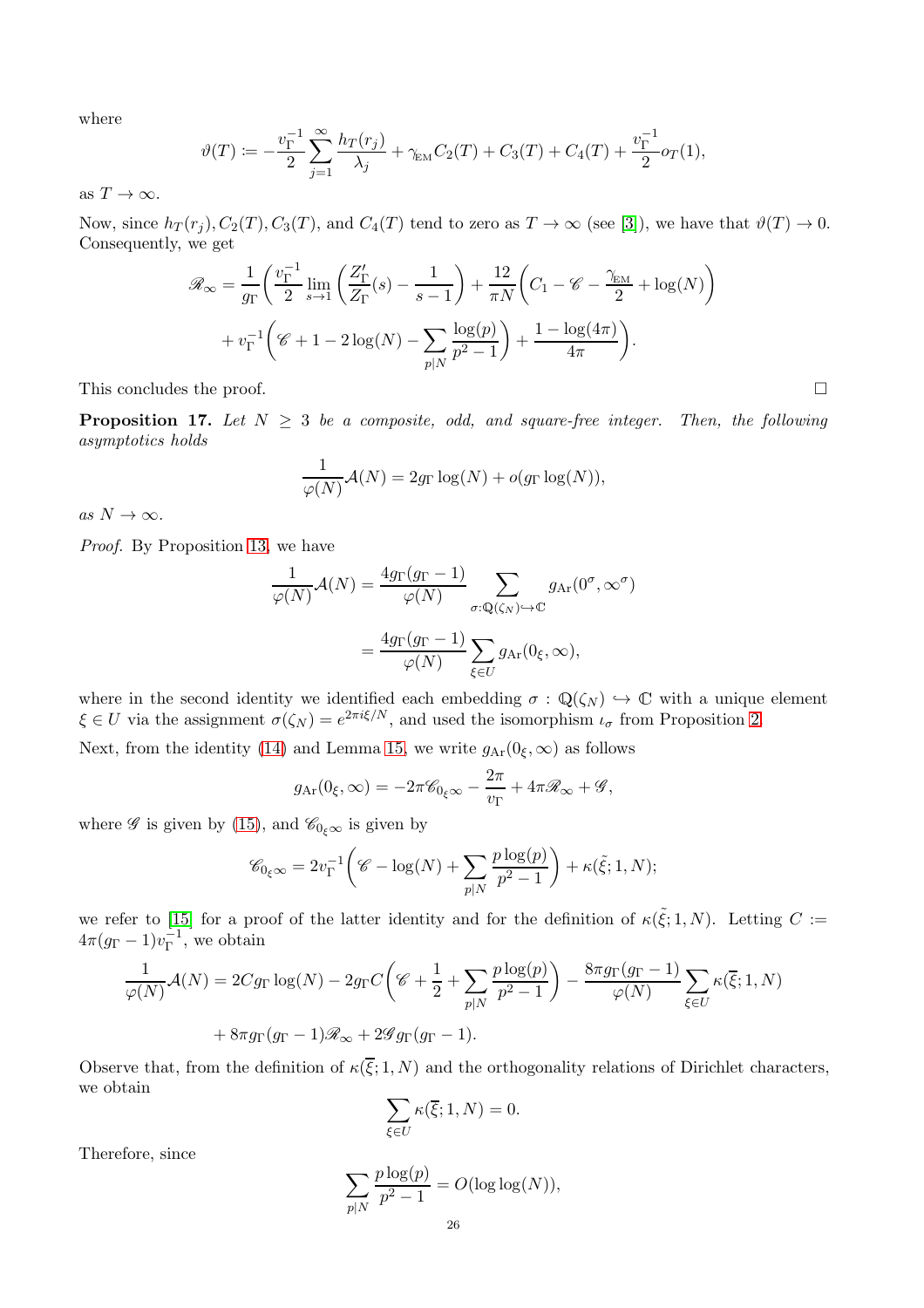as  $N \to \infty$  (see the proof of Proposition [14\)](#page-23-0), we get the following asymptotics

$$
\frac{1}{\varphi(N)}\mathcal{A}(N) = 2Cg_{\Gamma}\log(N) + 8\pi g_{\Gamma}(g_{\Gamma}-1)\mathcal{R}_{\infty} + 2\mathcal{G}g_{\Gamma}(g_{\Gamma}-1) + O(g_{\Gamma}\log\log(N)),
$$

as  $N \to \infty$ .

Now, we claim that

 $8\pi g_{\Gamma}(g_{\Gamma}-1)\mathcal{R}_{\infty}+2\mathcal{G}g_{\Gamma}(g_{\Gamma}-1)=o(g_{\Gamma}\log(N)),$ 

as  $N \to \infty$ . Indeed, using Proposition [16,](#page-24-1) we have

$$
8\pi g_{\Gamma}(g_{\Gamma}-1)\mathscr{R}_{\infty} = C \lim_{s \to 1} \left( \frac{Z'_{\Gamma}}{Z_{\Gamma}}(s) - \frac{1}{s-1} \right) + 2C \left( \mathscr{C} + 1 - \log(N) - \sum_{p|N} \frac{\log(p)}{p^2 - 1} \right) + \frac{96(g_{\Gamma} - 1)}{N} \left( C_1 - \left( \mathscr{C} + \frac{\gamma_{\text{EM}}}{2} - \log(N) \right) \right) + 2(g_{\Gamma} - 1)(1 - \log(4\pi)),
$$

and by virtue of [\[21,](#page-27-9) p. 27], namely

$$
\lim_{s \to 1} \left( \frac{Z'_{\Gamma}}{Z_{\Gamma}}(s) - \frac{1}{s - 1} \right) = O(N^{\varepsilon}),
$$

for  $\varepsilon > 0$ , as  $N \to \infty$ , the claim follows for a sufficiently small  $\varepsilon$ .

Finally, note that

$$
2Cg_{\Gamma}\log(N) = 2g_{\Gamma}\log(N) + o(g_{\Gamma}\log(N)).
$$

This concludes the proof of the proposition.

Finally, we can prove the main result of this paper.

<span id="page-26-5"></span>**Theorem 18.** Let  $N > 3$  be a composite, odd, and square-free integer. Then, the following asymptotics *holds*

$$
e(\Gamma) = 2g_{\Gamma} \log(N) + o(g_{\Gamma} \log(N)),
$$

 $as N \to \infty$ .

*Proof.* Recalling that  $e(\Gamma) = \overline{\omega}^2/\varphi(N)$  and using Proposition [13,](#page-22-0) we get

$$
e(\Gamma) = \frac{1}{\varphi(N)} \left( \mathcal{G}(N) + \mathcal{A}(N) \right).
$$

Substituting therein the asymptotics proven in Propositions [14](#page-23-0) and [17,](#page-25-0) and adding up, yields the asserted asymptotics.

### **REFERENCES**

- [1] S. J. Arakelov. Intersection theory of divisors on an arithmetic surface. *Math. USSR-Izvestiya* 8 (1974), 1167–1180.
- [2] M. Abramowitz and I. Stegun. *Handbook of mathematical functions with formulas, graphs, and mathematical tables*. Dover Publications Inc., New York (1992), xvi+1046.
- <span id="page-26-1"></span>[3] A. Abbes and E. Ullmo. Auto-intersection du dualisant relatif des courbes modulaires  $X_0(N)$ . *J. Reine Angew. Math.* 484 (1997), 1–70.
- <span id="page-26-4"></span>[4] D. Banerjee, D. Borah, and C. Chaudhuri. Arakelov self-intersection numbers of minimal regular models of modular curves  $X_0(p^2)$ . *Math. Z.* **296** (2020), 1287—1329.
- <span id="page-26-3"></span>[5] E. Bombieri and W. Gubler. *Heights in Diophantine geometry*. New Mathematical Monographs. Cambridge University Press, Cambridge, (2006), xvi+652.
- <span id="page-26-8"></span>[6] N. G. de Bruijn and J. H. van Lint. On partial sums of  $\sum_{d|M} \varphi(d)$ . *Bull. Belg. Math. Soc. Simon Stevin* 39 (1965), 18–22.
- <span id="page-26-7"></span><span id="page-26-2"></span>[7] B. Conrad. Arithmetic moduli of generealized elliptic curves. *J. Inst. Math. Jussieu* 6 (2007), 209–278.
- [8] C. Curilla and U. Kühn. On the arithmetic self-intersection numbers of the dualizing sheaf for Fermat curves of prime exponent. arXiv:0906.3891.
- [9] F. Diamond and J. Shurman. *A first course in modular forms*. Graduate Texts in Mathematics. Springer-Verlag, New York (2005), xvi+436.
- <span id="page-26-0"></span>[10] B. Edixhoven, J.-M. Couveignes, J. Bosman, R. de Jong, and F. Merkl. *Computational aspects of modular forms and Galois representations.* Annals of Mathematics Studies. Princeton University Press, (2011), xii+425.
- <span id="page-26-6"></span>[11] R. Elkik. Le théorème de Manin–Drinfeld. *Asterisque*) **183** (1990), 59–67.
- [12] G. Faltings. Calculus on arithmetic surfaces. *Ann. of Math.* 119 (1984), 387–424.